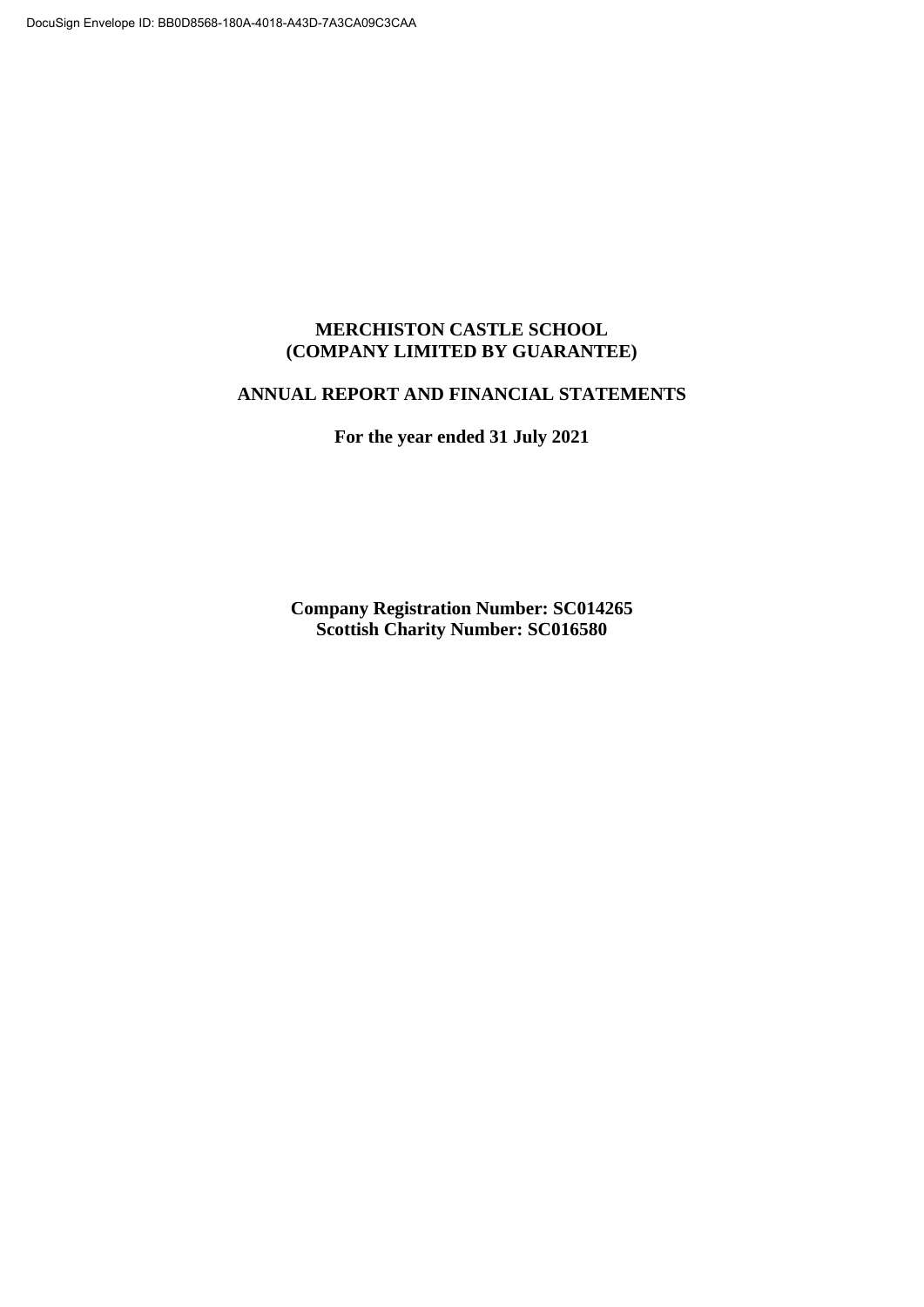# **REFERENCE AND ADMINISTRATIVE INFORMATION Year ended 31 July 2021**

| Chairman                                   | G T G Baird HND FRAgS                                                                                                                                                                                                                                                                                                                                                                                                                                                      |
|--------------------------------------------|----------------------------------------------------------------------------------------------------------------------------------------------------------------------------------------------------------------------------------------------------------------------------------------------------------------------------------------------------------------------------------------------------------------------------------------------------------------------------|
| Vice Chairman                              | D C M Moore BSc PhD                                                                                                                                                                                                                                                                                                                                                                                                                                                        |
| Governors                                  | R W Nutton MB BS MD FRCS (Eng) FRCS<br>R S Elliott<br>D C M Moore BSc PhD<br>P M Abrahams MA<br>A Fraser LLB DIPLP NP WS<br>Doctor A Connan MBBS MRCGP FSRH MIPM<br><b>G C M Hinton BA PGCE</b><br>N F Mitchell BA CTA<br>N M Judd (appointed 15 March 2021)<br>G R T Baird (resigned on 31 December 2021)<br>S P Abram FICS (resigned on 15 March 2021)<br>I H McAteer LLB (resigned on 15 March 2021)<br>D E L Johnston QC MA PhD LLD FRSE (resigned on 28 June<br>2021) |
| Merchistonian Club President               | G Thain                                                                                                                                                                                                                                                                                                                                                                                                                                                                    |
| Headmaster                                 | J Anderson BA                                                                                                                                                                                                                                                                                                                                                                                                                                                              |
| Secretary / Bursar                         | P C Axon BEng                                                                                                                                                                                                                                                                                                                                                                                                                                                              |
| Auditors                                   | Geoghegans, Chartered Accountants                                                                                                                                                                                                                                                                                                                                                                                                                                          |
| Solicitors                                 | Anderson Strathern LLP<br>Gillespie Macandrew                                                                                                                                                                                                                                                                                                                                                                                                                              |
| <b>Bankers</b>                             | Lloyds Banking Group                                                                                                                                                                                                                                                                                                                                                                                                                                                       |
| <b>Insurance Broker</b>                    | Marsh Brokers Limited                                                                                                                                                                                                                                                                                                                                                                                                                                                      |
| <b>Investment Manager</b>                  | Rathbone Investment Management                                                                                                                                                                                                                                                                                                                                                                                                                                             |
| Registered Office and Principal<br>Address | 294 Colinton Road, Edinburgh, EH13 0PU                                                                                                                                                                                                                                                                                                                                                                                                                                     |
| Website:                                   | www.merchiston.co.uk                                                                                                                                                                                                                                                                                                                                                                                                                                                       |
| <b>Scottish Charity Number</b>             | SC016580                                                                                                                                                                                                                                                                                                                                                                                                                                                                   |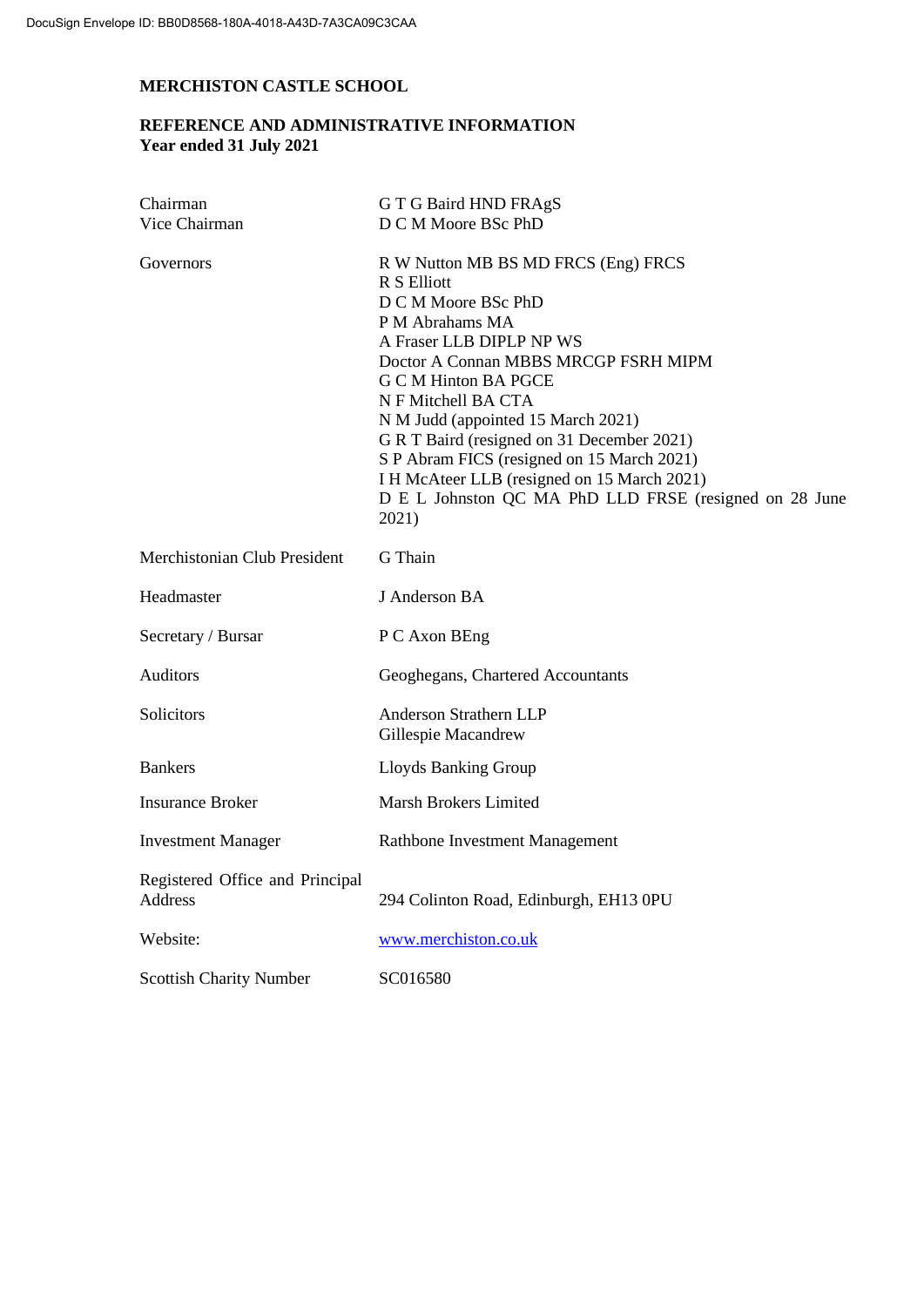# **CONTENTS Year ended 31 July 2021**

|                                                                                 | Page      |
|---------------------------------------------------------------------------------|-----------|
| Annual Report (incorporating the Strategic Report and the<br>Governors' Report) | $1 - 12$  |
| Independent Auditor's Report                                                    | $13 - 16$ |
| Group Income and Expenditure Account                                            | 17        |
| Group Balance Sheet                                                             | 18        |
| <b>Charitable Company Balance Sheet</b>                                         | 19        |
| Group Statement of Financial Activities                                         | 20        |
| <b>Charity Statement of Financial Activities</b>                                | 21        |
| <b>Statement of Cash Flows</b>                                                  | 22        |
| Notes to the Financial Statements                                               | $23 - 39$ |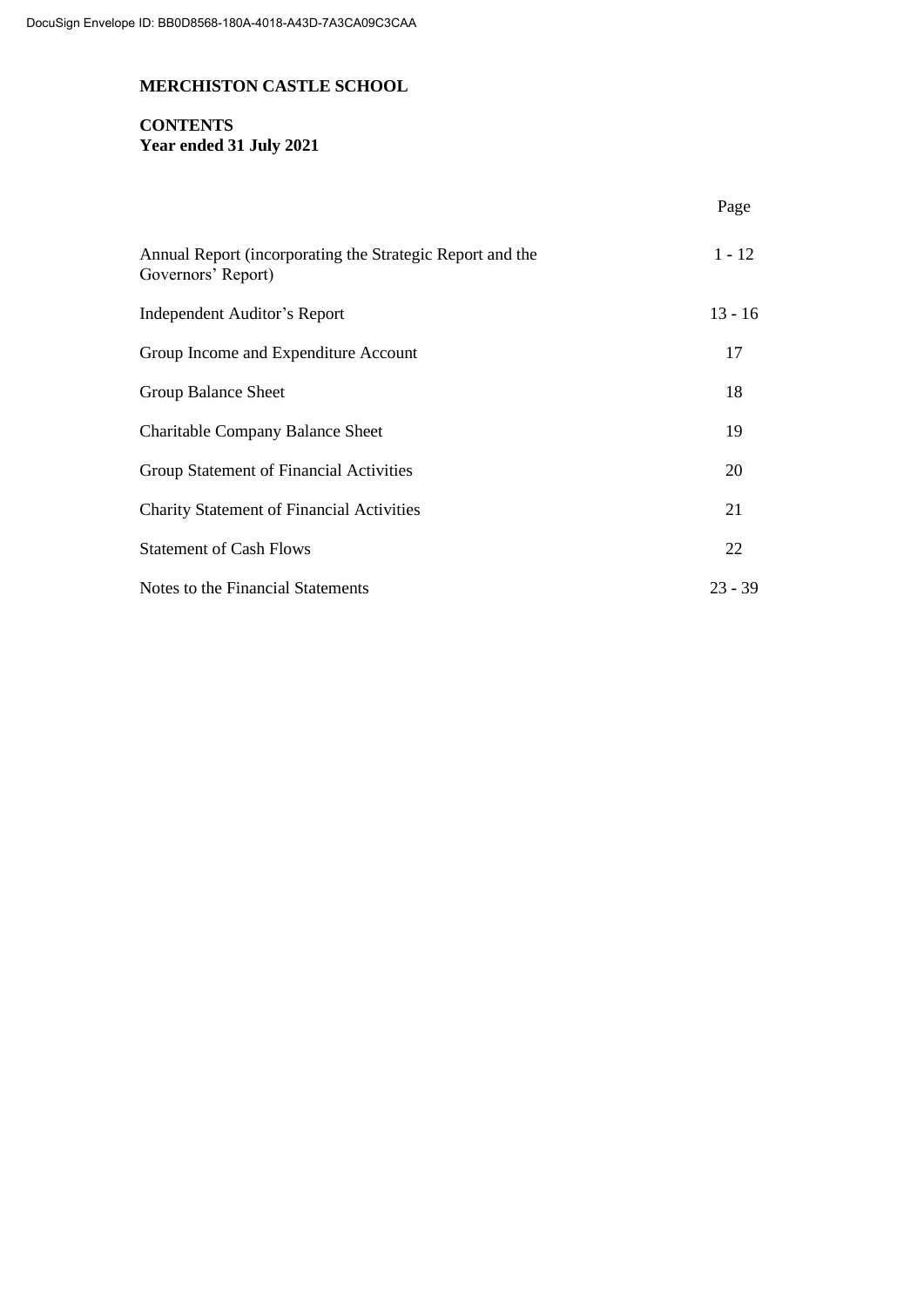# **ANNUAL REPORT (INCORPORATING THE STRATEGIC REPORT AND THE GOVERNORS' REPORT) For the year ended 31 July 2021**

The Governors, who are trustees for the purposes of charity law and directors for the purposes of company law, present their Annual Report on the affairs of the Company together with the financial statements and auditor's report for the year ended 31 July 2021. This report is also the Strategic Report and the Directors' Report for purposes of the Companies Act.

# **STRUCTURE, GOVERNANCE AND MANAGEMENT**

### **Governing Document**

Merchiston Castle School is a Company limited by guarantee, governed by its Articles of Association dated 1926 as subsequently amended.

There are 191 (2020 – 194) members who are obliged to guarantee payment of £1 in the event that the Company was to go into liquidation. A list of members is available from the registered office.

#### **Board of Governors**

The Board consists of a maximum of eighteen Governors, of whom at least one third must be former pupils of the School. Eight current Governors have had sons at the School. The present Governors are as listed and have held office during the whole of the period from 1 August 2020 to the date of this Report, unless otherwise stated.

#### **Governors' Responsibilities Statement**

The Governors (who are trustees for the purposes of charity law and directors of the Charitable Company for the purposes of company law) are responsible for preparing the Annual Report and the financial statements in accordance with applicable law and United Kingdom Accounting Standards (United Kingdom Generally Accepted Accounting Practice).

Company law requires the Governors to prepare financial statements for each financial year, which give a true and fair view of the state of affairs of the group and the Charitable Company and of the incoming resources and application of resources, including the income and expenditure, of the group and the Charitable Company for that period. In preparing these financial statements, the Governors are required to:

- select suitable accounting policies and apply them consistently;
- observe the methods and principles in the Charities SORP;
- make judgements and estimates that are reasonable and prudent;
- state whether applicable UK Accounting Standards have been followed, subject to any material departures disclosed and explained in the financial statements; and
- prepare the financial statements on the going concern basis unless it is inappropriate to presume that the Charitable Company will continue in operation.

The Governors are responsible for keeping adequate accounting records that disclose with reasonable accuracy at any time the financial position of the group and the Charitable Company and enable them to ensure that the financial statements comply with the Companies Act 2006, the Charities and Trustee Investment (Scotland) Act 2005 and the Charities Accounts (Scotland) Regulations 2006 (as amended). They are also responsible for safeguarding the assets of the Charitable Company and hence for taking reasonable steps for the prevention and detection of fraud and other irregularities.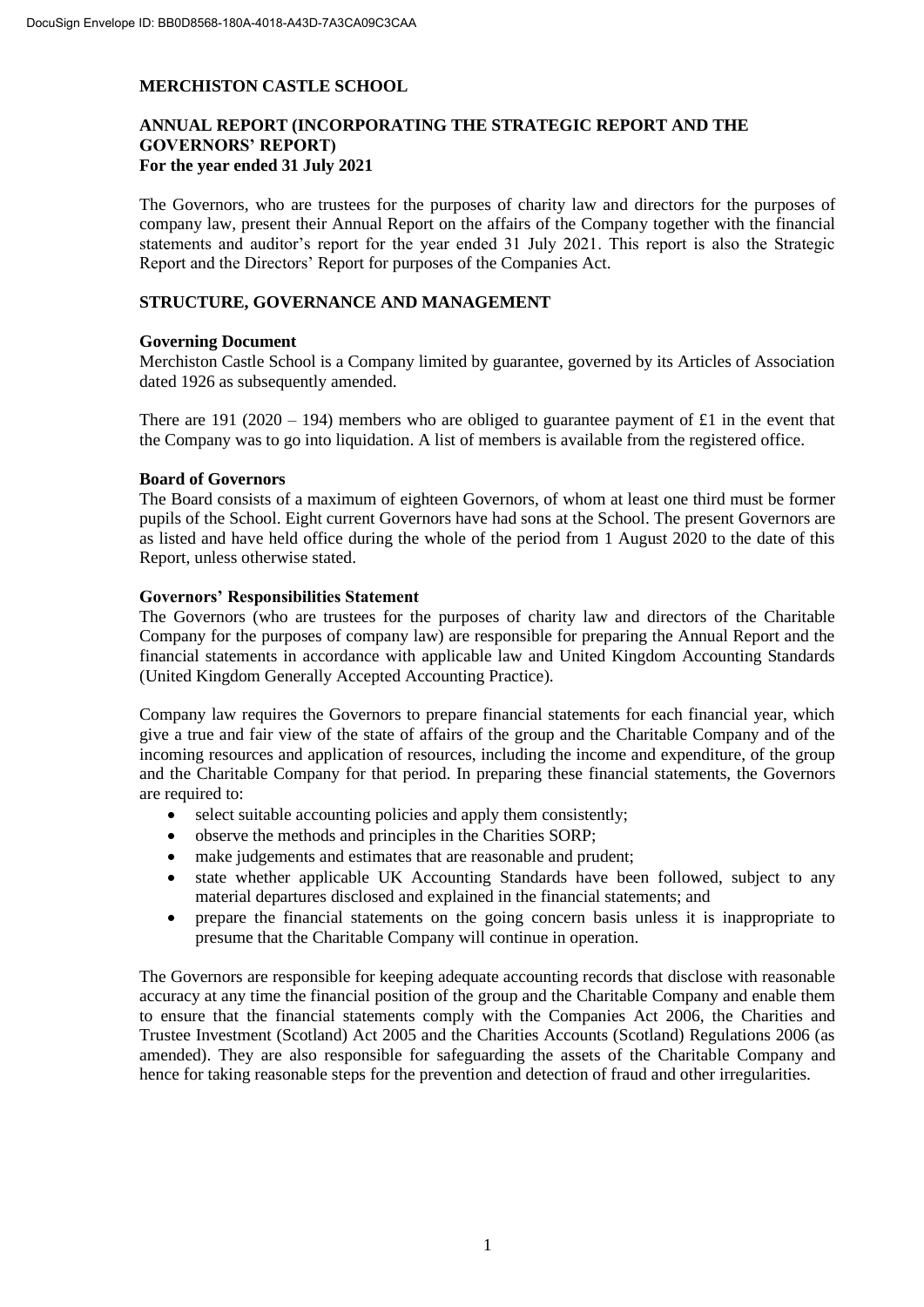# **ANNUAL REPORT (INCORPORATING THE STRATEGIC REPORT AND THE GOVERNORS' REPORT) (Continued) For the year ended 31 July 2021**

#### **Governors' Responsibilities Statement (continued)**

The Governors have overall responsibility for the preparation of the financial statements but have delegated this function to the Finance and General Purposes Committee in conjunction with the Secretary/Bursar.

The Governors have also delegated to the Secretary/Bursar the responsibility to keep adequate accounting records which disclose with reasonable accuracy at any time the financial position of the Charitable Company and a responsibility for safeguarding the assets of the Charitable Company and hence for taking reasonable steps for the prevention and detection of fraud and other irregularities.

#### **Statement of Disclosure to the Auditors**

The Governors make this statement of disclosure to the auditors:

- so far as the Governors are aware, there is no relevant audit information of which the Charitable Company's auditor is unaware; and
- the Governors have taken all the steps which they ought to have taken as Governors in order to make themselves aware of any relevant audit information and to establish that the Charitable Company's auditor is aware of that information.

### **Recruitment, Appointment, Induction and Training of Governors**

Governors are identified and chosen by the Nominations Committee and are proposed to the full Governors' meeting. Candidates are selected based on eligibility, personal competence and professional skills which can benefit the Company, as well as local availability. New Governors are inducted into the workings of the Company at briefing sessions held with the Chairman, the Headmaster and the Secretary/Bursar. These sessions cover educational and business matters and include a familiarisation tour of the School's facilities. Governors are issued with extensive background material together with the Independent Schools Council's Guidelines for Governors and the Guidelines for Governors issued by the Association of Governing Bodies of Independent Schools.

Governors are encouraged to attend training sessions organised for the education sector. During the year, Governors attended meetings organised by the Scottish Council of Independent Schools and the Association of Governing Bodies of Independent Schools.

All Governors receive Safeguarding training and updates on at least an annual basis from the School's Child Protection Co-Ordinator. The Prevent Duty in England, Scotland and Wales came into force on 1 July 2015. This covers Independent and Grant-aided Schools, with a duty "to prevent people from being drawn into terrorism" falling on governance of individual schools.

#### **Organisational Management**

The full Board of Governors meets three times during the year. Certain aspects of the Company's business are delegated to the following sub-committees on which the Headmaster, Company Secretary/Bursar and other senior staff sit as appropriate:

- *Finance & General Purposes* (meets four times during the year) NF Mitchell (Chairman), GTG Baird, RS Elliot, NM Judd.
- *Education* (meets three times during the year) RW Nutton, PM Abrahams, Doctor A Connan, GCM Hinton.
- *Wellbeing & Compliance* PM Abrahams, Doctor A Connan, GCM Hinton.
- *Health & Safety* RS Elliot.
- *Nominations* GTG Baird.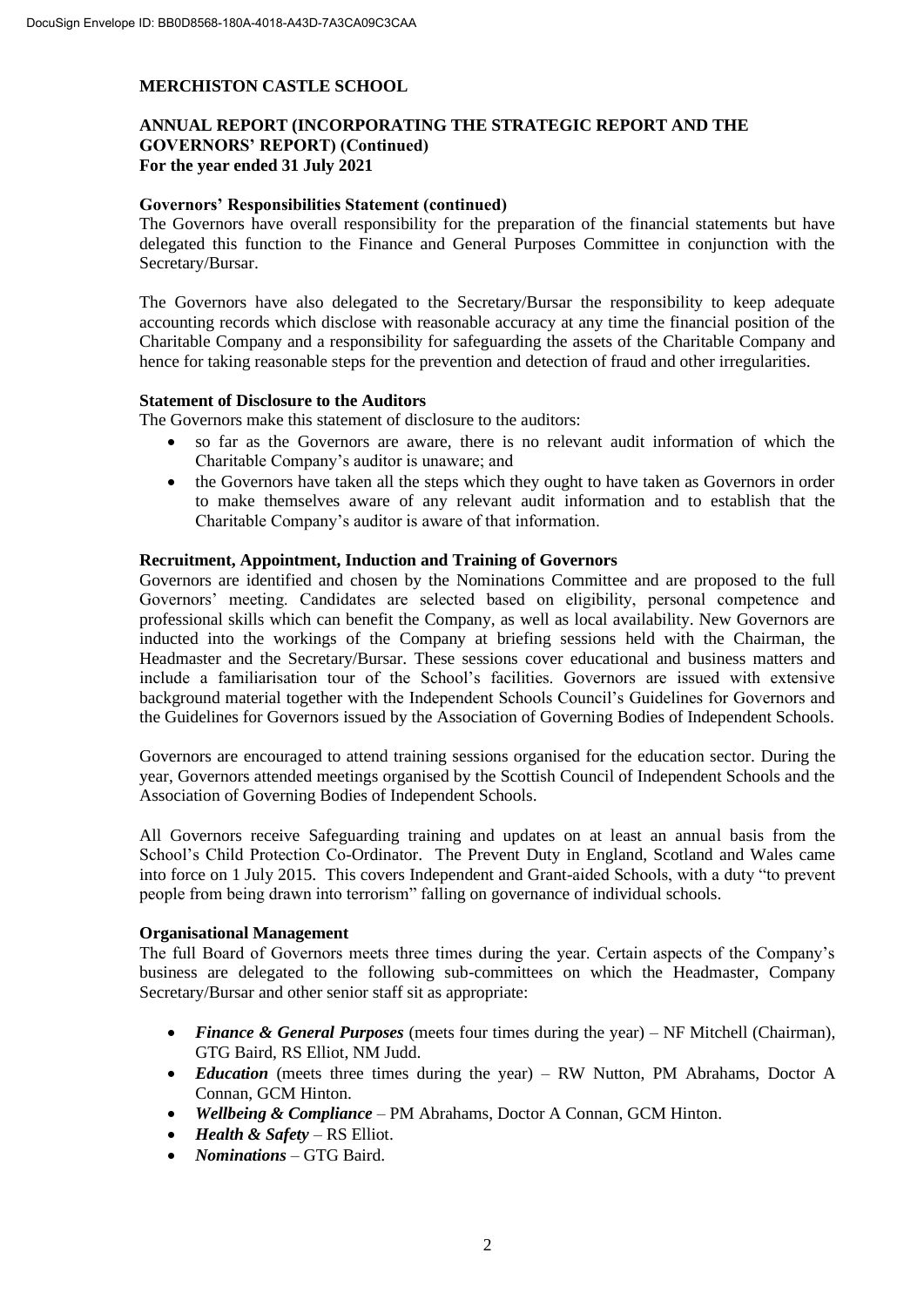# **ANNUAL REPORT (INCORPORATING THE STRATEGIC REPORT AND THE GOVERNORS' REPORT) (Continued) For the year ended 31 July 2021**

### **Organisational Management (continued)**

The Headmaster is appointed by the Governors to manage the day to day operations of the School. In order to facilitate effective operations, the Headmaster and the Secretary/Bursar have delegated authority within terms approved by the Governors for operational matters including educational, finance and employment matters.

#### **Group Structure and Relationships**

The School has a trading company (Merchiston Enterprises Limited) which is a company limited by guarantee. Merchiston Enterprises Limited uses facilities owned by the School for letting and promotional events, and runs the School Shop to the benefit of the Charity.

The School also has a trading company (Merchiston International Limited) which is a company limited by shares. Merchiston International Limited services international franchises to promote the Merchiston Castle School ethos and unique educational experience.

Merchiston benefits from the generosity of a thriving network of friends and former pupils whose close interest and support we greatly appreciate and gladly acknowledge.

#### **Risk Management**

A regular review of the risks facing the Company and of the controls in place to mitigate these risks is undertaken by the appropriate sub-committees and the full Board.

The key controls used by the Company include:

- formal agendas and minutes of Board and committee meetings;
- detailed terms of reference for committees;
- comprehensive strategic planning, budgeting and management accounting;
- established organisational structure and lines of reporting;
- formal written policies; and
- clear authorisation and approval levels.

Through the risk management processes established for the Company, the Governors are satisfied that the major risks identified have been adequately mitigated where necessary. It is recognised that systems can only provide reasonable, but not absolute, assurance that major risks have been adequately managed.

# **OBJECTS, AIMS, OBJECTIVES AND PRINCIPAL ACTIVITIES**

#### **Charitable Objects**

The Charity's principal object, as set out in its Articles of Association, is the advancement of education.

#### **Objectives, Aims and Intended Impact**

Our Mission is: *"to provide a caring community for your son, which treats him as an individual, unearths and tends his talents, encourages him to pursue excellence in all he does, and enables him to flourish.*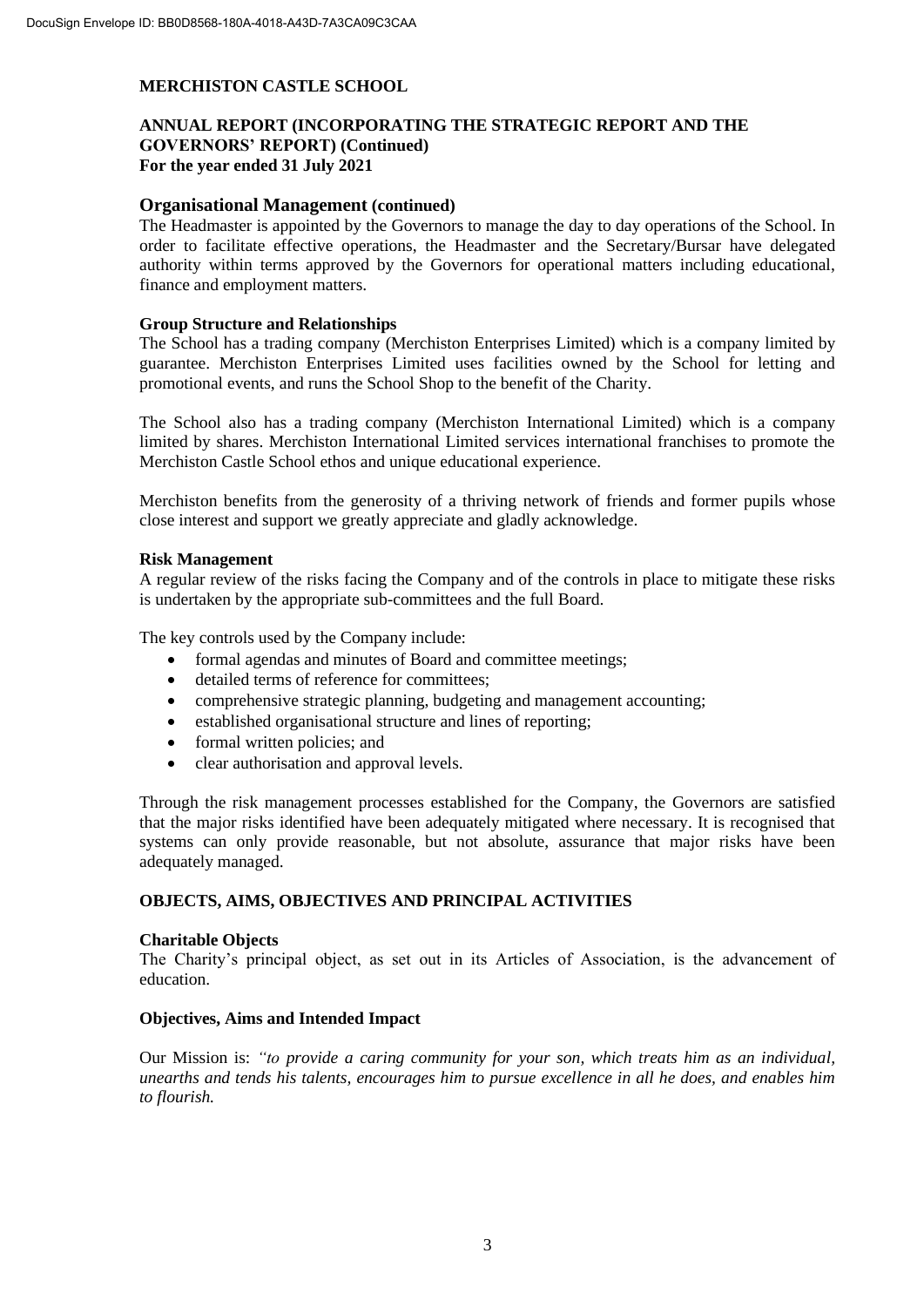# **ANNUAL REPORT (INCORPORATING THE STRATEGIC REPORT AND THE GOVERNORS' REPORT) (Continued) For the year ended 31 July 2021**

#### **Objectives, Aims and Intended Impact (continued)**

*We aim to ensure that your son:*

- *Acquires the confidence and leadership skills to succeed in a dynamic and global world, and to strive for the highest standards;*
- *Balances modesty and confidence;*
- *Becomes an enthusiastic and curious learner achieving excellence in all he does;*
- *Develops compassion, respect for others and integrity;*
- *Discovers and embraces all the opportunities on offer to develop his talents;*
- *Enjoys a sense of happiness and fulfilment;*
- *Learns tolerance and responsibility;*
- *Understands the needs of others within and beyond our community."*

Our mission is to set the standard for an education that is tailored to meet the needs of every individual, that readies them to be balanced, adaptable and imaginative citizens, who will seize the opportunities to make their unique impact on the world.

We seek to ensure, therefore, that each pupil who comes to Merchiston realises his full potential, learns new skills and leaves as a courteous, confident, employable and well-rounded individual, with a secure foundation for the journey of life ahead. In this respect, the School fully endorses the key focus of the Scottish Government policy document "A Curriculum for Excellence" in promoting and developing the following key capacities in young people in helping them to become:

- successful learners:
- confident individuals;
- responsible citizens; and
- effective contributors to society.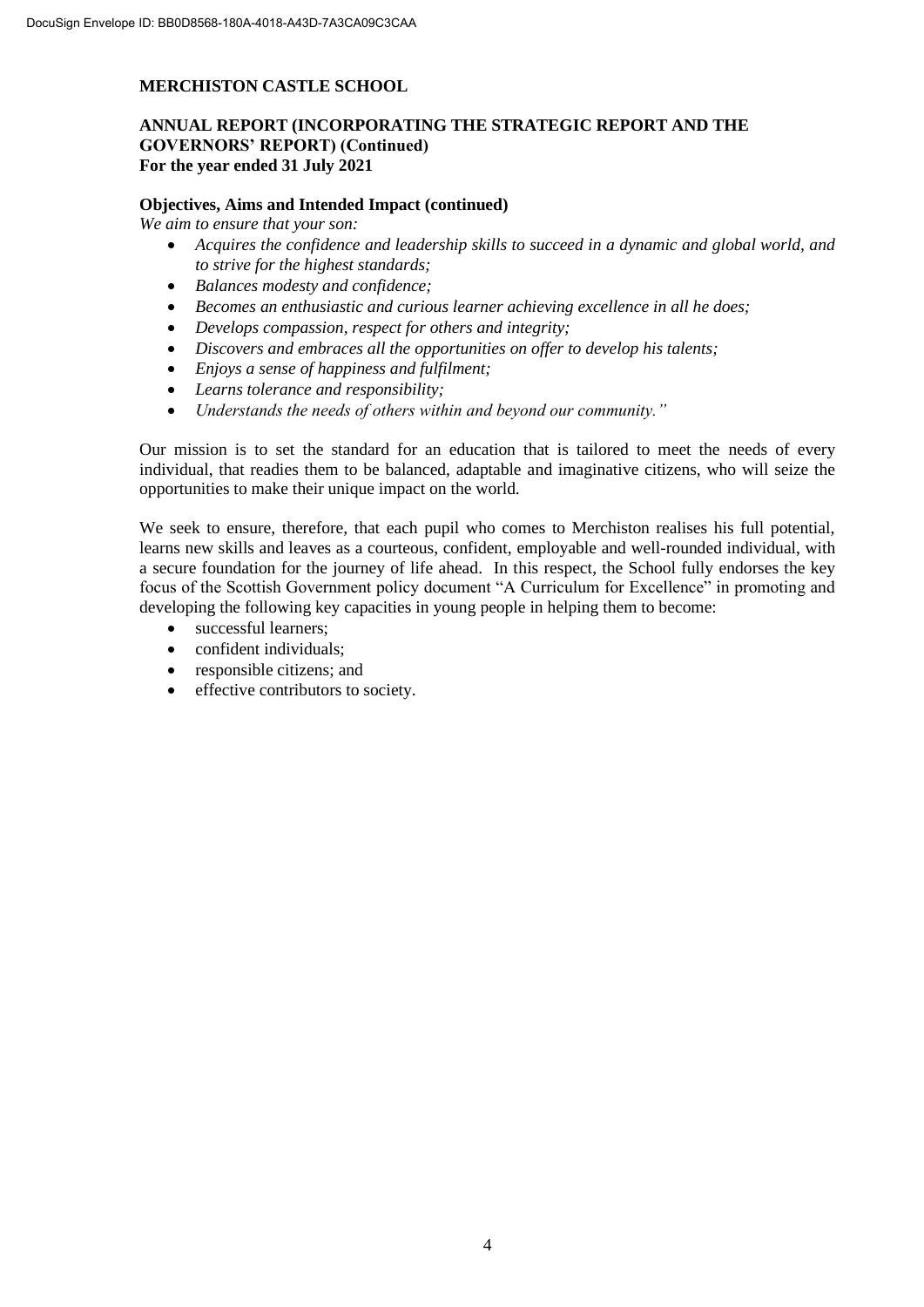# **ANNUAL REPORT (INCORPORATING THE STRATEGIC REPORT AND THE GOVERNORS' REPORT) (Continued) For the year ended 31 July 2021**

# **Strategic Objectives for the Year**

The Strategic Objectives agreed in June 2019 continued to inform the School Development Plan. The key themes were as follows:

- Grow the pupil roll;
- Maintain excellence in the classroom and beyond;
- Secure the future of Merchiston Juniors in a declining market;
- Enhance the VI Form experience;
- Improve and enhance the School environment and facilities;
- Develop and maintain links with key stakeholders and community partners;
- Expand the Merchiston International School brand and maximise earning potential through Enterprise activities.

We continued to monitor academic standards against external public examinations and independent value-added criteria. That said, this was a much changed picture given the impact of the COVID-19 pandemic on the normal operation of public examinations; both pupils and staff performed admirably in the face of some very challenging conditions.

As identified in the School Development Plan, leadership structures were reviewed and as a result, restructured at the beginning of the academic year.

The principal financial objective is to produce an annual surplus which is adequate to meet the future needs of the School in terms of investment and maintenance of the campus. The budgeted surplus is calculated following careful consideration, and seeks to treat both our fee-paying parents and staff fairly.

### **Strategies to Achieve the Year's Objectives**

Ongoing academic achievement is a continual process and is the result of:

- regular review of the academic programme and the performance of staff and pupils within this framework, with a view to offering the most appropriate range of subjects at all levels in the School;
- the commitment of appropriate resources to academic departments and co-curricular activities;
- the development of innovative pedagogy, this year inspired in part by COVID-19 restrictions on face to face teaching.

Strategies employed include an ongoing programme of online staff training, team teaching and shared teaching practice and continuous professional development via the School's Professional Review and Development structures.

The School Improvement Plan (SIP) (updated September 2020-21) is an important tool used to audit the School's performance and priorities. The SIP reflects on feedback from the previous academic year and sets out the Merchiston development themes for the current academic year, which were:

- COVID-19 reopening and support: ensuring the safety of all and a positive School experience;
- Learning and Teaching: assessing the impact of COVID-19 disruption and supporting recovery for all, but with a focus in public examination year groups;
- Rights Respecting School Award: focusing on Sustainability, Wellbeing and Diversity and attainment of the Silver Award;
- Strategic Planning: implementing the School Development and Post COVID-19 recovery plans.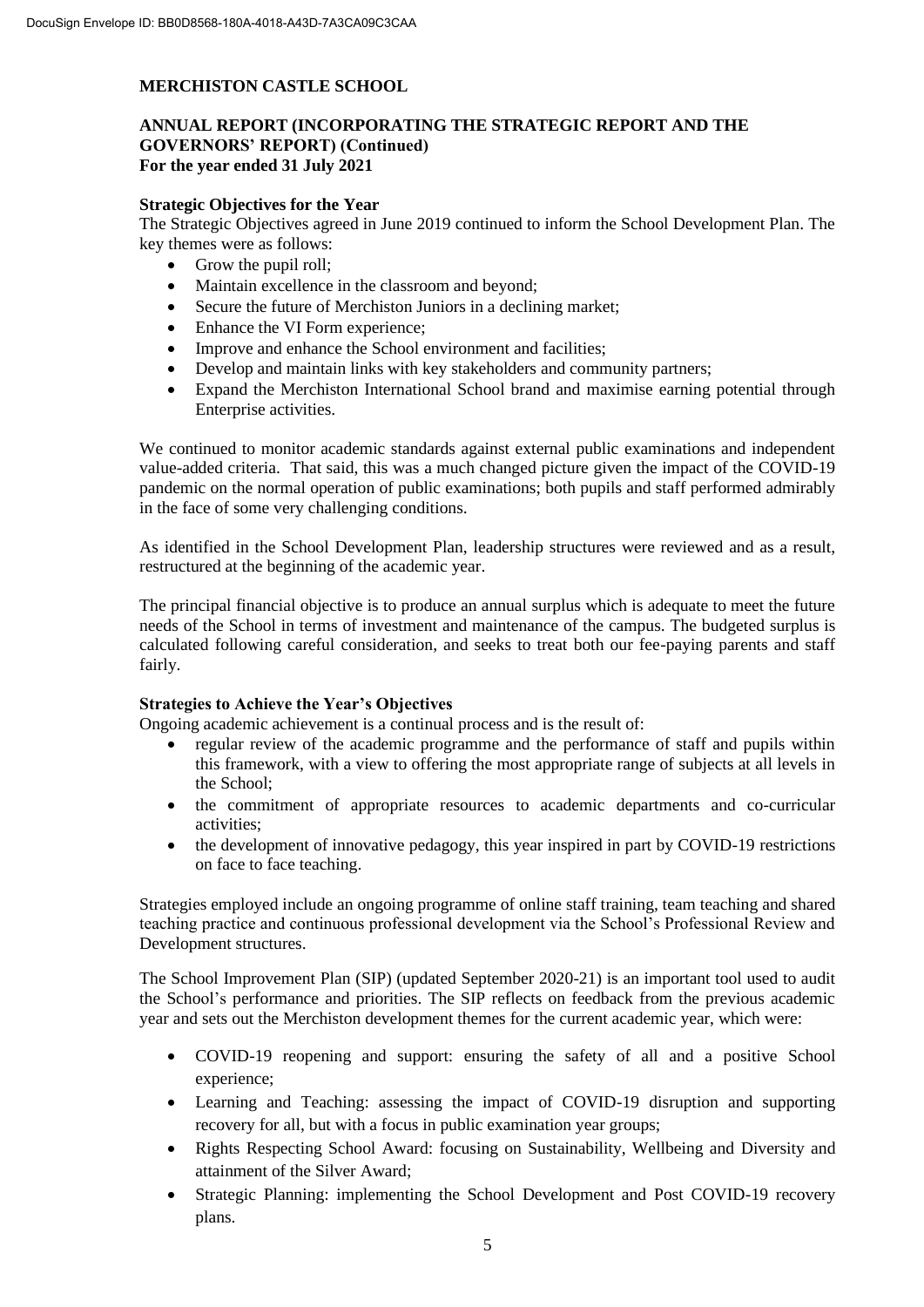# **ANNUAL REPORT (INCORPORATING THE STRATEGIC REPORT AND THE GOVERNORS' REPORT) (Continued) For the year ended 31 July 2021**

#### **Principal Activities Employed in Pursuit of these Objectives**

The School continues to provide a well-rounded education for pupils, with a high level of achievement both academically and beyond the classroom. Academic curiosity was encouraged in spite of limitations on teaching faced throughout the course of the year. A strong focus on values was maintained to ensure that boys leave Merchiston as happy and grounded individuals, not only having experienced the highest level of personal academic success, but also with a strong sense of self belief combined with respect and empathy for others, having learnt what it means to have true integrity and character.

Co-curricular activity and engagement with other schools has an important role to play in helping to provide a broad education and in developing the minds of young people. However, COVID-19 curtailed many such opportunities in the 2020-21 academic year. Innovative approaches were deployed to ensure pupils stayed connected with one another and had access to creative and sporting pursuits.

The restructuring of senior and middle leadership roles provided the School with an opportunity to redefine key roles, deploy staffing resource more effectively and ultimately enhance the successful operation of the School.

In order to safely provide a sector leading academic and pastoral programme, safety was a key factor in the management of our buildings and facilities. Alongside our on-going rolling programme of refurbishment, facilities were adapted in order to create a COVID-19 safe environment in which pupils could safely learn and colleagues could safely work.

#### **Policy on Means-Tested Assistance and Access**

Merchiston Castle School offers financial assistance by means of a Bursary Fund designed to enable any child to have access to a Merchiston education, irrespective of financial circumstances. All Bursary awards are means-tested and require a financial statement from parents. A range of factors is considered in making the awards, and as a result, the number and size of Bursaries can vary considerably. Bursary awards may be up to 100% fee remission. Bursary awards are intended to facilitate access both for new pupils and also to assist existing pupils where there has been a significant change in financial circumstance which threatens the pupil's continued education at Merchiston. In addition, a COVID-19 Hardship Fund has been set up to provide financial assistance to families who have experienced a significant reduction in their family income, affecting their ability to pay school fees as a direct result of the COVID-19 pandemic.

Full details are published on the School's website: *www.merchiston.co.uk/admissions/financial-support*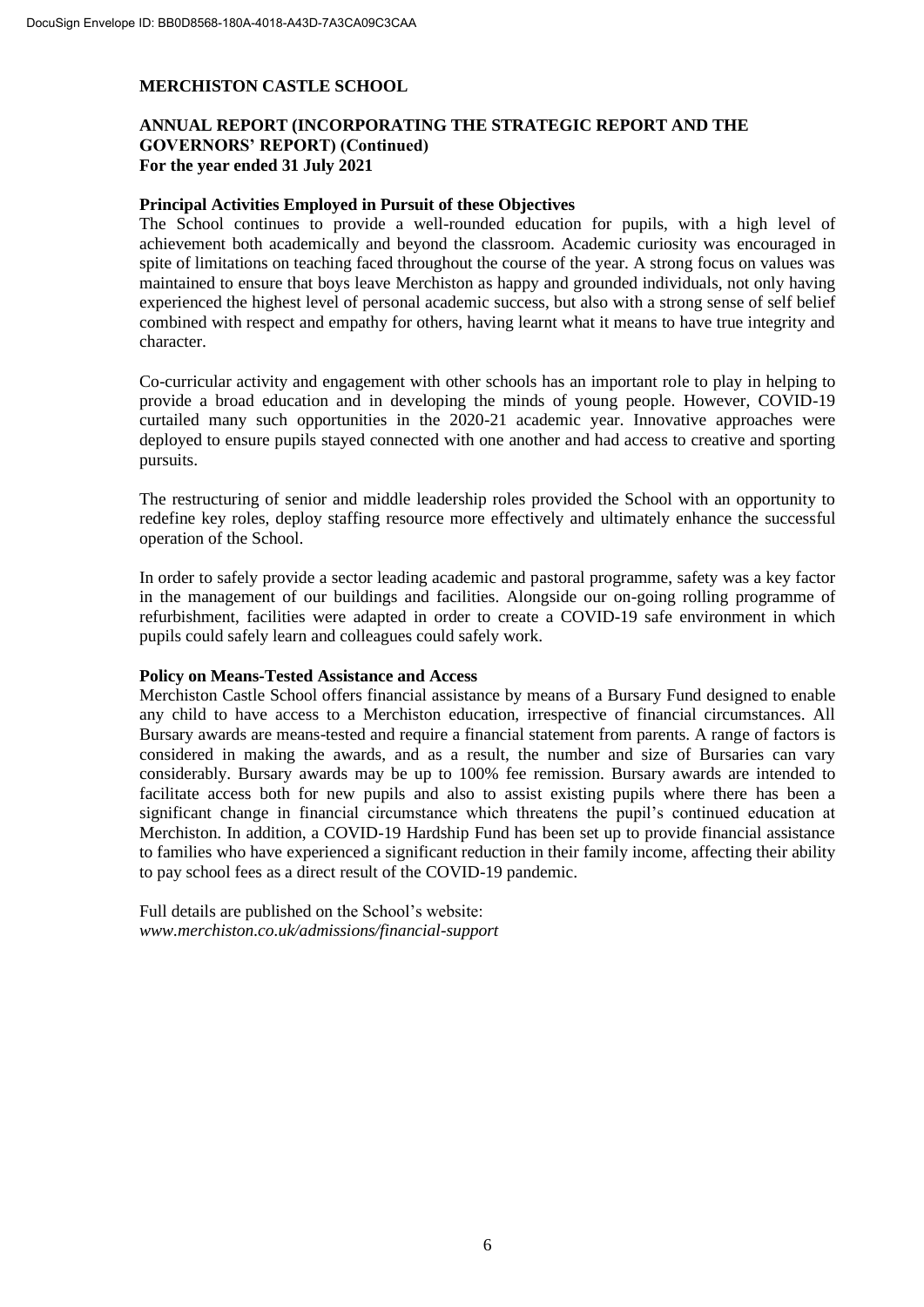# **ANNUAL REPORT (INCORPORATING THE STRATEGIC REPORT AND THE GOVERNORS' REPORT) (Continued) For the year ended 31 July 2021**

### **ACHIEVEMENTS AND PERFORMANCE**

#### **Care and welfare of pupils**

The Pupil Support Leadership Team (PSLT) comprises the Deputy Head Wellbeing (Child Protection Co-ordinator), Assistant Head Pupil Support (Deputy Child Protection Co-ordinator), Chaplain, and Senior Medical Sister and meets weekly to discuss all aspects of pupil wellbeing. All PSLT members also meet regularly with Housemasters, both collectively and individually, to ensure parity of provision across the school.

Around every pupil there is a Housemaster, Housemother, Tutor and a team of Prefects, resident staff and Tutors whose roles are to safeguard each pupil's welfare whilst at School.

There is regular contact between the PSLT and the nominated Child Protection Liaison Governor, ensuring consistent oversight of processes.

The Medical Centre is staffed by a well-qualified and dedicated team of 4 nurses which provides first class care for pupils' physical and mental health needs. A visiting physiotherapist and twice-weekly GP surgeries complete the medical provision.

There is a fully qualified School Counsellor, who offers individual support sessions to pupils of all ages as relevant.

All staff undertake regular Child Protection training relevant to their role and receive termly Child Protection updates from the Child Protection Co-ordinator.

Merchiston also runs a detailed Personal, Social and Health Education (PSHE) programme appropriate to each year group within the curriculum.

The School maintains a positive and productive relationship with the Care Inspectorate and Education Scotland and has on-going engagement with our link inspector.

Feedback from pupils is a crucial part of the school's wellbeing provision, and Pupil Voice committees and annual surveys are the principal mechanisms for managing this.

In line with Merchiston's policy to engage fully with our Duty of Candour responsibilities, an annual report is available on the School website. In the year 01 April 2020 – 31 March 2021, there were no incidents involving the Duty of Candour.

### **Operational Performance of the School**

The academic year ended with 381 pupils (227 boarders and 154 day pupils), which, given the current global crisis, is reflective of the continuing high reputation of the School and the considerable efforts of staff involved in recruitment and retention of pupils.

Face-to-face teaching was suspended from 6 January 2021, after which learning and teaching moved online to deliver a high-quality educational provision throughout the Lent Term. The timetable and routines were, as far as was practically possible, replicated online, which included teaching and learning, support for learning, tutorials, house meetings, music lessons and co-curricular activities.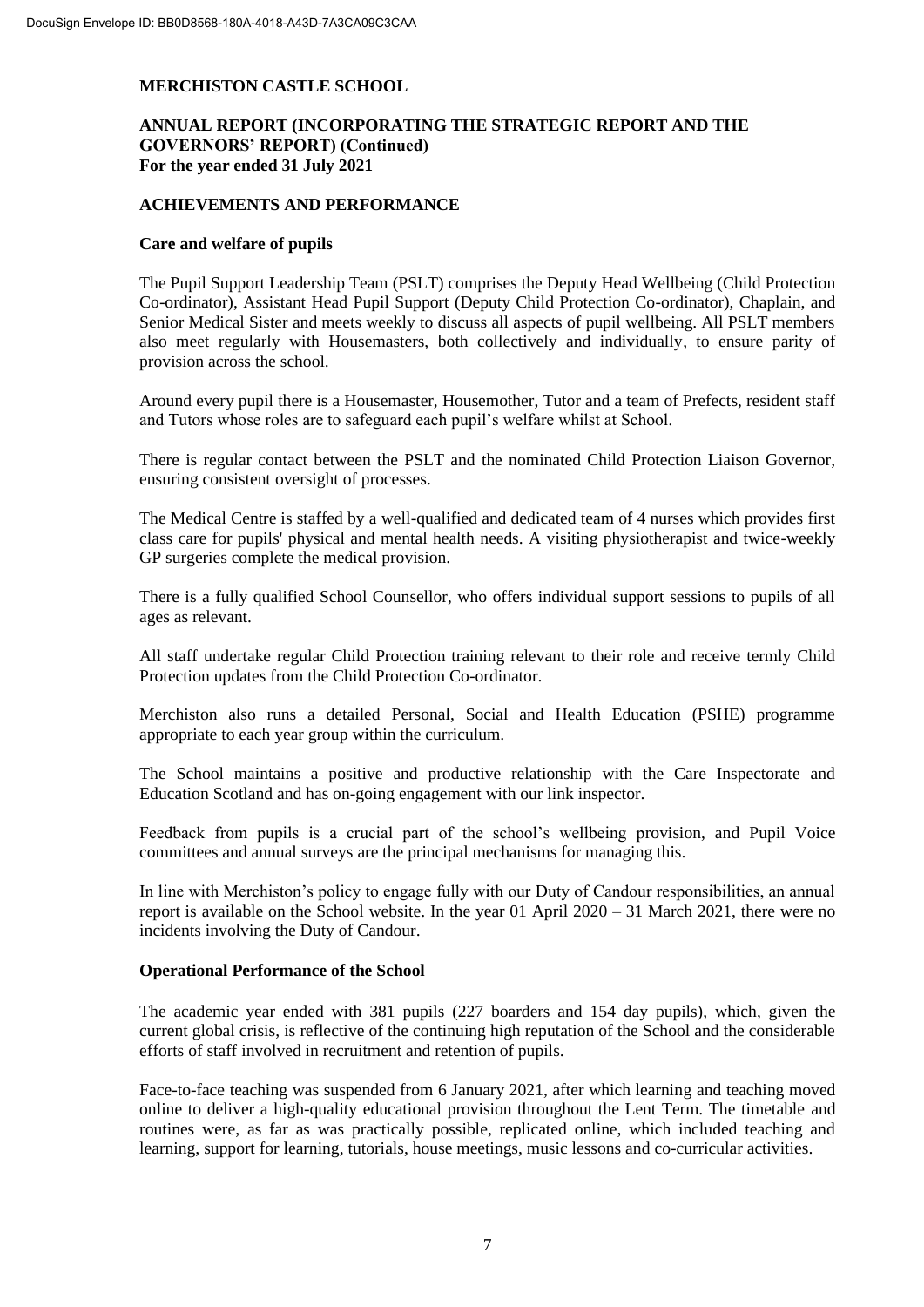# **ANNUAL REPORT (INCORPORATING THE STRATEGIC REPORT AND THE GOVERNORS' REPORT) (Continued) For the year ended 31 July 2021**

#### **Operational Performance of the School (continued)**

This proved to be incredibly successful and a positive reflection on the dedicated efforts of pupils, staff and their parents.

External examinations were once again cancelled, with centre assessed grades taking their place. This was, in reality, a series of smaller scale assessment opportunities taking place over the Summer Term, a huge undertaking for students and staff. They approached this with energy and integrity, and the outcomes were positive and hard earned. The  $A^*$ -C grade pass-rate for A Level examinations was 97%, and an impressive 92% of grades were A\*, A and B grades. 3 A's at A Level equates to 144 UCAS points; Merchiston's average being 160 points. 95% of pupils gained grades which enabled them to accept the offers at their first or second choice of university. 54% of successful applicants in 2021 gained places at UK Russell Group Universities, Bath, St Andrews and leading international institutions. 1 pupil gained a place at Oxford University, and 1 gained a place at Cambridge.

The 9-4 grade pass-rate for GCSE examinations was 97%, of which 48% of grades were at 9/8, and 72% of grades were at 9/8/7.

The School continues to focus on adding value to the education of our students and, although this has been more challenging to measure in the pandemic context, this is something which we will be able to measure more fully as we return to a sense of normality.

Each year, boys in the Lower Sixth Form have the opportunity to undertake a Cecil Stagg Society independent research project on a subject of their choosing. This has resulted in the production of some truly excellent pieces of research, and all projects that were completed to the required standard were awarded a Headmaster's Distinction.

Drama has proven particularly challenging in the pandemic context and, although no productions were able to take place this year, plans are in place to reintroduce at least elements of productions in the coming year.

The Chapel Choir, Close Harmony Group, Orchestra, Jazz Band and the Pipe Band all continued to perform online, despite the disruption of COVID-19.

Our students would routinely have been involved in a variety of external academic competitions over the year, but these have been curtailed to a great extent during the pandemic. There have been online versions of many, but without the usual competitive element. We look forward to the full return of these in due course.

School sport has been significantly impacted by COVID-19 restrictions, which have been in place in varying degrees from February 2020. Despite this, sport continues to thrive, and participation in sport remains a cornerstone of Merchiston life.

Throughout periods of lockdown we maintained focus on getting our pupils active, providing opportunities to participate in live lessons with classmates and teachers and providing an outlet to take them away from screens. Opportunities to participate in competitive sports have been severely restricted throughout the pandemic, however the Sports Department have worked hard to provide creative activities to keep pupils engaged and, once the restrictions allowed, to actively involve them in internal competitions and external fixtures where possible.

We look forward to resuming our full programme of sports, including a return to external fixtures and competitions in the coming year.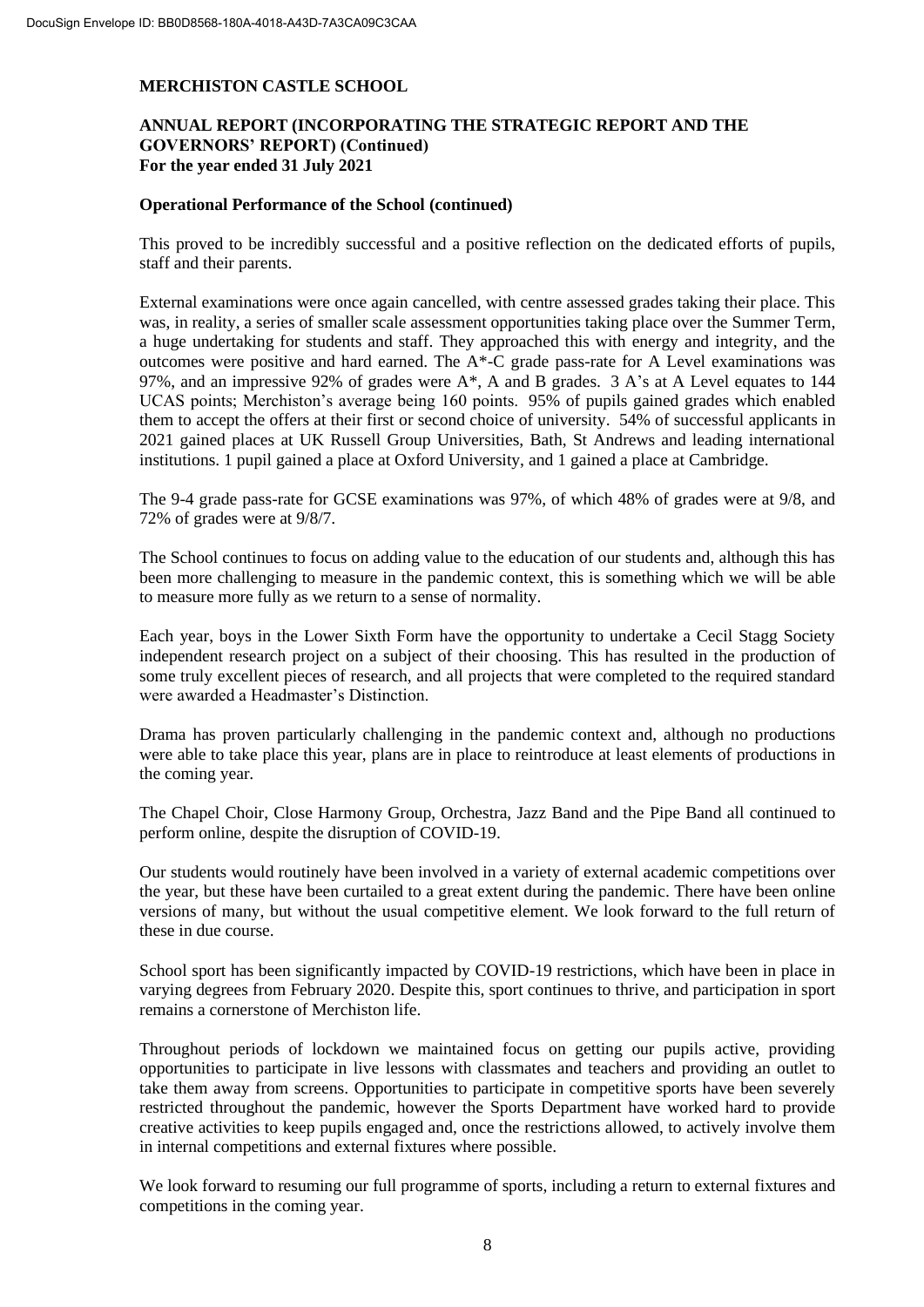## **ANNUAL REPORT (INCORPORATING THE STRATEGIC REPORT AND THE GOVERNORS' REPORT) (Continued) For the year ended 31 July 2021**

#### **Fundraising Performance**

A total of £25,434 was raised for the Bursary Fund, which continued to raise funds for financial assistance. In addition, £169 was refunded from the Sports & Leisure Appeal, from funds to assist with extending and improving the leisure facilities available to the pupils. We wish to thank those whose contributions have enabled a number of pupils to attend Merchiston and helped us improve the School environment.

#### **Investment Performance**

During the year, the investment portfolio increased in value by 43.3%, which compares with an increase of 17.5% by the Balanced Portfolio Index operated by WMA (Wealth Management Association).

Our trading subsidiaries achieved the following financial results in the year: Merchiston Enterprises Limited achieved a surplus on ordinary activities of £22,746 (2020 - £24,428), which was used to donate £22,000 (2020 - £24,000) to the School; Merchiston International Limited reported a surplus on ordinary activities of £143,916 (2020 – deficit of £58,896), which was used to donate £85,000 (2020: £nil) to the School.

# **PUBLIC BENEFIT**

#### **The Curriculum and Co-curricular Activities**

We had 13 markers/examiners/moderators/paper-setters for the Assessment and Qualifications Alliance (AQA); Edexcel; Scottish Qualifications Authority (SQA); Oxford, Cambridge and RSA Examinations (OCR); and the International Baccalaureate. In 2019, this provided marking for 23 different papers but, ultimately, these were not utilised in 2020-21 due to the cancellation of examinations.

Our Head of Mathematics was a Test Constructor and Candidate Proxy for the OCR AS Level and A Level Mathematics and Further Mathematics papers.

Our Mandarin specialist works with SQA as Principal Assessor, Deputy Principal Verifier and Visiting Assessor for Higher and Advanced Higher Chinese courses; she is also an Associate Tutor with the Edinburgh University PGDE programme and Governor at the Alba Cathy Chinese School in Edinburgh.

The Senior Deputy Head taught Module 6 of the HMC Pastoral Leadership Qualification.

The Headmaster is the Schools and Youth representative on the Scottish Rugby Union Council.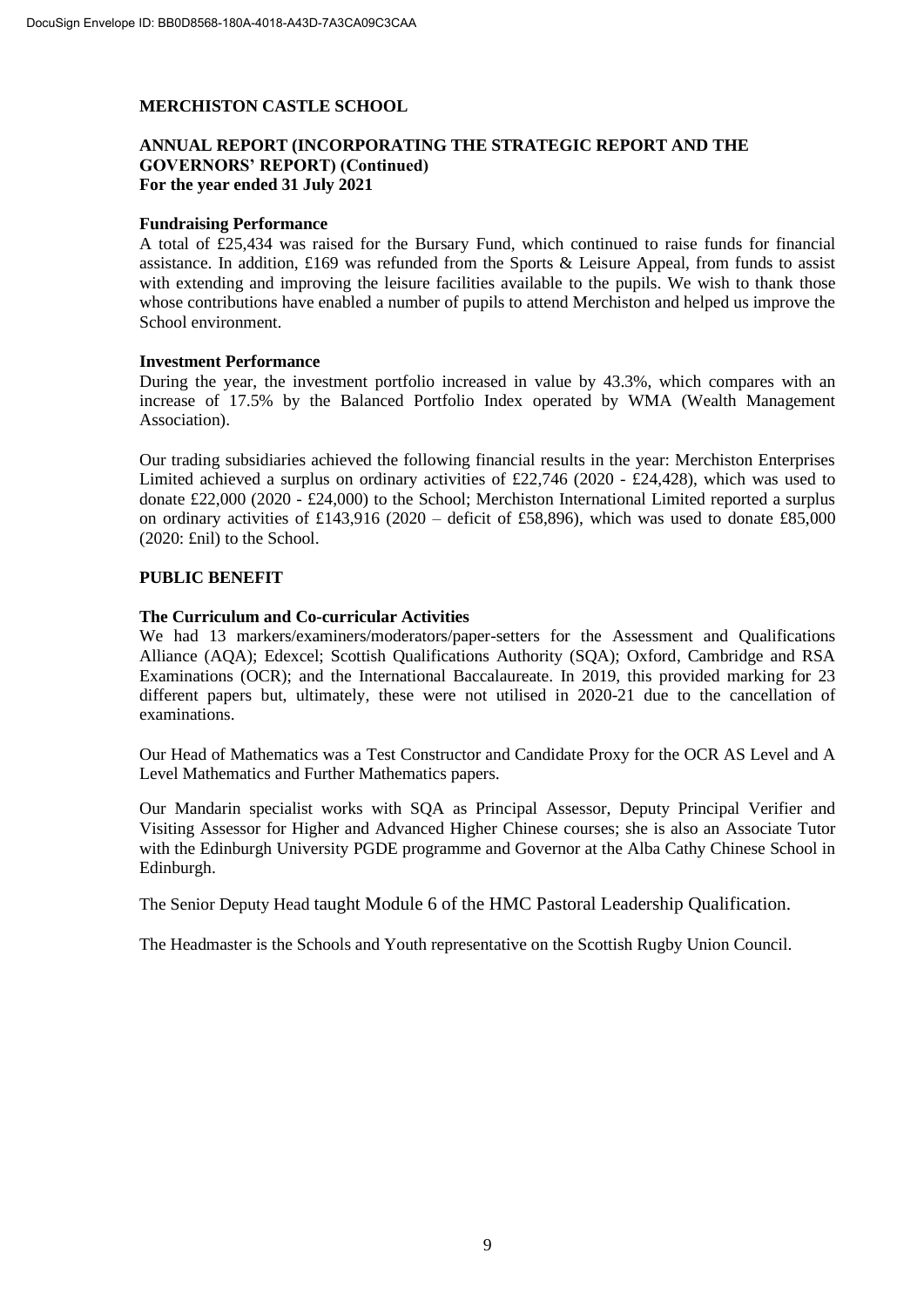# **ANNUAL REPORT (INCORPORATING THE STRATEGIC REPORT AND THE GOVERNORS' REPORT) (Continued) For the year ended 31 July 2021**

#### **Means Tested Assistance and Access**

Merchiston Castle School is not a wealthy school in terms of endowments provided by previous generations of Merchistonians. However, it is able to offer financial assistance by means of a Bursary Fund designed to enable any child to have access to a Merchiston education, irrespective of their financial circumstances. All Bursary awards are means-tested and require a financial statement from parents. A range of factors is considered in making the awards, and as a result, the number and size of Bursaries can vary considerably. Bursary awards may be up to 100% fee remission. Bursary awards are intended to facilitate access both for new pupils and also to assist existing pupils where there has been a significant change in financial circumstance which threatens the pupil's continued education at Merchiston.

Full details are published on the School's website: *www.merchiston.co.uk/admissions/financial-support*

During the year, 133 pupils  $(2020 - 137$  pupils) or  $34.9\%$   $(2020 - 32.5\%)$  of the School roll received a Bursary or other fee remission, which includes 2 pupils receiving support from the Royal National Children's SpringBoard Foundation. 2 pupils are in receipt of an Education Maintenance Allowance (EMA).

The value of means-tested Bursaries awarded in academic year 2020-21 amounted to £865.3k, which is 8.3% of gross fee income. Other forms of non-means-tested assistance were also awarded during the academic year, including sibling and staff discounts. In total these awards amounted to £404.5k (3.9% of gross fee income).

### **Pupil numbers**

The average number of pupils in the School for the year was 381.

|               | <b>Boarding</b> | Dav | <b>TOTAL</b> |
|---------------|-----------------|-----|--------------|
| <b>Junior</b> |                 | ٦4  | 70<br>70     |
| <b>Senior</b> | 210             |     | 303          |
| <b>TOTAL</b>  | 234             | 147 | 381          |

#### **Fees**

The following termly fees were charged during 2020/21:

|                              | <b>Boarding</b> | Dav    |
|------------------------------|-----------------|--------|
| J4, J5, and First Form       |                 | £5,010 |
| <b>Second and Third Form</b> | £8,390          | £5,660 |
| <b>Senior</b>                |                 | £8.510 |

#### **Charitable Giving and Fundraising**

Over £2,900 was raised by the School for charity. The full listing of Merchiston's charitable donations is published on the website. Donations were made to the following charities:

Forth 1 Cash for Kids, Cyrenians, Little Princess Trust, Poppy Scotland, Save the Children, St. Catherine's Convent, The British Legion.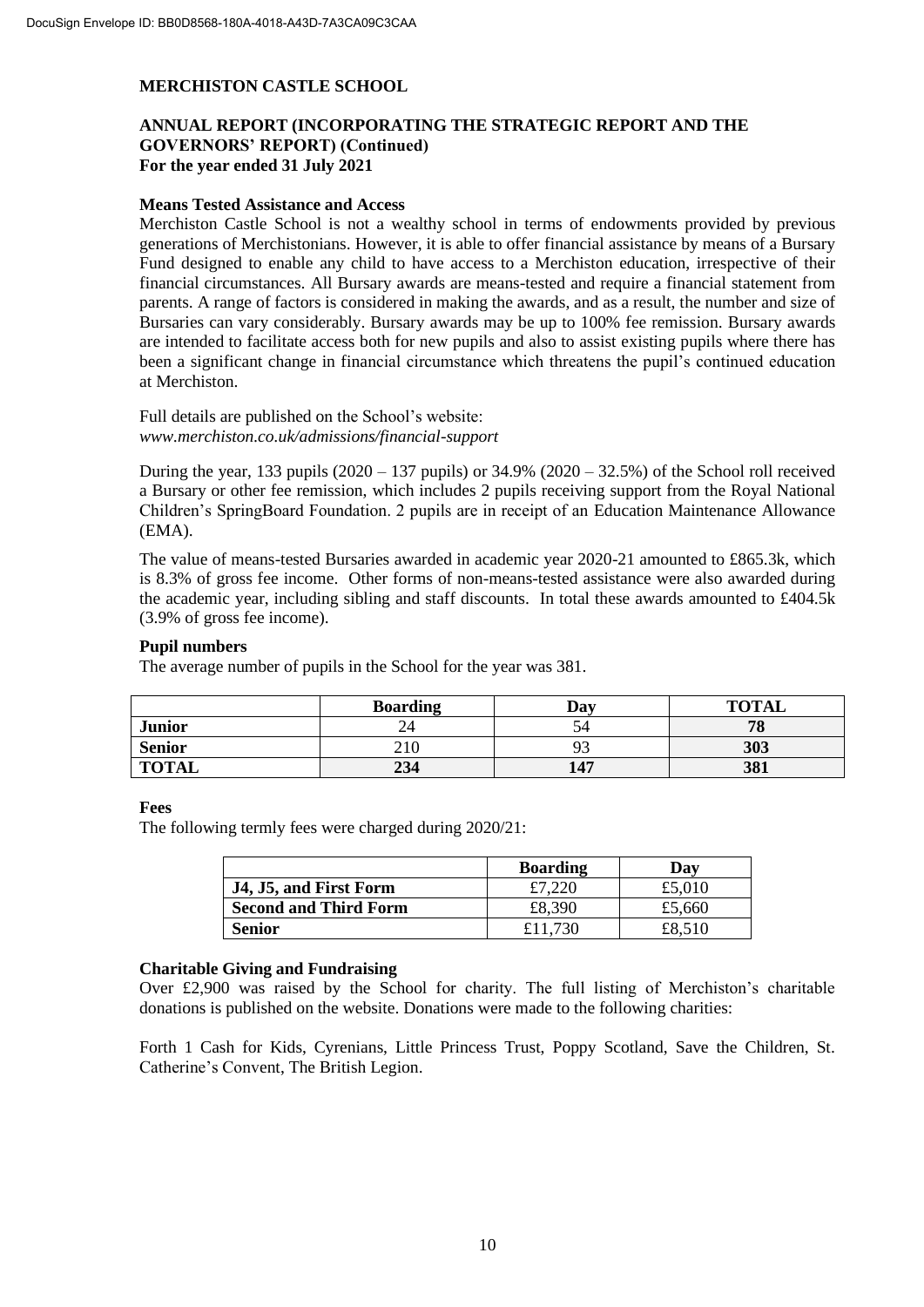# **ANNUAL REPORT (INCORPORATING THE STRATEGIC REPORT AND THE GOVERNORS' REPORT) (Continued) For the year ended 31 July 2021**

#### **Koinonia (Teamwork in the Community)**

As with several other activities this year our opportunities for Teamwork in the Community were limited, however pupils embarked upon a number of charitable fundraising initiatives, supporting local organisations such as Cyrenians, an Edinburgh-based charity for the homeless. The School provided support to the local community by delivering food donations to community hubs, and supporting the distribution of food parcels to families. Other initiatives included collections for Edinburgh Children's Hospice, Forth One Mission Christmas and Edinburgh City Mission.

#### **Use of facilities by the local community and school-age children**

Due to the ongoing restrictions we were unable to open the School to allow our facilities to be used by the local community or local school-age children. We hope to resume this activity in the coming year should restrictions allow.

#### **FINANCIAL REVIEW AND RESULTS FOR THE YEAR**

The Group's operating deficit excluding donations and legacies for the year was £490,318 (2020 – £115,156). The Group's overall surplus for the year was £212,350 (2020 – £425,772). At the year end, there were net current assets of £4,748,655 (2020 – £4,661,786) and net liquid funds of £5,850,977 (2020 - £5,533,999). The Group has sufficient working capital by way of cash to ensure that the School can continue to operate effectively.

Funds continue to be made available for the refurbishment of other areas of the School, with capital expenditure during the year being  $£125,483$  (2020 – £1,469,125). The commercial letting of the School's facilities produced a surplus of £39,169 (2020 - £47,027) which will be reinvested in School facilities.

#### **Investment Policy and Objectives**

Our investment portfolio is managed to achieve a balance, focused on overall return and long-term growth in both income and capital. The principal activity of Merchiston Enterprises Limited continues to be to promote the interests and welfare of the School. The principal activity of Merchiston International Limited is to promote the Merchiston Castle School ethos and unique educational experience abroad.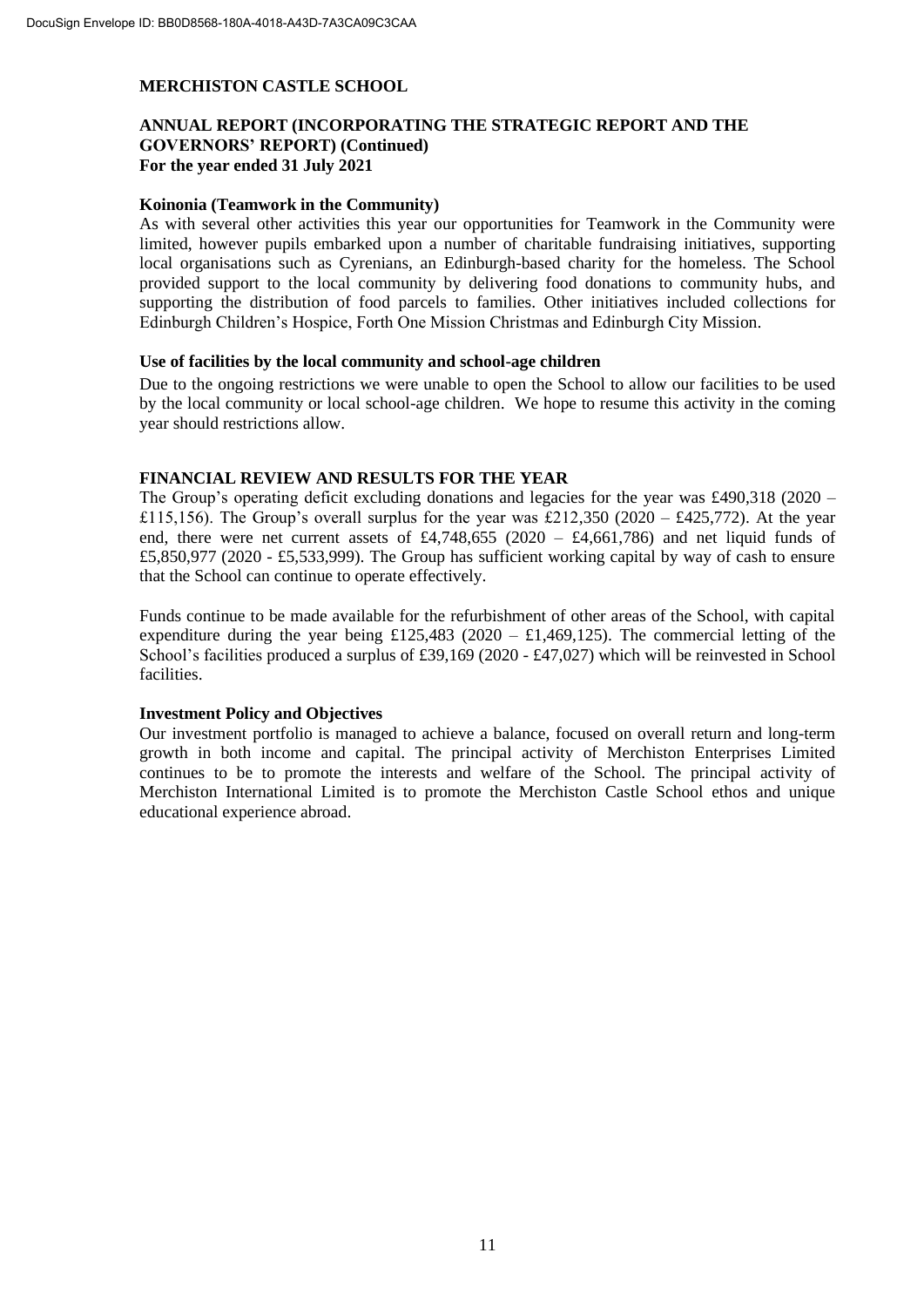# **ANNUAL REPORT (INCORPORATING THE STRATEGIC REPORT AND THE GOVERNORS' REPORT) (Continued) For the year ended 31 July 2021**

#### **Reserves Policy**

The Group's total reserves stood at £17,994,495 (2020 - £17,782,145) at the year end, which are held for the furtherance of the Group's charitable aims. The Group's policies are to strengthen its reserves through strict budgeting and financial processes and that the need for day to day working capital is met by these reserves.

At the same time, the Board is committed to reinvest operational surpluses into School improvements to ensure our buildings, facilities and educational needs meet the requirements of a first-rate independent boys' boarding school.

The level of the Group's reserves will continue to be closely monitored.

### **FUTURE PLANS**

The continued emphasis of future plans is on the delivery of **excellence** and **sustainability** across all areas of the organisation. As predicted the pandemic has continued to test financial sustainability and will continue to do so in the emergent post COVID-19 world. A broad reaching review of all aspects of the business, has identified several key areas for development in the year ahead

These key areas are as follows:

- **Educational excellence** redesign of the School working week to allow the successful delivery of the very best in academic, co-curricular and character education;
- **Sustainability** development of the School's education offering to encourage a much broader reach in terms of pupil recruitment and retention.
- **Boarding facilities** initiation of boarding house refurbishment and restructure as part of a proposed rolling programme.

Approved by the Board of Governors and signed on behalf of the Board by:

DocuSianed by:

Philippa Axon -982A47484BD64B8...

**PC Axon, Secretary 14 March 2022**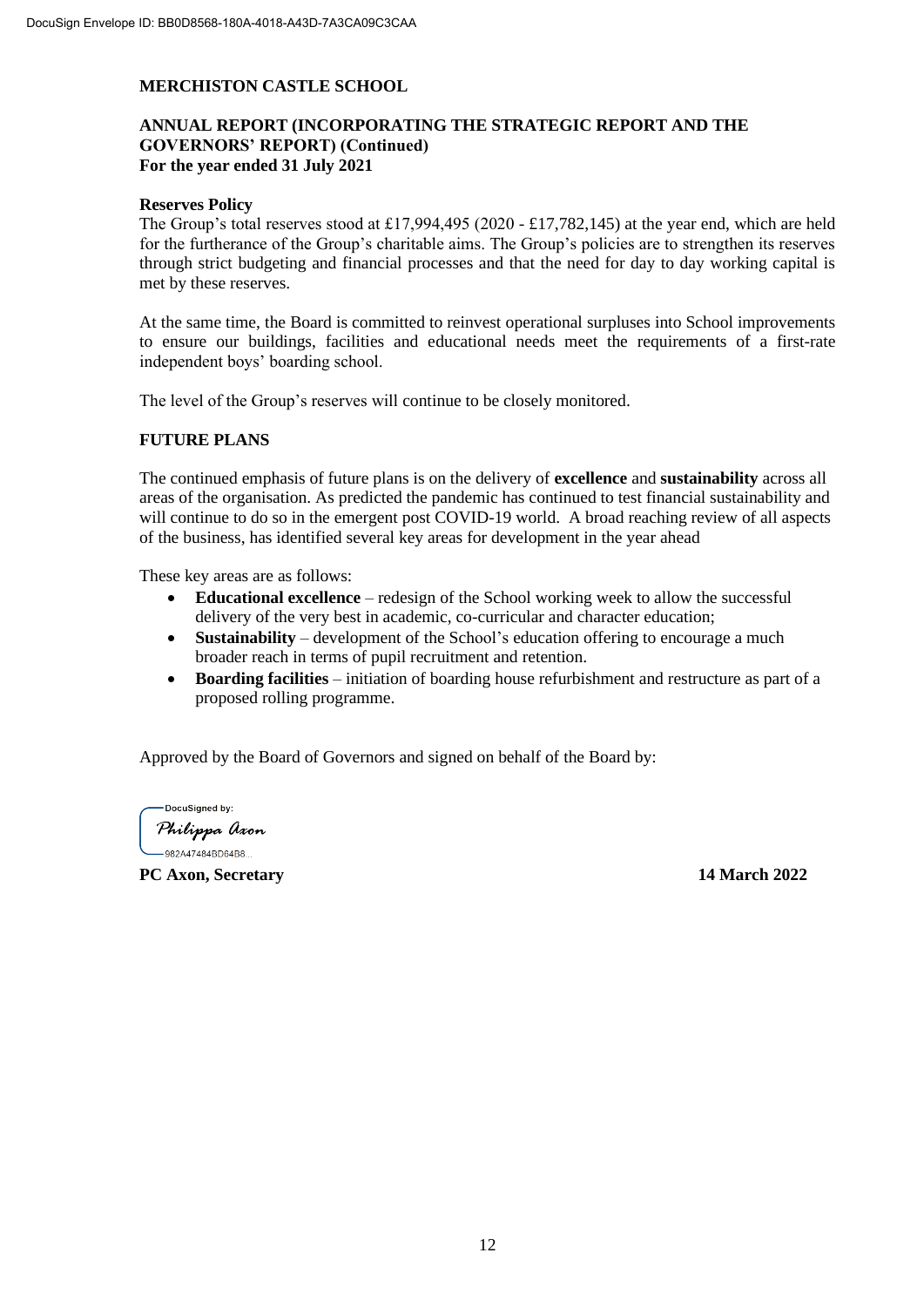# **INDEPENDENT AUDITOR'S REPORT TO THE MEMBERS AND GOVERNORS OF MERCHISTON CASTLE SCHOOL**

#### **Opinion**

We have audited the financial statements of Merchiston Castle School (the "parent charitable company") and its subsidiaries (together forming "the group") for the year ended 31 July 2021 which comprise the group Income and Expenditure Account, the group and parent charitable company Statement of Financial Activities, the group and parent charitable company Balance Sheet, the group and parent charitable company Statement of Cash Flows and notes to the financial statements, including a summary of significant accounting policies. The financial reporting framework that has been applied in their presentation is applicable law and United Kingdom Accounting Standards (United Kingdom Generally Accepted Accounting Practice), including Financial Reporting Standard 102 *The Financial Reporting Standard applicable in the UK and Republic of Ireland*.

In our opinion, the financial statements:

- give a true and fair view of the state of the group's and parent charitable company's affairs as at 31 July 2021 and of the group and parent charitable company's incoming resources and application of resources, including the group and parent charitable company's income and expenditure for the year then ended;
- have been properly prepared in accordance with United Kingdom Generally Accepted Accounting Practice; and
- have been prepared in accordance with the requirements of the Companies Act 2006, the Charities and Trustee Investment (Scotland) Act 2005 and regulation 8 of the Charities Accounts (Scotland) Regulations 2006.

#### **Basis for opinion**

We conducted our audit in accordance with International Standards on Auditing (UK) (ISAs (UK)) and applicable law. Our responsibilities under those standards are further described in the *Auditor's responsibilities for the audit of the financial statements* section of our report. We are independent of the group and parent charitable company in accordance with the ethical requirements that are relevant to our audit of the financial statements in the UK, including the FRC's Ethical Standard, and we have fulfilled our other ethical responsibilities in accordance with these requirements. We believe that the audit evidence we have obtained is sufficient and appropriate to provide a basis for our opinion.

#### **Conclusions relating to going concern**

In auditing the financial statements, we have concluded that the Governors' use of the going concern basis of accounting in the preparation of the financial statements is appropriate.

Based on the work we have performed, we have not identified any material uncertainties relating to events or conditions that, individually or collectively, may cast significant doubt on the group's ability to continue as a going concern for a period of at least twelve months from when the financial statements are authorised for issue.

Our responsibilities and the responsibilities of the Governors with respect to going concern are described in the relevant sections of this report.

#### **Other information**

The other information comprises the information included in the Annual Report, other than the financial statements and our auditor's report thereon. The Governors are responsible for the other information contained within the Annual Report. Our opinion on the financial statements does not cover the other information and, except to the extent otherwise explicitly stated in our report, we do not express any form of assurance conclusion thereon.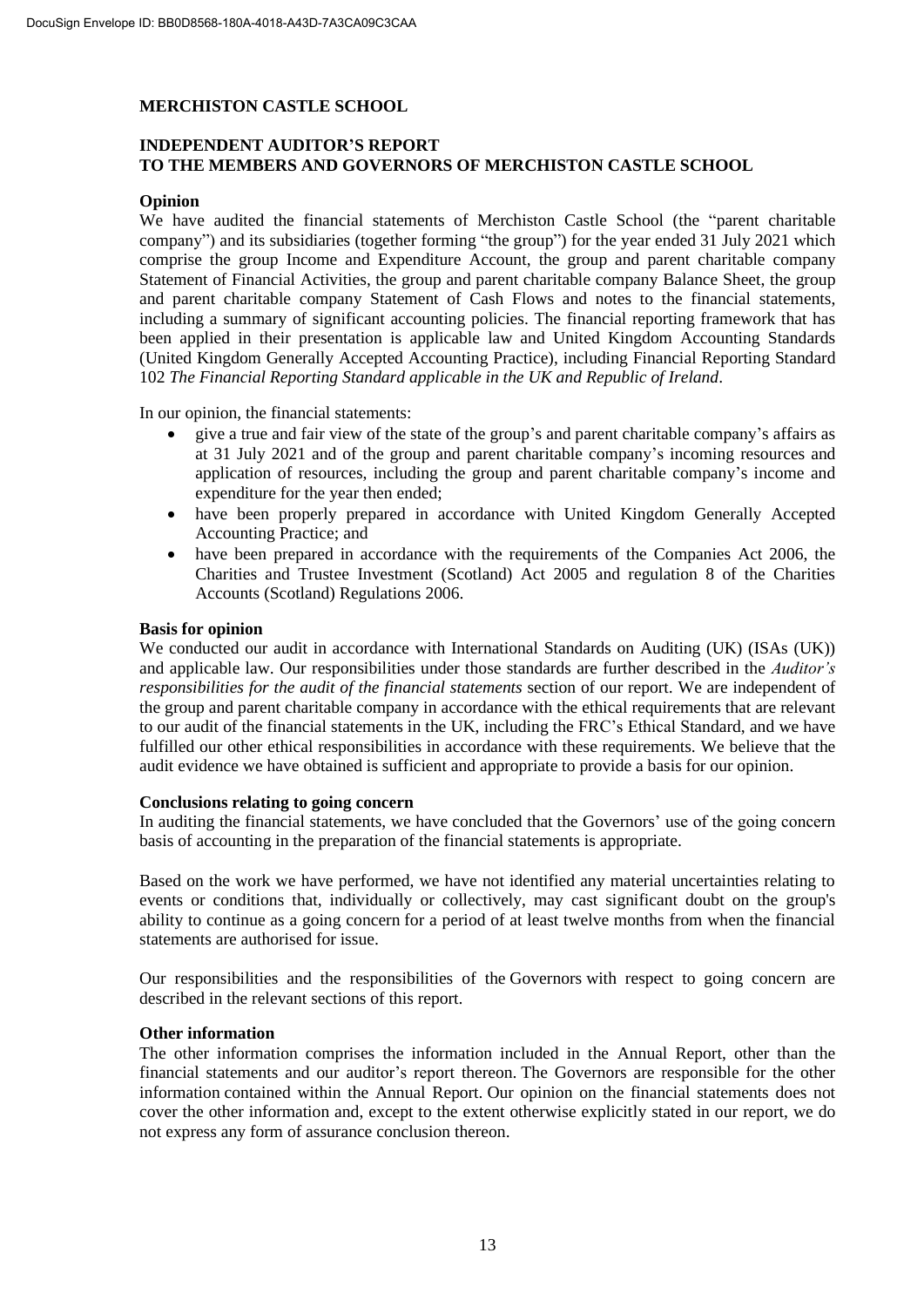# **INDEPENDENT AUDITOR'S REPORT (Continued) TO THE MEMBERS AND GOVERNORS OF MERCHISTON CASTLE SCHOOL**

Our responsibility is to read the other information and, in doing so, consider whether the other information is materially inconsistent with the financial statements or our knowledge obtained in the audit or otherwise appears to be materially misstated. If we identify such material inconsistencies or apparent material misstatements, we are required to determine whether this gives rise to a material misstatement in the financial statements themselves. If, based on the work we have performed, we conclude that there is a material misstatement of this other information, we are required to report that fact.

We have nothing to report in this regard.

#### **Opinions on other matters prescribed by the Companies Act 2006**

In our opinion, based on the work undertaken in the course of the audit:

- the information given in the Annual Report for the financial year for which the financial statements are prepared is consistent with the financial statements; and
- the Annual Report has been prepared in accordance with legal requirements.

#### **Matters on which we are required to report by exception**

In the light of the knowledge and understanding of the group and the charitable company and its environment obtained in the course of the audit, we have not identified material misstatements in the Annual Report.

We have nothing to report in respect of the following matters in relation to which the Companies Act 2006 and the Charities Accounts (Scotland) Regulations 2006 (as amended) require us to report to you if, in our opinion:

- the information given in the financial statements is inconsistent in any material respect with the Governors' report; or
- proper accounting records have not been kept; or
- the financial statements are not in agreement with the accounting records; or
- we have not received all the information and explanations we require for our audit.

### **Responsibilities of the Governors**

As explained more fully in the Governors' responsibilities statement, the Governors (who are also the directors of the charitable company for the purposes of company law) are responsible for the preparation of the financial statements and for being satisfied that they give a true and fair view, and for such internal control as the Governors determine is necessary to enable the preparation of financial statements that are free from material misstatement, whether due to fraud or error.

In preparing the financial statements, the Governors are responsible for assessing the charity's ability to continue as a going concern, disclosing, as applicable, matters related to going concern and using the going concern basis of accounting unless the Governors either intend to liquidate the charity or to cease operations, or have no realistic alternative but to do so.

#### **Auditor's responsibilities for the audit of the financial statements**

We have been appointed as auditor under section  $44(1)(c)$  of the Charities and Trustee Investment (Scotland) Act 2005 and under the Companies Act 2006 and report in accordance with regulations made under those Acts.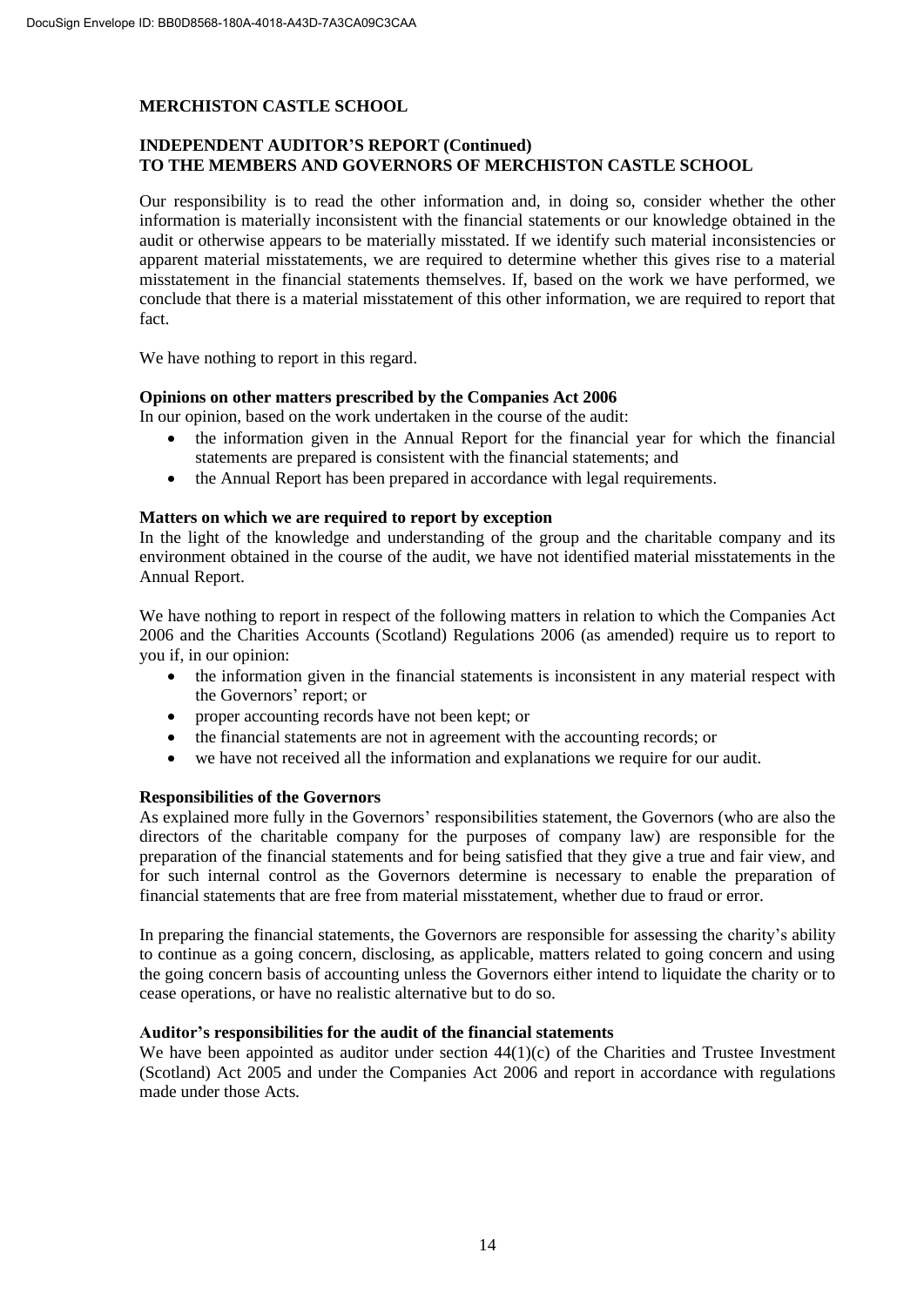# **INDEPENDENT AUDITOR'S REPORT (Continued) TO THE MEMBERS AND GOVERNORS OF MERCHISTON CASTLE SCHOOL**

Our objectives are to obtain reasonable assurance about whether the financial statements as a whole are free from material misstatement, whether due to fraud or error, and to issue an auditor's report that includes our opinion. Reasonable assurance is a high level of assurance, but is not a guarantee that an audit conducted in accordance with ISAs (UK) will always detect a material misstatement when it exists. Misstatements can arise from fraud or error and are considered material if, individually or in the aggregate, they could reasonably be expected to influence the economic decisions of users taken on the basis of these financial statements.

Irregularities, including fraud, are instances of non-compliance with laws and regulations. We identify and assess the risks of material misstatement of the financial statements, whether due to fraud or error, and then design and perform audit procedures to respond to those risks, including obtaining audit evidence that is sufficient and appropriate to provide a basis for our opinion.

In identifying and assessing risks of material misstatement in respect of irregularities, including fraud and non-compliance with laws and regulations, we consider the following:

- the nature of the industry, control environment and business performance of the charity;
- the results of our enquires with management and Governors about their own identification and assessment of the risks of irregularities; and
- the matters discussed among the audit engagement team regarding how and where fraud might occur in the financial statements and any potential indicators of fraud.

As a result of these procedures, we consider the opportunities and incentives that may exist within the charity for fraud. In common with all audits under ISAs (UK), we perform specific procedures to respond to the risk of management override and inappropriate income recognition.

We also obtain an understanding of the legal and regulatory environment in which the charity operates, focusing on those laws and regulations that have a direct effect on the determination of material amounts and disclosures in the financial statements and those which may be fundamental to the charity's ability to operate. The key laws and regulations we considered in this context included the Statement of Recommended Practice: Accounting for Charities FRS 102 (2019), the Charities and Trustee Investment (Scotland) Act 2005 and the Charities Accounts (Scotland) Regulations 2006.

Because of the inherent limitations of an audit, there is a risk that we will not detect all irregularities, including those leading to a material misstatement in the financial statements or non-compliance with regulation. This risk increases the more that compliance with a law or regulation is removed from the events and transactions reflected in the financial statements, as we will be less likely to become aware of instances of non-compliance. The risk is also greater regarding irregularities occurring due to fraud rather than error, as fraud involves intentional concealment, forgery, collusion, omission or misrepresentation.

A further description of our responsibilities for the audit of the financial statements is located on the Financial Reporting Council's website: www.frc.org.uk/auditorsresponsibilities. This description forms part of our auditor's report.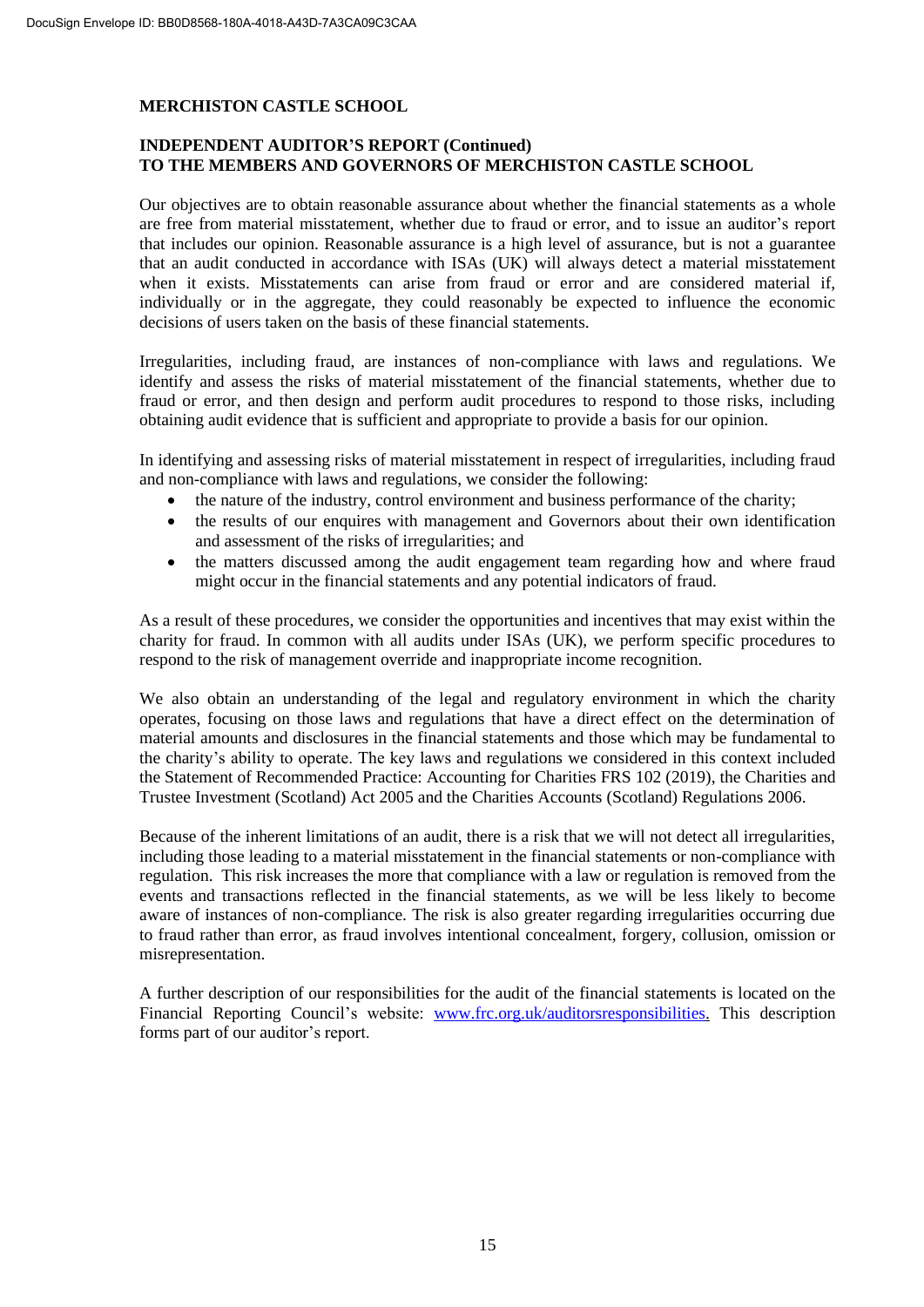## **INDEPENDENT AUDITOR'S REPORT (Continued) TO THE MEMBERS AND GOVERNORS OF MERCHISTON CASTLE SCHOOL**

#### **Use of our report**

This report is made exclusively to the company's members, as a body, in accordance with Chapter 3 of Part 16 of the Companies Act 2006, and to the charity's Governors, as a body, in accordance with Regulation 10 of the Charities Accounts (Scotland) Regulations 2006. Our audit work has been undertaken so that we might state to the company's members and its Governors those matters that we are required to state to them in an auditor's report and for no other purpose. To the fullest extent permitted by law, we do not accept or assume responsibility to anyone other than the company, the company's members as a body and its Governors as a body, for our audit work, for this report, or for the opinions we have formed.

lain Binie

**Iain Binnie Senior Statutory Auditor 14 March 2022** *For and on behalf of Geoghegans, Statutory Auditor*

*6 St Colme Street, Edinburgh, EH3 6AD Geoghegans is eligible to act as an auditor in terms of section 1212 of the Companies Act 2006.*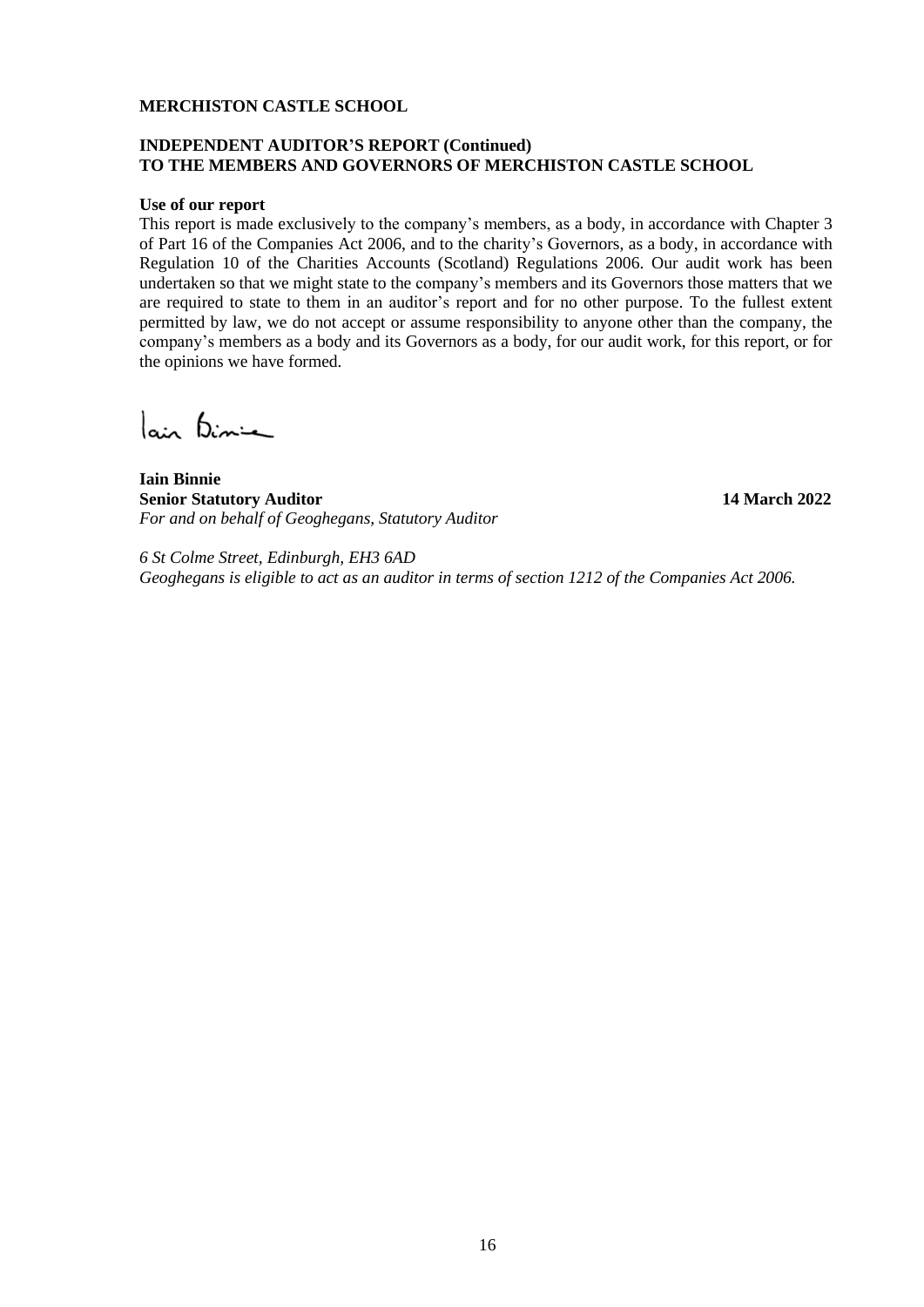# **GROUP INCOME AND EXPENDITURE ACCOUNT For the year ended 31 July 2021**

|                                                      | <b>Notes</b>   | 2021       | 2020       |
|------------------------------------------------------|----------------|------------|------------|
| <b>Income</b>                                        |                | £          | £          |
| School fees                                          | 2              | 9,140,432  | 10,358,630 |
| Donations and legacies                               | $\overline{2}$ | 497,980    | 581,510    |
| Investment income                                    | $\overline{c}$ | 24,924     | 47,769     |
| Rental and other income                              | $\overline{2}$ | 386,027    | 184,705    |
| Total income                                         |                | 10,049,363 | 11,172,614 |
| <b>Expenditure</b>                                   |                |            |            |
| Staff costs                                          | 4              | 6,025,901  | 6,533,543  |
| Other external charges                               | 6              | 4,012,463  | 4,166,797  |
| Interest and charges                                 | 7              | 3,337      | 5,880      |
| Total expenditure                                    | 9              | 10,041,701 | 10,706,220 |
| Operating surplus for the year                       |                | 7,662      | 466,394    |
| Realised and unrealised gain / (loss) on investments | 10             | 204,688    | (40, 622)  |
| Retained surplus for the year                        |                | 212,350    | 425,772    |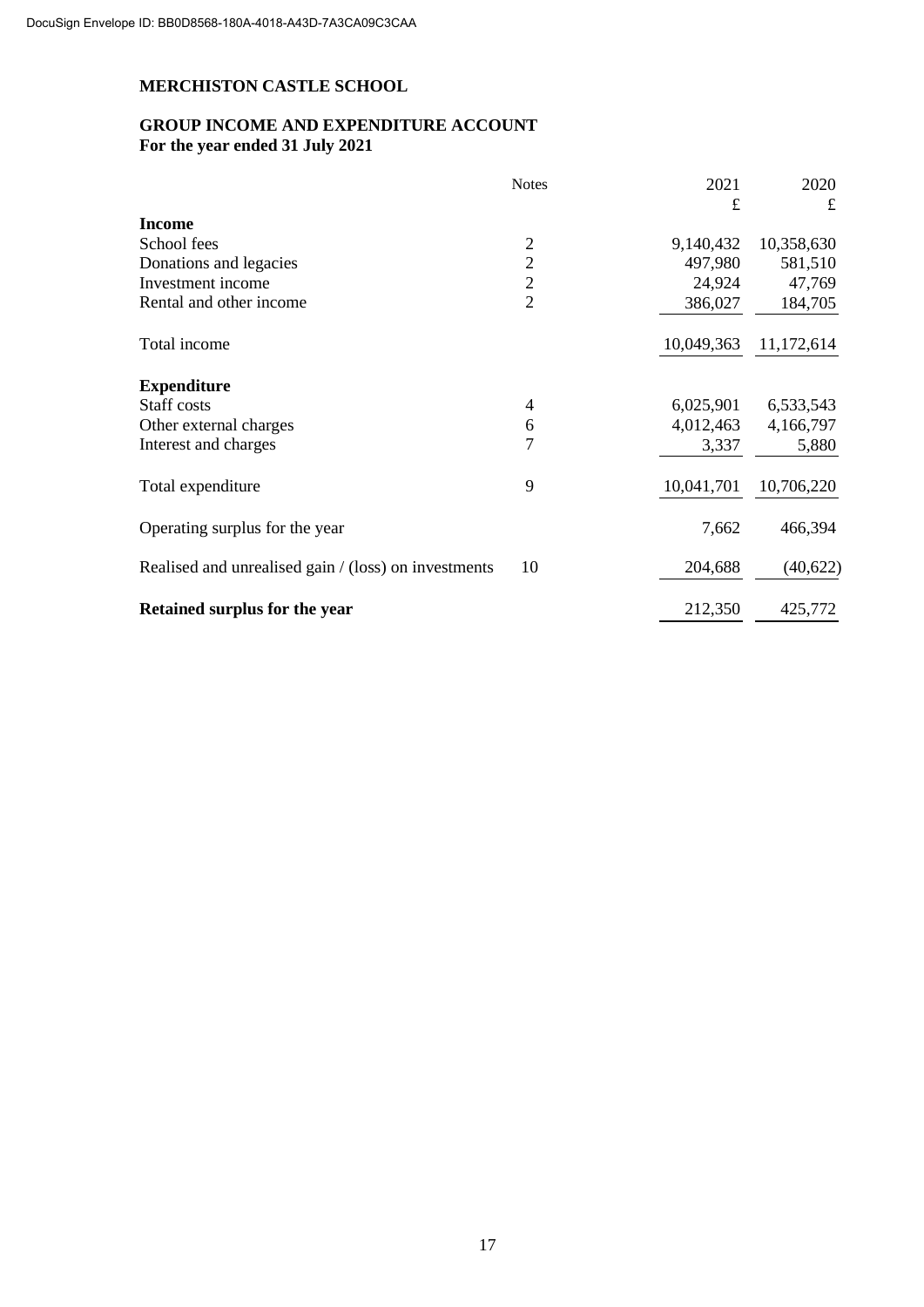## **GROUP BALANCE SHEET As at 31 July 2021**

|                                                                                                               | <b>Notes</b> | 2021                                | 2020                                |
|---------------------------------------------------------------------------------------------------------------|--------------|-------------------------------------|-------------------------------------|
| <b>Fixed Assets</b>                                                                                           |              | £                                   | $\pounds$                           |
| Tangible assets<br>Investments                                                                                | 11<br>12     | 13,274,265<br>700,928               | 13,967,116<br>480,344               |
|                                                                                                               |              | 13,975,193                          | 14,447,460                          |
| <b>Current Assets</b>                                                                                         |              |                                     |                                     |
| <b>Stock</b><br>Debtors<br>Cash at bank and in hand                                                           | 14<br>15     | 127,354<br>352,839<br>5,850,977     | 112,240<br>414,297<br>5,533,999     |
|                                                                                                               |              | 6,331,170                           | 6,060,536                           |
| Creditors: Amounts falling due within one year                                                                | 16           | (1,582,515)                         | (1,398,750)                         |
| <b>Net Current Assets</b>                                                                                     |              | 4,748,655                           | 4,661,786                           |
| <b>Total Assets less Current Liabilities</b>                                                                  |              | 18,723,848                          | 19,109,246                          |
| <b>Creditors:</b> Amounts falling due after more than<br>one year                                             | 17           | (729, 353)                          | (1,327,101)                         |
| <b>Net Assets</b>                                                                                             |              | 17,994,495                          | 17,782,145                          |
|                                                                                                               |              |                                     |                                     |
|                                                                                                               |              | $\pounds$                           | $\pounds$                           |
| <b>Reserves</b><br><b>Unrestricted Funds</b><br><b>Revaluation Reserve</b><br><b>Total Unrestricted Funds</b> | 19<br>19     | 16,603,341<br>339,252<br>16,942,593 | 16,488,064<br>134,564<br>16,622,628 |
| <b>Restricted Funds</b>                                                                                       | 19           | 1,051,902                           | 1,159,517                           |
|                                                                                                               |              | 17,994,495                          | 17,782,145                          |

These financial statements were approved by the Governors and authorised for issue on 14 March 2022.

| DocuSigned by:<br>Gareth Baird<br>-9181A438B96B421 | G T G Baird  | Chairman |
|----------------------------------------------------|--------------|----------|
| DocuSigned by:<br>Mil Mitchell<br>C71B64892D0944A  | N F Mitchell | Governor |

**Company Registration Number: SC014265**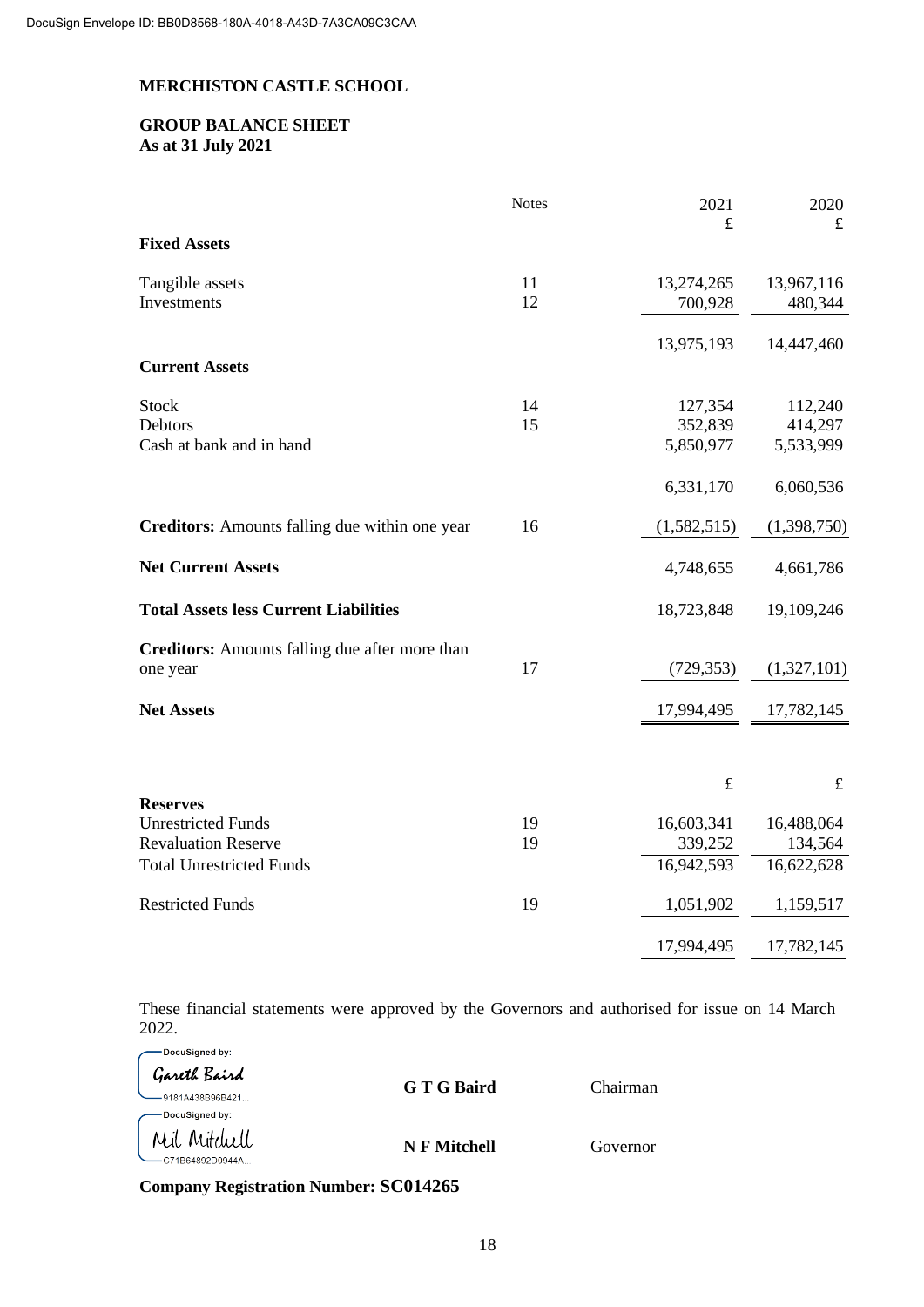# **CHARITABLE COMPANY BALANCE SHEET As at 31 July 2021**

|                                                       | <b>Notes</b> | 2021        | 2020        |
|-------------------------------------------------------|--------------|-------------|-------------|
| <b>Fixed Assets</b>                                   |              | $\mathbf f$ | $\pounds$   |
| Tangible assets                                       | 11           | 13,362,833  | 14,055,684  |
| Investments                                           | 12           | 700,929     | 480,345     |
|                                                       |              | 14,063,762  | 14,536,029  |
| <b>Current Assets</b>                                 |              |             |             |
| <b>Stock</b>                                          | 14           | 25,754      | 21,170      |
| Debtors                                               | 15           | 681,185     | 692,950     |
| Cash at bank and in hand                              |              | 5,577,885   | 5,360,246   |
|                                                       |              | 6,284,824   | 6,074,366   |
| Creditors: Amounts falling due within one year        | 16           | (1,570,879) | (1,387,616) |
| <b>Net Current Assets</b>                             |              | 4,713,945   | 4,686,750   |
| <b>Total Assets less Current Liabilities</b>          |              | 18,777,707  | 19,222,779  |
| <b>Creditors:</b> Amounts falling due after more than |              |             |             |
| one year                                              | 17           | (729, 353)  | (1,327,101) |
| <b>Net Assets</b>                                     |              | 18,048,354  | 17,895,678  |
|                                                       |              |             |             |
|                                                       |              | $\pounds$   | $\pounds$   |
| <b>Reserves</b>                                       |              |             |             |
| <b>Unrestricted Funds</b>                             | 19           | 16,657,200  | 16,601,597  |
| <b>Revaluation Reserve</b>                            | 19           | 339,252     | 134,564     |
| <b>Total Unrestricted Funds</b>                       |              | 16,996,452  | 16,736,161  |
| <b>Restricted Funds</b>                               | 19           | 1,051,902   | 1,159,517   |
|                                                       |              | 18,048,354  | 17,895,678  |

These financial statements were approved by the Governors and authorised for issue on 14 March 2022.

| DocuSigned by:<br>Gareth Baird<br>-9181A438B96B421 | G T G Baird  | Chairman |
|----------------------------------------------------|--------------|----------|
| DocuSigned by:                                     |              |          |
| Mil Mitchell<br>C71B64892D0944A                    | N F Mitchell | Governor |

**Company Registration Number: SC014265**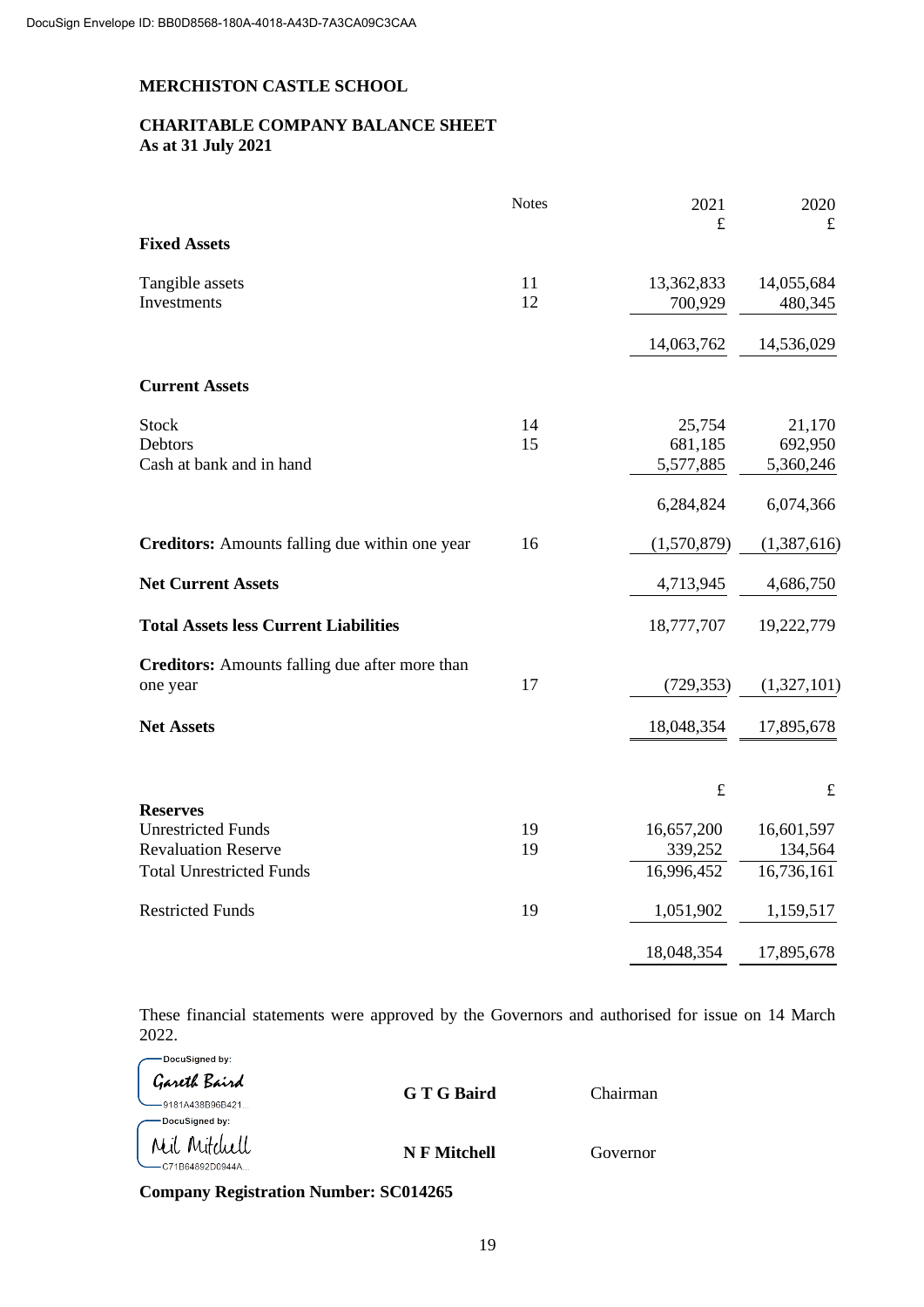## **GROUP STATEMENT OF FINANCIAL ACTIVITIES For the year ended 31 July 2021**

|                                         | <b>Notes</b>   | Unrestricted<br>Funds | Restricted<br>Funds | Total<br>Funds | 2020       |
|-----------------------------------------|----------------|-----------------------|---------------------|----------------|------------|
|                                         |                | £                     | £                   | £              | $\pounds$  |
| Income and endowments from:             |                |                       |                     |                |            |
| Donations, grants and legacies          | $\overline{c}$ | 472,252               | 25,728              | 497,980        | 581,510    |
| Charitable activities                   | $\overline{2}$ | 9,247,090             |                     | 9,247,090      | 10,425,980 |
| Other trading activities                | $\overline{2}$ | 279,369               |                     | 279,369        | 117,355    |
| Investments                             | $\overline{2}$ | 24,924                |                     | 24,924         | 47,769     |
| <b>Total incoming resources</b>         | $\overline{2}$ | 10,023,635            | 25,728              | 10,049,363     | 11,172,614 |
| <b>Expenditure on:</b>                  |                |                       |                     |                |            |
| Raising funds                           | 9              | 217,793               |                     | 217,793        | 298,431    |
| Charitable activities                   | 9              | 9,799,074             | 24,834              | 9,823,908      | 10,407,789 |
| <b>Total resources expended</b>         | 9              | 10,016,867            | 24,834              | 10,041,701     | 10,706,220 |
| Net income before gains and losses      |                | 6,768                 | 894                 | 7,662          | 466,394    |
| Net gain $/(loss)$ on investments       | 10             | 204,688               |                     | 204,688        | (40,622)   |
| Net incoming resources before transfers |                | 211,456               | 894                 | 212,350        | 425,772    |
| <b>Transfers between funds</b>          | 19             | 108,509               | (108, 509)          |                |            |
| Net movement in funds                   |                | 319,965               | (107,615)           | 212,350        | 425,772    |
| <b>Reconciliation of funds:</b>         |                |                       |                     |                |            |
| Fund balances at 1 August 2020          |                | 16,622,628            | 1,159,517           | 17,782,145     | 17,356,373 |
| Fund balances at 31 July 2021           |                | 16,942,593 1,051,902  |                     | 17,994,495     | 17,782,145 |

The group Statement of Financial Activities includes all gains and losses in the year. All incoming resources and resources expended derive from continuing operations.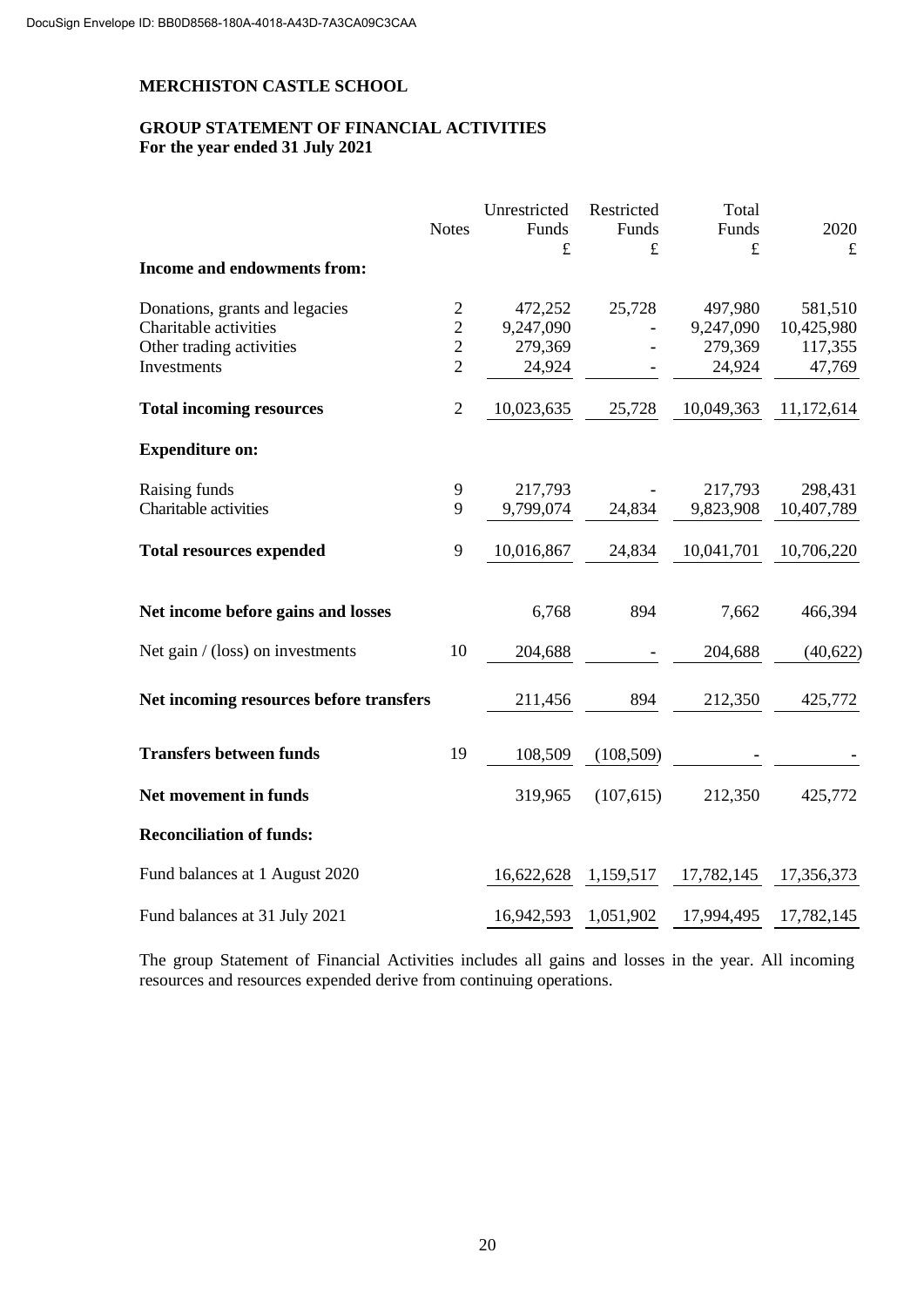## **CHARITY STATEMENT OF FINANCIAL ACTIVITIES For the year ended 31 July 2021**

|                                             | <b>Notes</b>   | Unrestricted<br>Funds | Restricted<br>Funds | Total<br>Funds | 2020       |
|---------------------------------------------|----------------|-----------------------|---------------------|----------------|------------|
|                                             |                | £                     | £                   | $\pounds$      | $\pounds$  |
| <b>Income and endowments from:</b>          |                |                       |                     |                |            |
| Donations, grants and legacies              | $\sqrt{2}$     | 468,056               | 25,728              | 493,784        | 574,568    |
| Charitable activities                       | $\overline{c}$ | 9,247,190             |                     | 9,247,190      | 10,426,080 |
| Investments                                 | $\overline{2}$ | 131,912               |                     | 131,912        | 71,731     |
| <b>Total incoming resources</b>             | $\sqrt{2}$     | 9,847,158             | 25,728              | 9,872,886      | 11,072,379 |
| <b>Expenditure on:</b>                      |                |                       |                     |                |            |
| Raising funds                               | 9              | 100,990               |                     | 100,990        | 139,647    |
| Charitable activities                       | 9              | 9,799,074             | 24,834              | 9,823,908      | 10,407,789 |
| <b>Total resources expended</b>             | 9              | 9,900,064             | 24,834              | 9,924,898      | 10,547,436 |
| Net (expenditure) / income before gains and |                |                       |                     |                |            |
| losses                                      |                | (52,906)              | 894                 | (52,012)       | 524,943    |
| Net gain $/(loss)$ on investments           | 10             | 204,688               |                     | 204,688        | (40,622)   |
| Net incoming resources before transfers     |                | 151,782               | 894                 | 152,676        | 484,321    |
| <b>Transfers between funds</b>              | 19             | 108,509               | (108, 509)          |                |            |
| Net movement in funds                       |                | 260,291               | (107, 615)          | 152,676        | 484,321    |
| <b>Reconciliation of funds:</b>             |                |                       |                     |                |            |
| Fund balances at 1 August 2020              |                | 16,736,161            | 1,159,517           | 17,895,678     | 17,411,357 |
| Fund balances at 31 July 2021               |                | 16,996,452            | 1,051,902           | 18,048,354     | 17,895,678 |

The charity Statement of Financial Activities includes all gains and losses in the year. All incoming resources and resources expended derive from continuing operations.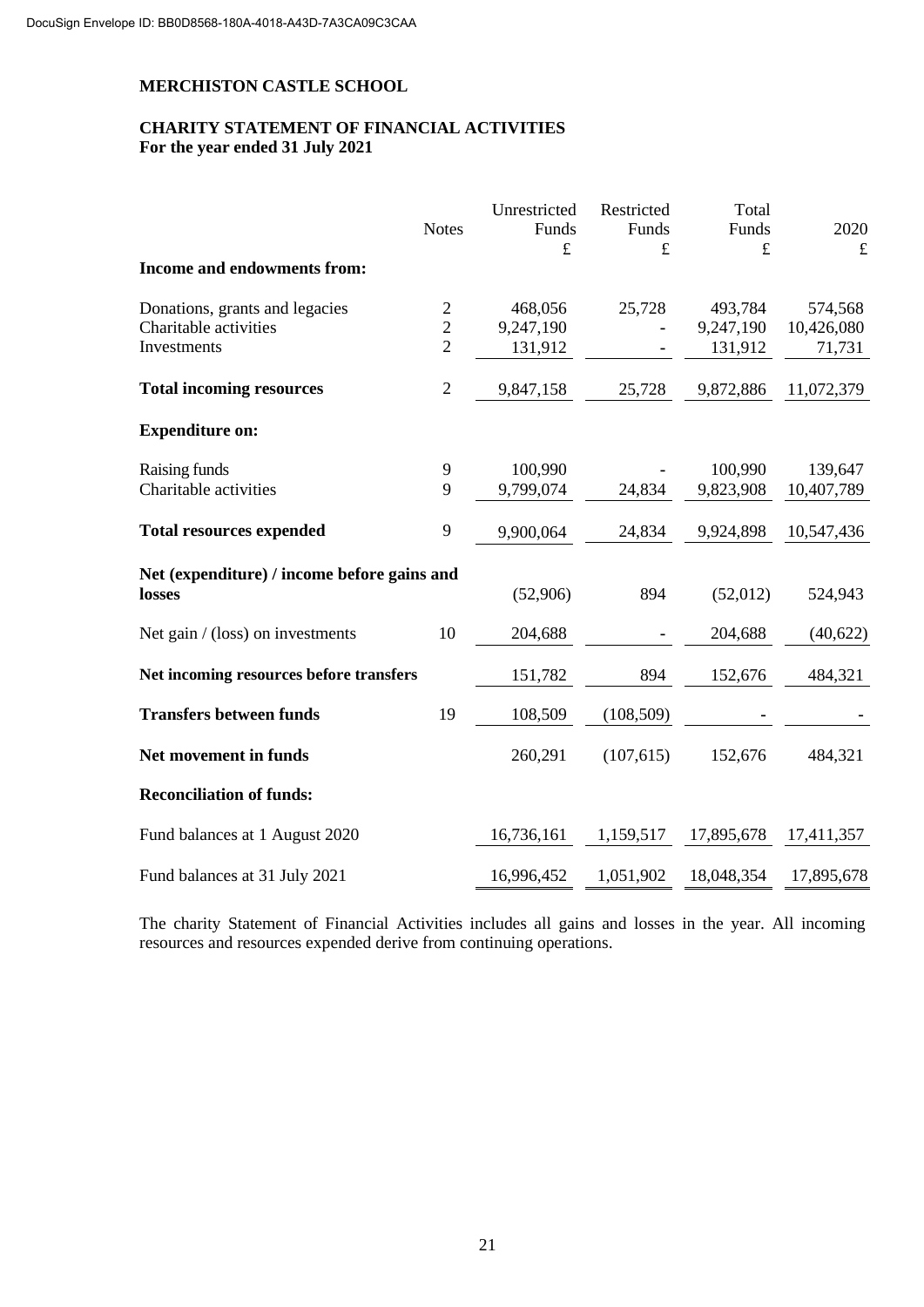# **RECONCILIATION OF NET MOVEMENT IN FUNDS TO NET CASH FLOW FROM OPERATING ACTIVITIES For the year ended 31 July 2021**

| Group      | Group                        | Charity                | Charity                      |
|------------|------------------------------|------------------------|------------------------------|
|            |                              |                        | 2020                         |
|            |                              |                        | £                            |
|            |                              |                        |                              |
| 212,350    | 425,772                      | 152,676                | 484,321                      |
|            |                              |                        |                              |
| (204, 688) | 40,622                       | (204, 688)             | 40,622                       |
| (24, 924)  | (47, 731)                    | (131, 912)             | (71, 731)                    |
|            | (1,700)                      |                        | (1,700)                      |
| 818,334    | 810,204                      | 818,334                | 810,204                      |
| (15, 114)  | (5,486)                      | (4,584)                | (8,333)                      |
| 61,458     | 618,799                      | 11,765                 | 513,909                      |
|            |                              |                        |                              |
| 183,765    | (1,301,514)                  | 183,263                | (1,302,471)                  |
|            |                              |                        |                              |
| (597, 748) | 518,145                      | (597,748)              | 518,145                      |
|            |                              |                        | 982,966                      |
|            | 2021<br>$\pounds$<br>433,433 | 2020<br>£<br>1,057,111 | 2021<br>$\pounds$<br>227,106 |

# **STATEMENT OF CASH FLOWS AND CONSOLIDATED CASH FLOWS For the year ended 31 July 2021**

|                                                           | Group<br>2021<br>£ | Group<br>2020<br>$\pounds$ | Charity<br>2021<br>$\mathbf f$ | Charity<br>2020<br>$\pounds$ |
|-----------------------------------------------------------|--------------------|----------------------------|--------------------------------|------------------------------|
| <b>Cash flows from operating activities:</b>              |                    |                            |                                |                              |
| Net cash inflow from operating activities                 | 433,433            | 1,057,111                  | 227,106                        | 982,966                      |
| <b>Cash flows from investing activities:</b>              |                    |                            |                                |                              |
| Investment income                                         | 24,924             | 47,731                     | 131,912                        | 71,731                       |
| Payments to acquire tangible fixed assets                 | (125, 483)         | (1,469,124)                | (125, 483)                     | (1,469,124)                  |
| Receipts from sale of assets                              |                    | 1,700                      |                                | 1,700                        |
| Receipts from sale of investments                         | 83,314             |                            | 83,314                         |                              |
| Payments to acquire investments                           | (99,210)           |                            | (99,210)                       |                              |
| Net cash flow used in investing activities                | (116, 455)         | (1,419,693)                | (9, 467)                       | (1,395,693)                  |
| Change in cash and cash equivalents in<br>the year        | 316,978            | (362, 582)                 | 217,639                        | (412, 727)                   |
| Cash and cash equivalents at the beginning<br>of the year | 5,533,999          | 5,896,581                  | 5,360,246                      | 5,772,973                    |
| Cash and cash equivalents at the end of the<br>year       | 5,850,977          | 5,533,999                  | 5,577,885                      | 5,360,246                    |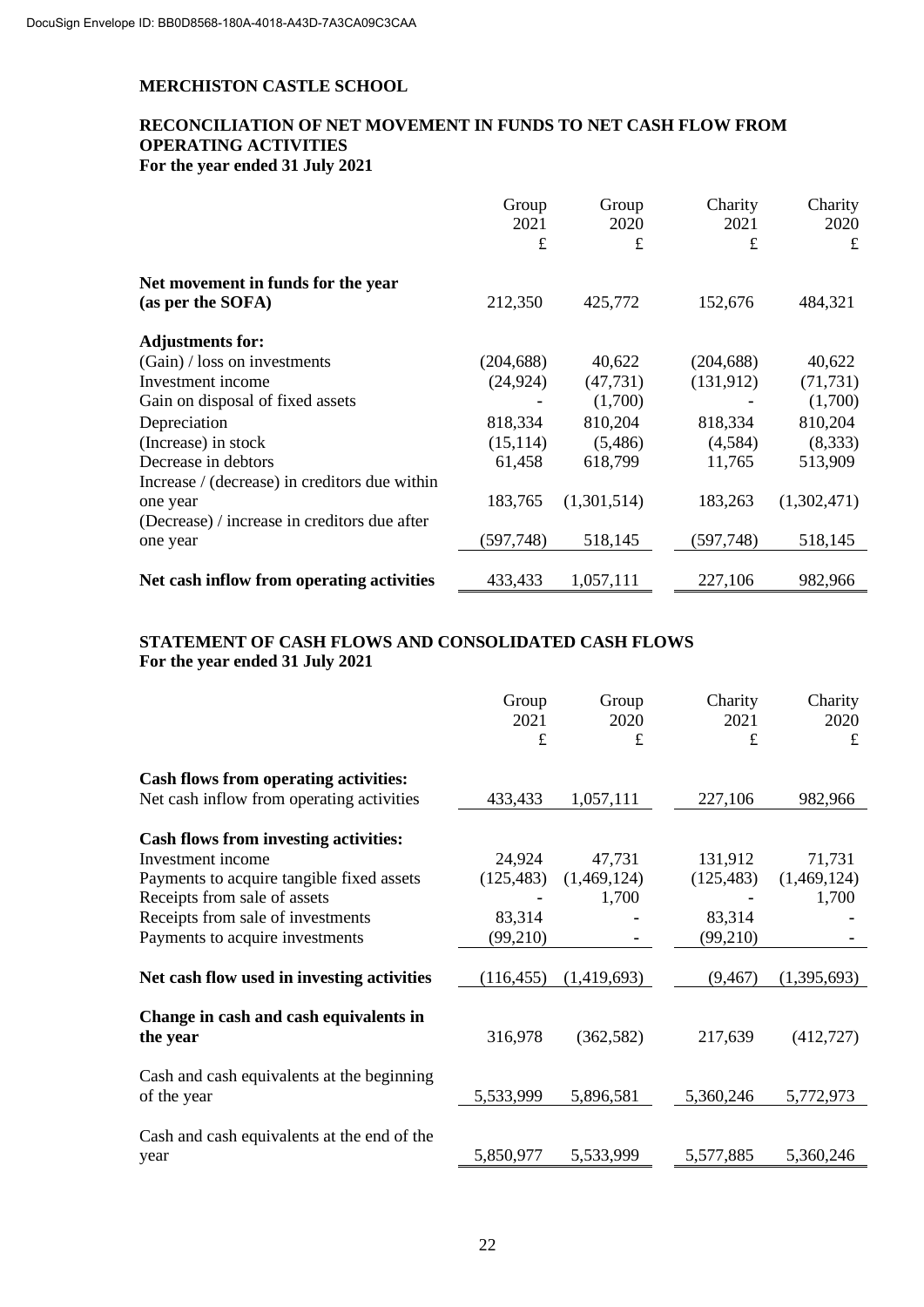# **NOTES TO THE FINANCIAL STATEMENTS For the year ended 31 July 2021**

#### 1 **Accounting Policies**

#### *Company information*

Merchiston Castle School is a private company limited by guarantee incorporated in Scotland. The registered office address is 294 Colinton Road, Colinton, Edinburgh, EH13 0PU.

#### *Basis of financial statements preparation*

The financial statements are prepared under the historical cost convention as modified by the revaluation of fixed asset investments and in accordance with applicable accounting standards, the Companies Act 2006, the Charities Accounts (Scotland) Regulations 2006 (as amended) and the Statement of Recommended Practice on Accounting and Reporting by Charities (the Charities SORP (FRS 102)).

The financial statements are prepared in sterling, which is the functional currency of the company. Monetary amounts in these financial statements are rounded to the nearest £.

The principal accounting policies adopted are set out below.

#### *Going concern*

At the time of approving the financial statements, the Governors are of the opinion that the group has adequate funds to continue in operational existence for the foreseeable future. Thus the Governors continue to adopt the going concern basis of accounting in preparing the financial statements. The Governors have considered Covid-19 during their assessment on the going concern status of the School. They believe that no material circumstances exist which impact the financial statements being prepared on a going concern basis.

#### *Group financial statements*

These financial statements consolidate the results of Merchiston Castle School with Merchiston Enterprises Limited and Merchiston International Limited on a line by line basis. No income and expenditure account is presented for the company as permitted by section 408 of the Companies Act 2006.

#### *Incoming resources*

All incoming resources are included in the Statement of Financial Activities when the charity is entitled to the income and the amount can be quantified with reasonable accuracy. The following specific policies are applied to particular categories of income:

- Donations, grants, legacies and similar incoming resources are included in full in the Statement of Financial Activities when received unless they relate specifically to another accounting period.
- Incoming resources from activities for generating funds are accounted for when earned. This includes income from the School's trade which includes the rental and hire of the School buildings and facilities.
- Investment income is included when receivable and is generated from dividends and interest.
- Incoming resources from charitable activities are accounted for when earned and include income generated from school fees and other operating activity income. These are included net of bursaries and scholarships granted by the School.
- Other income is recognised when receivable and includes the rental and hire of the School buildings and facilities for educational purposes and income from the School Shop.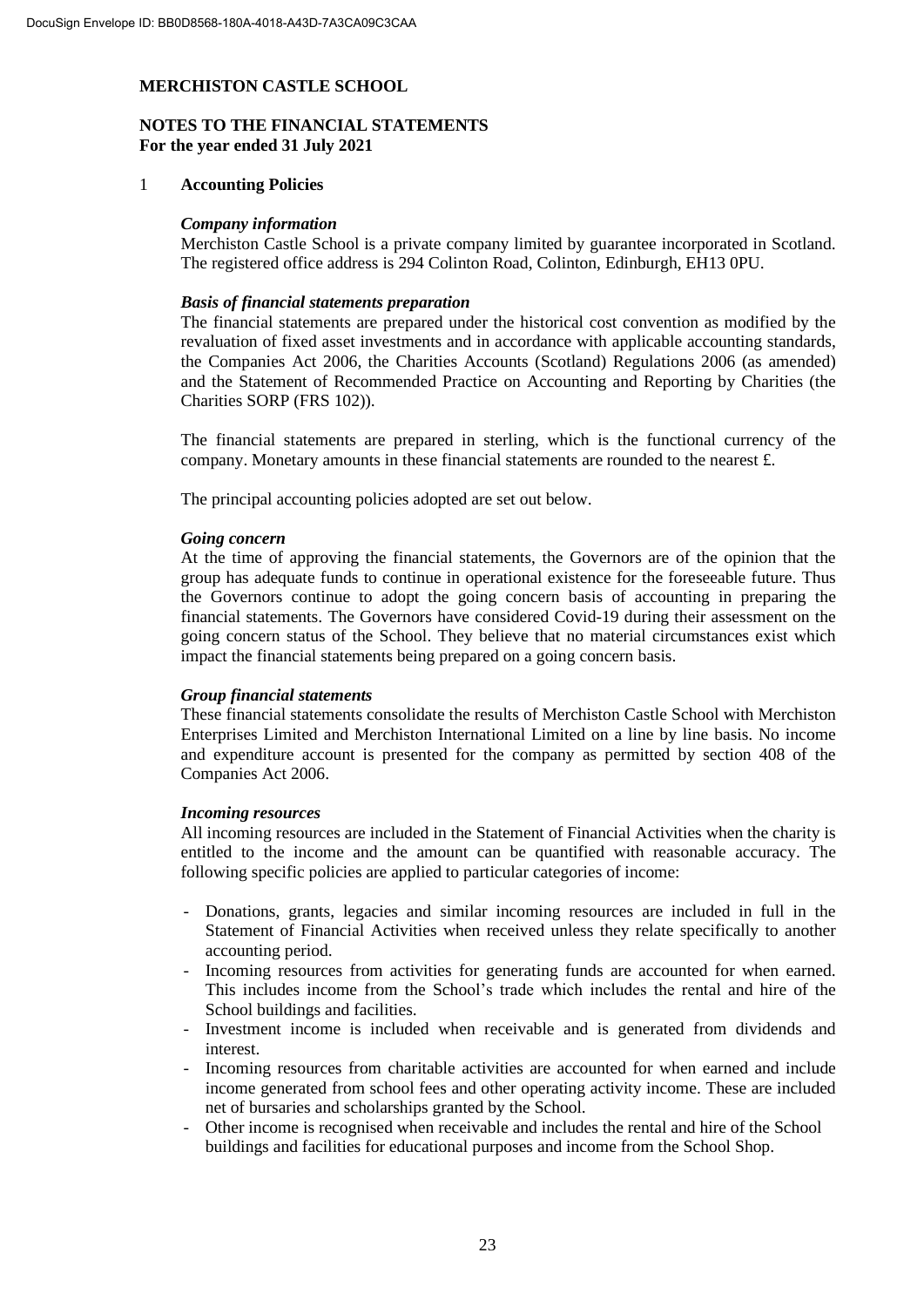#### **NOTES TO THE FINANCIAL STATEMENTS (Continued) For the year ended 31 July 2021**

#### 1 **Accounting Policies (continued)**

#### *Resources expended*

Expenditure is recognised on an accruals basis when a liability is incurred and it is reported as part of the expenditure to which it relates. The charitable company is not registered for VAT and accordingly expenditure is shown gross of irrecoverable VAT. The following specific policies are applied to particular categories of expenditure:

- Expenditure on charitable activities comprises those costs incurred by the charity in the delivery of the charitable activities carried out which meet the objectives of the charity. Expenditure on charitable activities includes governance costs which comprise the costs of running the charity, including strategic planning for its future development, also external audit, any legal advice for the School Governors and all the costs of complying with constitutional and statutory requirements, such as the costs of Board and Committee meetings and of preparing statutory financial statements and satisfying public accountability.
- Costs of raising funds include the costs relating to the renting of buildings and facilities and all other direct costs associated to fundraising activities.

Costs are allocated and apportioned between activities based on the nature of the cost incurred.

#### *Stocks*

Stocks are valued at the lower of cost and net realisable value. Cost is defined as the purchase cost of materials. Net realisable value is the amount which it is anticipated would be realised in the normal course of trade after making due allowance for discounts and selling expenses.

#### *Fixed assets and depreciation*

Fixed assets are initially measured at cost and subsequently measured at cost or valuation, net of depreciation and any impairment losses. Expenditure below £3,000 is not capitalised unless part of a larger project whilst expenditure above this amount will be assessed for capitalisation in line with the school's capitalisation policy.

Depreciation is calculated at the following rates so as to write off the assets over their estimated useful lives.

| Land                                | Nil                                |
|-------------------------------------|------------------------------------|
| Assets under construction           | Nil.                               |
| Freehold land and buildings         | 2% - 10% on a straight line basis  |
| Property improvements               | 5% - 10% on a straight line basis  |
| Furniture and equipment             | 10% - 25% on a straight line basis |
| Plant, machinery and motor vehicles | 10% - 20% on a straight line basis |

#### *Investments*

Investments are included at market value at the year end. Net investment gains and losses for the year are shown in the income and expenditure account and statement of financial activities.

### *Cash and cash equivalents*

Cash and cash equivalents include cash in hand, deposits held at call with banks and other short term liquid investments.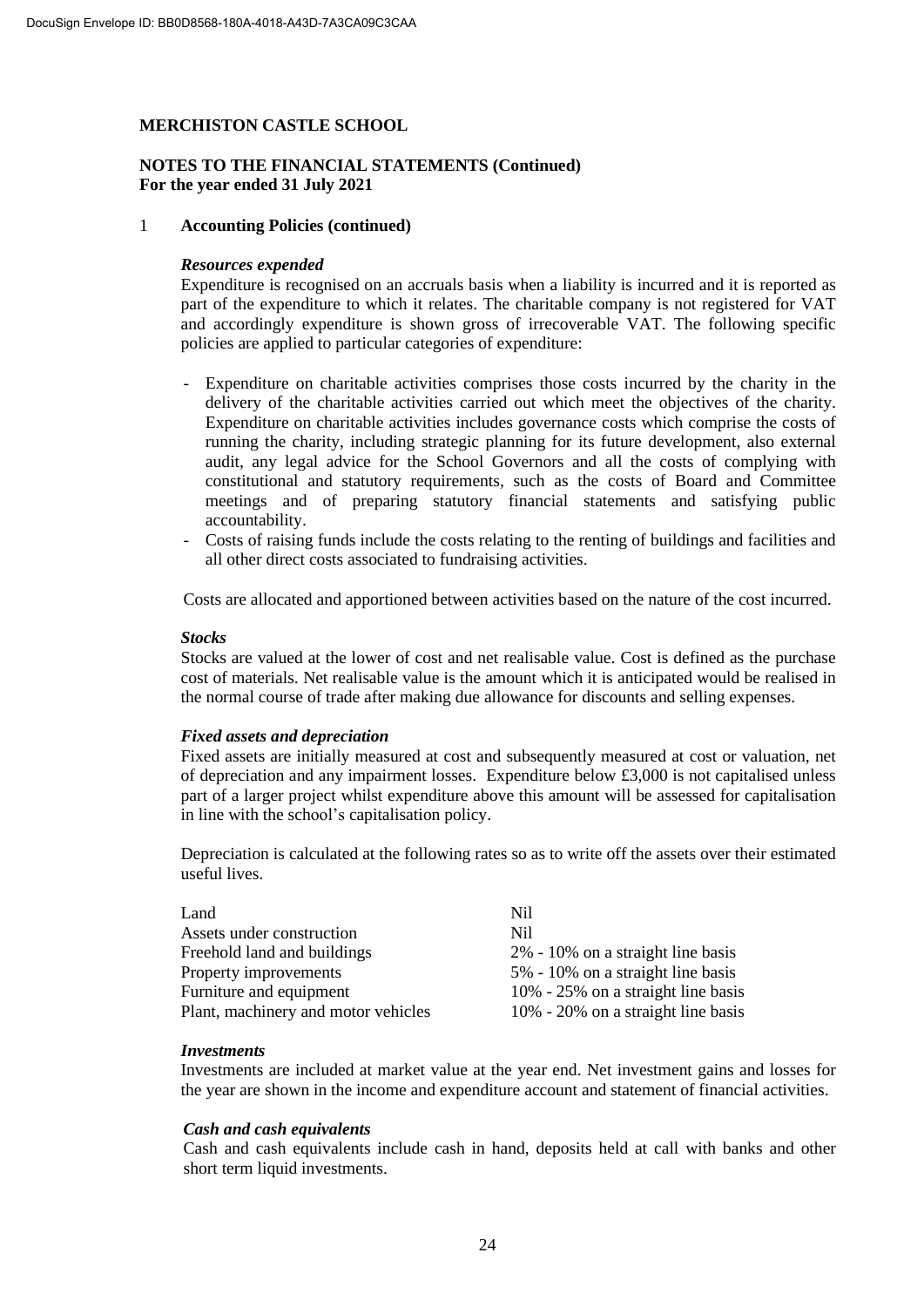### **NOTES TO THE FINANCIAL STATEMENTS (Continued) For the year ended 31 July 2021**

#### 1 **Accounting Policies (continued)**

#### *Judgements and key sources of estimation uncertainty*

In the application of the group's accounting policies, the Governors' are required to make judgements, estimates and assumptions about the carrying amount of assets and liabilities that are not readily apparent from other sources. The estimates and associated assumptions are based on historical experience and other factors that are considered to be relevant. Actual results may differ from these estimates.

The estimates and underlying assumptions are reviewed on an ongoing basis. Revisions to accounting estimates are recognised in the period in which the estimate is revised where the revision affects only that period, or in the period of the revision and future periods where the revision affects both current and future periods.

#### *Financial instruments*

The charity has elected to apply the provisions of Section 11 'Basic Financial Instruments' and Section 12 'Other Financial Instruments Issues' of FRS 102 to all of its financial instruments.

Financial instruments are recognised in the charities balance sheet when the charity becomes party to the contractual provisions of the instrument.

Financial assets and liabilities are offset, with the net amounts presented in the financial statements, when there is a legally enforceable right to set off the recognised amounts and there is an intention to settle on a net basis or to realise the asset and settle the liability simultaneously.

#### *Financial assets*

Debtors with no stated interest rate and payable within one year are recorded at transaction price. Any losses arising from impairment are recognised in the income and expenditure account.

#### *Financial liabilities*

Creditors with no stated interest rate and payable within one year are recorded at transaction price.

All interest bearing loans and borrowings which are basic financial instruments are initially recognised at the present value of cash payable. After initial recognition they are measured at amortised cost.

#### *Leasing and hire purchase commitments*

Rentals paid under operating leases are charged to the income and expenditure account as they are incurred.

Assets held under finance leases, which are leases where substantially all the risks and rewards of ownership of the asset have passed to the group, and hire purchase agreements are capitalised in the balance sheet and are depreciated over their useful lives. The capital element of future obligations under the leases and hire purchase agreements are included as liabilities in the balance sheet. The interest elements of the rental obligations are charged in the income and expenditure account over the periods of the lease and hire purchase agreements and represent a constant proportion of the balance of the capital repayments outstanding.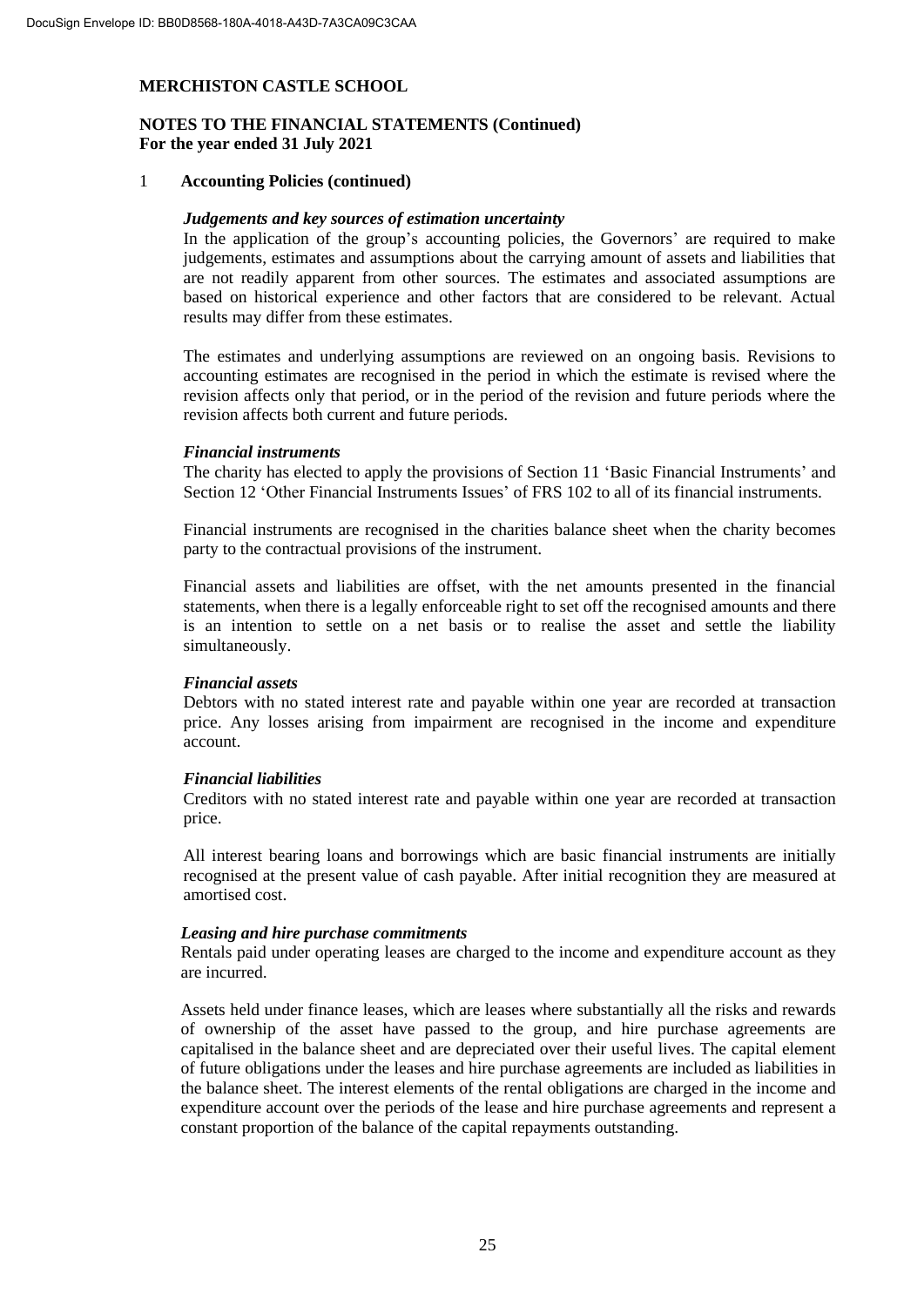### **NOTES TO THE FINANCIAL STATEMENTS (Continued) For the year ended 31 July 2021**

#### 1 **Accounting Policies (continued)**

#### *Employee Benefits*

The costs of short-term employee benefits are recognised as a liability and an expense.

The cost of any unused holiday entitlement is recognised in the period in which the employee's services are received.

Termination benefits are recognised immediately as an expense when the company is demonstrably committed to terminate the employment of an employee or to provide termination benefits.

#### *Pension Scheme*

The charitable company contributes to the Scottish Teachers' Pension Scheme, which is a defined benefit scheme and is an unfunded, contributory and voluntary membership scheme. In addition, a defined contribution scheme is in operation for non-teaching staff. Contributions to both schemes are charged when they become payable.

#### *Fund Accounting*

Unrestricted funds are available for use at the discretion of the members in furtherance of the general objectives of the charity.

Restricted funds are subjected to restrictions on their expenditure imposed by the donor or through the terms of an appeal.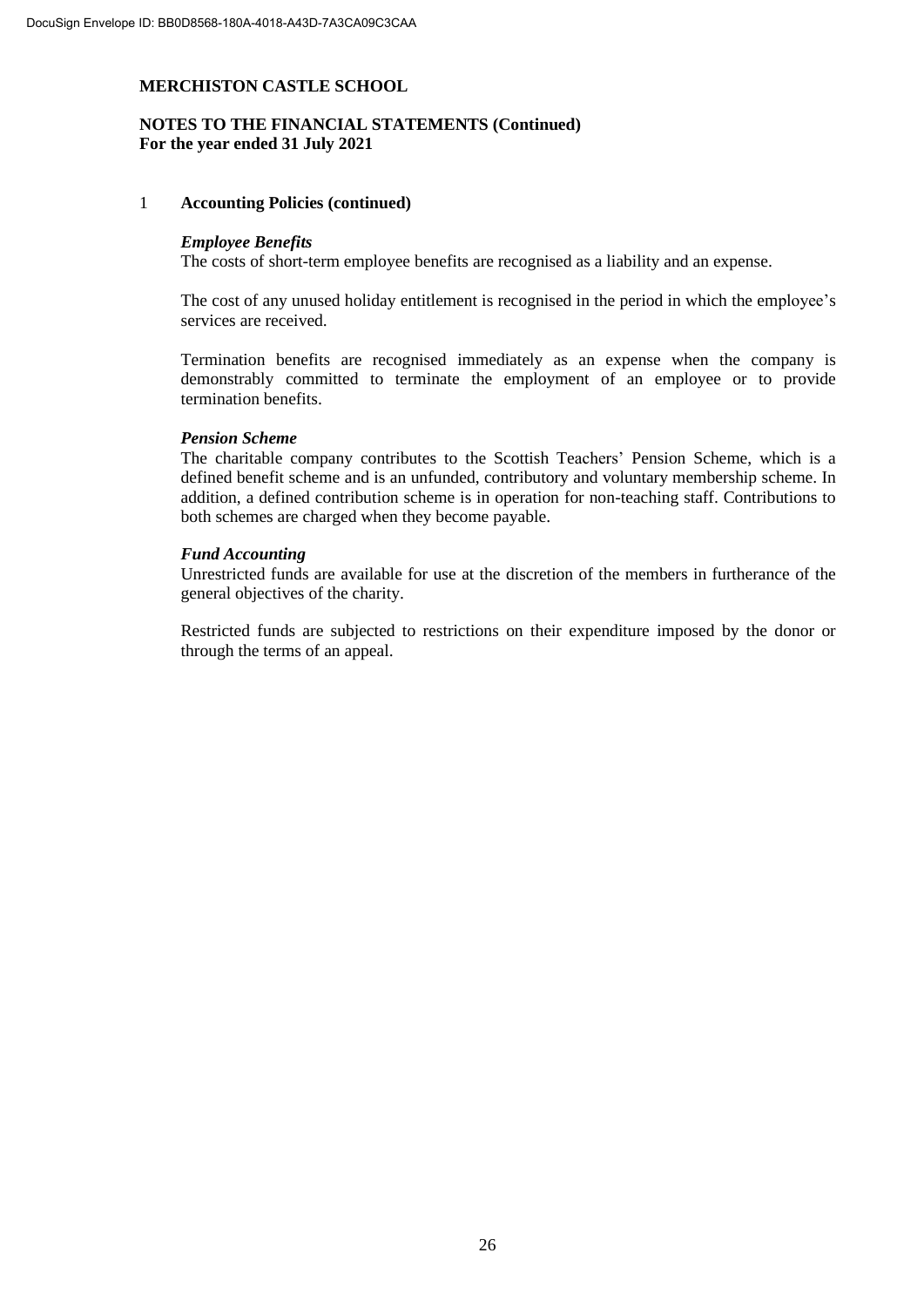### **NOTES TO THE FINANCIAL STATEMENTS (Continued) For the year ended 31 July 2021**

#### **2. Income**

| Group                                        |                     | Year ended 31 July 2021  |             |              | Year ended 31 July 2020 |             |
|----------------------------------------------|---------------------|--------------------------|-------------|--------------|-------------------------|-------------|
|                                              | <b>Unrestricted</b> | <b>Restricted</b>        | 2021 Total  | Unrestricted | <b>Restricted</b>       | 2020 Total  |
|                                              | funds               | funds                    |             | funds        | funds                   |             |
|                                              | £                   | £                        | £           | £            | £                       | £           |
| Donations and grants                         | 472,252             | 25,897                   | 498,149     | 432,132      | 147,842                 | 580,974     |
| Fundraising                                  |                     | (169)                    | (169)       |              | 1,536                   | 1,536       |
| Donations, grants and legacies               | 472,252             | 25,728                   | 497,980     | 432,132      | 149,378                 | 581,510     |
| Gross school fees                            | 10,410,234          |                          | 10,410,234  | 11,774,378   |                         | 11,774,378  |
| Less: Bursaries, scholarships and allowances | (1,269,802)         |                          | (1,269,802) | (1,415,748)  |                         | (1,415,748) |
|                                              | 9,140,432           |                          | 9,140,432   | 10,358,630   |                         | 10,358,630  |
| Other - events/rents/fees                    | 106,658             |                          | 106,658     | 67,350       |                         | 67,350      |
| <b>Charitable activities</b>                 | 9,247,090           |                          | 9,247,090   | 10,425,980   |                         | 10,425,980  |
| Trading: Merchiston Enterprises Limited &    |                     |                          |             |              |                         |             |
| Merchiston International Limited             | 279,369             |                          | 279,369     | 117,355      |                         | 117,355     |
| Other trading activities                     | 279,369             | $\sim$                   | 279,369     | 117,355      |                         | 117,355     |
| Investment income                            | 24,924              |                          | 24,924      | 47,769       |                         | 47,769      |
| <b>Total income</b>                          | 10,023,635          | 25,728                   | 10,049,363  | 11,023,236   | 149,378                 | 11,172,614  |
| Company                                      |                     | Year ended 31 July 2021  |             |              | Year ended 31 July 2020 |             |
|                                              | Unrestricted        | <b>Restricted</b>        | 2021 Total  | Unrestricted | <b>Restricted</b>       | 2020 Total  |
|                                              | funds               | funds                    |             | funds        | funds                   |             |
|                                              | £                   | £                        | £           | £            | £                       | £           |
| Donations and grants                         | 468,056             | 25,897                   | 493,953     | 425,190      | 147,842                 | 573,032     |
| Fundraising                                  |                     | (169)                    | (169)       |              | 1,536                   | 1,536       |
| Donations, grants and legacies               | 468,056             | 25,728                   | 493,784     | 425,190      | 149,378                 | 574,568     |
| Gross school fees                            | 10,452,610          |                          | 10,452,610  | 11,774,378   |                         | 11,774,378  |
| Less: Bursaries, scholarships and allowances | (1,312,178)         |                          | (1,312,178) | (1,415,748)  |                         | (1,415,748) |
|                                              | 9,140,432           |                          | 9,140,432   | 10,358,630   |                         | 10,358,630  |
| Other – events/rents/fees                    | 106,758             |                          | 106,758     | 67,450       |                         | 67,450      |
| <b>Charitable activities</b>                 | 9,247,190           | $\overline{\phantom{a}}$ | 9,247,190   | 10,426,080   |                         | 10,426,080  |
| Investment income                            | 131,912             |                          | 131,912     | 71,731       |                         | 71,731      |
| <b>Total income</b>                          | 9,847,158           | 25,728                   | 9,872,886   | 10,923,001   | 149,378                 | 11,072,379  |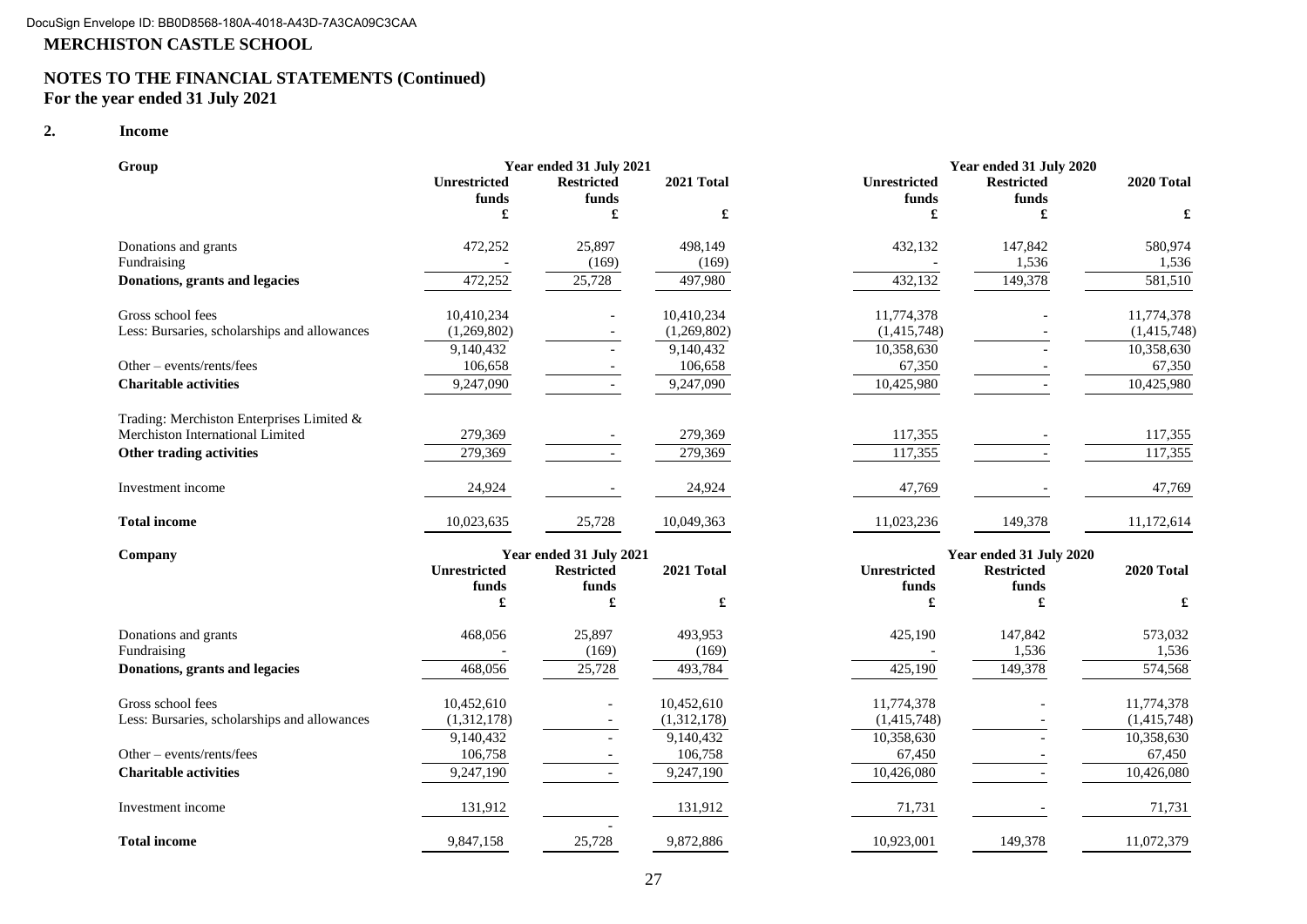# **NOTES TO THE FINANCIAL STATEMENTS (Continued) For the year ended 31 July 2021**

#### 2 **Income (continued)**

Included within unrestricted donation and grant income is a government grant of £356,375 (2020: £423,749) relating to the Coronavirus Job Retentions Scheme (CJRS).

#### 3 **Income from the Connected Undertaking's Trading Activities**

Merchiston Enterprises Limited is a company limited by guarantee which promotes the interests and welfare of Merchiston Castle School. Its trading results for the year, as extracted from the audited financial statements for the year ended 31 July 2021, are summarised below:

|                                           | 2021      | 2020       |
|-------------------------------------------|-----------|------------|
|                                           | £         | £          |
| Turnover                                  | 135,564   | 121,597    |
| Government grant – CJRS                   | 4,166     | 3,999      |
| Cost of sales and administrative expenses | (116,983) | (101, 168) |
| Net profit before tax                     | 22,747    | 24,428     |
| Taxation                                  | (61)      | (81)       |
| Surplus after tax                         | 22,686    | 24,347     |

Merchiston International Limited is a company limited by shares which promotes the Merchiston Castle School ethos and unique educational experience abroad. Its trading results for the year, as extracted from the audited financial statements for the year ended 31 July 2021, are summarised below:

|                                           | 2021<br>£      | 2020<br>$\pounds$ |
|-------------------------------------------|----------------|-------------------|
| Turnover                                  | 146,669        |                   |
| Government grant – CJRS                   | $\blacksquare$ | 2,943             |
| <b>Bank</b> interest                      | 12             | 38                |
| Cost of sales and administrative expenses | (61, 877)      | (61, 877)         |
| Net profit $/$ (loss) before tax          | 144,110        | (101, 168)        |
| Taxation                                  | (122)          |                   |
| Surplus / (deficit) after tax             | 143,988        | (58, 896)         |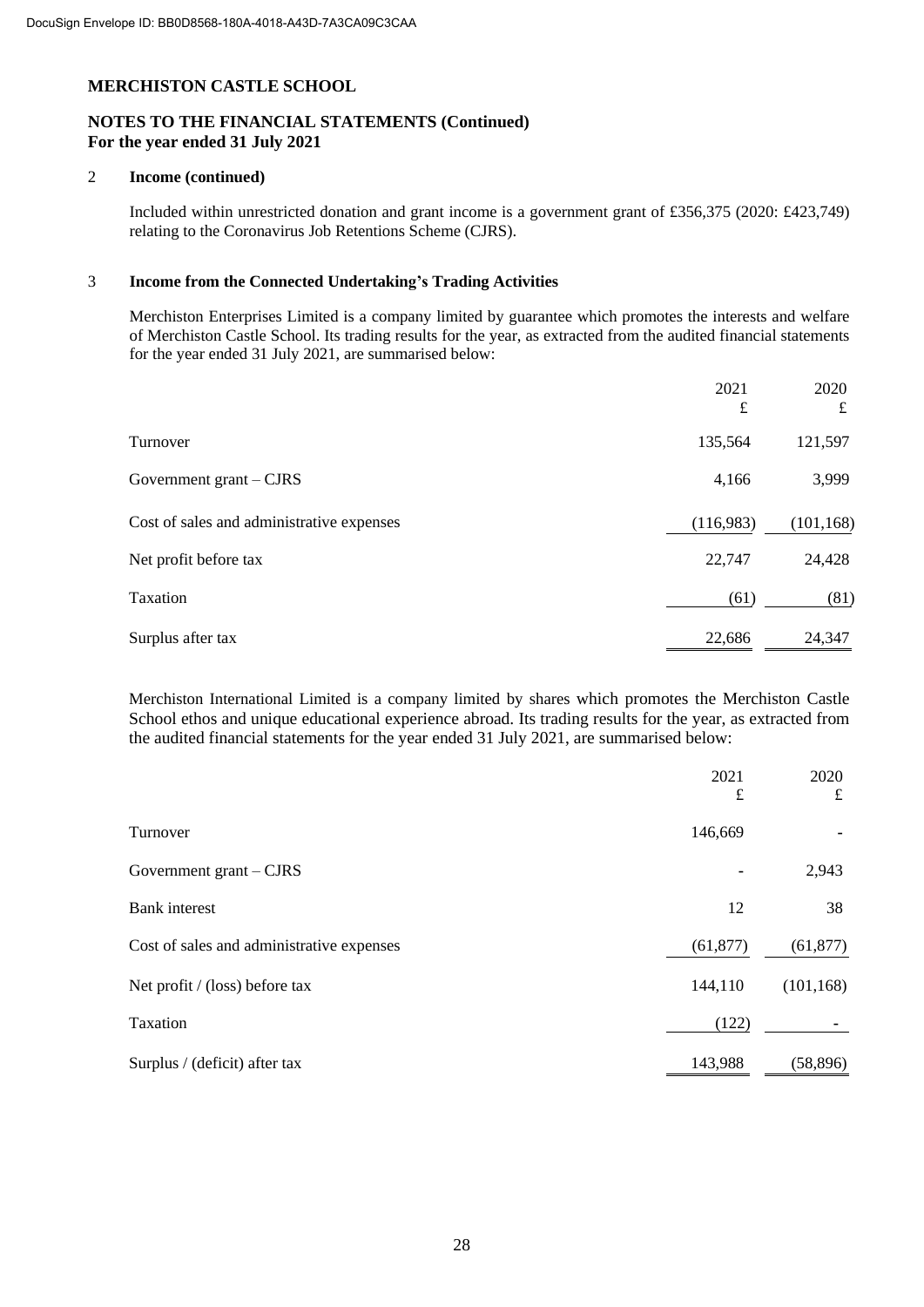# **NOTES TO THE FINANCIAL STATEMENTS (Continued) For the year ended 31 July 2021**

| $\overline{4}$ | <b>Employee Information</b> | 2021      | 2020      |
|----------------|-----------------------------|-----------|-----------|
|                |                             | £         | £         |
|                | Staff costs comprise:       |           |           |
|                | Wages and salaries          | 4,795,057 | 5,166,221 |
|                | Social security costs       | 465,395   | 515,286   |
|                | Pension and other costs     | 765,449   | 852,036   |
|                |                             | 6,025,901 | 6,533,543 |

Included in the above values are termination and redundancy costs amounting to £135,966 (2020 - £52,953).

The average monthly number of persons employed by the group during the year was:

|                       | 2021 | 2020 |
|-----------------------|------|------|
|                       | No.  | No.  |
| Teaching and support  | 78   | 88   |
| Catering and domestic | 38   | 38   |
| Administration        | 27   | 37   |
|                       | 143  | 163  |

The number of employees whose salaries were above £60,000 for the year were:

|                               | Salaries including taxable<br>benefits. |             | Salaries including taxable<br>benefits, termination and<br>redundancy costs. |             |
|-------------------------------|-----------------------------------------|-------------|------------------------------------------------------------------------------|-------------|
|                               | 2021<br>No.                             | 2020<br>No. | 2021<br>No.                                                                  | 2020<br>No. |
| Between £60,000 and £70,000   |                                         |             |                                                                              | 3           |
| Between £70,000 and £80,000   |                                         |             |                                                                              |             |
| Between £80,000 and £90,000   |                                         |             |                                                                              | 3           |
| Between £100,000 and £110,000 |                                         |             |                                                                              |             |
| Between £110,000 and £120,000 |                                         |             |                                                                              |             |
| Between £120,000 and £130,000 |                                         |             |                                                                              |             |
| Between £160,000 and £170,000 |                                         |             |                                                                              |             |

None (2020 **-** none) of the above employees were accruing benefits under a defined benefit pension scheme and all six (2020 **-** seven) were accruing benefits under a defined contribution scheme. Total pension contributions made in respect of these employees in the year totalled £80,882 (2020 **-** £109,295).

| <b>Remuneration of key management personnel</b>             |         |         |
|-------------------------------------------------------------|---------|---------|
| The remuneration of key management personnel is as follows: | 2021    | 2020    |
|                                                             |         |         |
| Aggregate remuneration                                      | 721.831 | 600.293 |

Included in the above values are termination and redundancy costs amounting to £102,489 (2020 - £nil).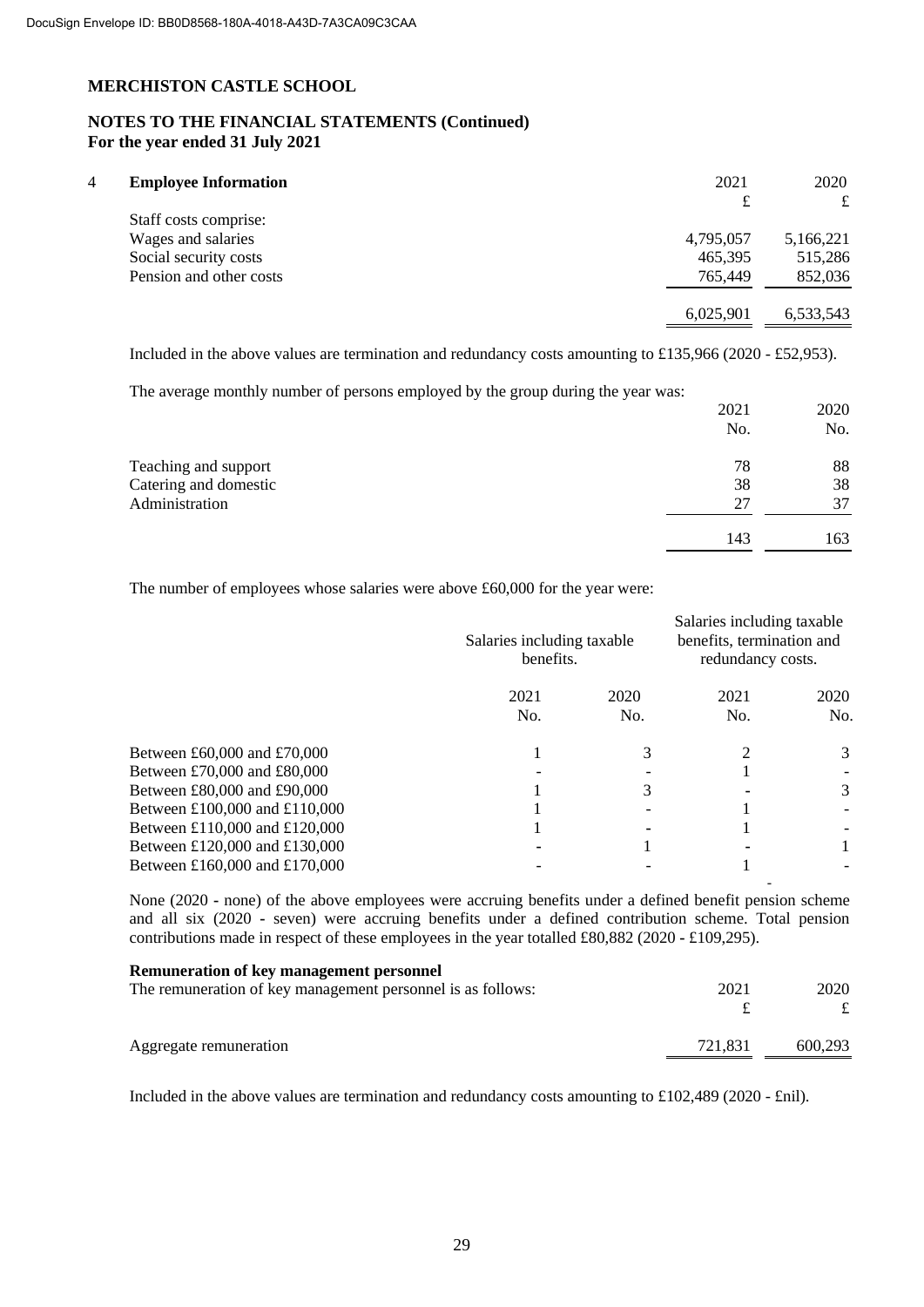# **NOTES TO THE FINANCIAL STATEMENTS (Continued) For the year ended 31 July 2021**

### 5 **Pension Costs**

The School participates in the Scottish Teachers' Pension Scheme. The scheme is an unfunded statutory public service pension scheme with benefits underwritten by the UK Government. The scheme is financed by payments from employers and from those current employees who are members of the scheme and paying contributions at progressively higher marginal rates based on pensionable pay, as specified in the regulations. The rate of employer contributions is set with reference to a funding valuation undertaken by the scheme actuary. The last four-yearly valuation was undertaken as at 31 March 2016. The next valuation will be as at 31 March 2020 but has yet to be finalised and this will set contribution rates from 1 April 2022.

The School has no liability for other employers' obligations to the multi-employer scheme. As the scheme is unfunded there can be no deficit or surplus to distribute on the wind-up of the scheme or withdrawal from the scheme.

The scheme is an unfunded multi-employer defined benefit scheme. It is accepted that the scheme can be treated for accounting purposes as a defined contribution scheme in circumstances where the School is unable to identify its share of the underlying assets and liabilities of the scheme.

The employer contribution rate from 1 April 2019 was 17.2% of pensionable pay, which increased to 23% from 1 September 2019. While the employee rate applied is a variable it is anticipated to provide an actuarial yield of 9.4% of pensionable pay.

While a valuation was carried out as at 31 March 2016, it is not possible to say what deficit or surplus may affect future contributions. Work on the valuation was suspended by the UK Government pending the decision from the Court of Appeal (McCloud (Judiciary scheme)/Sargeant (Firefighters' Scheme) cases) that held that the transitional protections provided as part of the 2015 reforms was unlawfully discriminated on the grounds of age. The cost cap will be reconsidered once the final decision on a remedy and how this affects the Scottish Teachers' Pension Scheme is known and its impact fully assessed in relation to any additional costs to the scheme.

The School's level of participation in the scheme is 0.16% based on the proportion of employer contributions paid in 2020-21. The pension charge in relation to the scheme represents contributions payable by the Company to the fund and amounted to £602,333 (2020 - £680,451).

### 6 **Other External Charges**

|   |                                              | 2021    | 2020    |
|---|----------------------------------------------|---------|---------|
|   |                                              | £       | £       |
|   | This is stated after charging / (crediting): |         |         |
|   | Gain on sale of fixed assets                 |         | (1,700) |
|   | Depreciation                                 | 818,334 | 810,204 |
|   | Auditors' remuneration (company £10,800)     | 14,800  | 14,600  |
| 7 | <b>Interest Payable and Similar Charges</b>  |         |         |
|   |                                              | 2021    | 2020    |
|   |                                              | £       | £       |
|   | Interest and charges on bank facilities      | 3.337   | 5,880   |

#### 8 **Taxation**

As a charity, Merchiston Castle School is exempt from tax on income and gains to the extent that these are applied to its charitable objects. No tax charges have arisen in the Charity. The wholly owned trading subsidiaries are subject to corporation tax. However, payments from the taxable income of the companies are made through the gift aid provisions.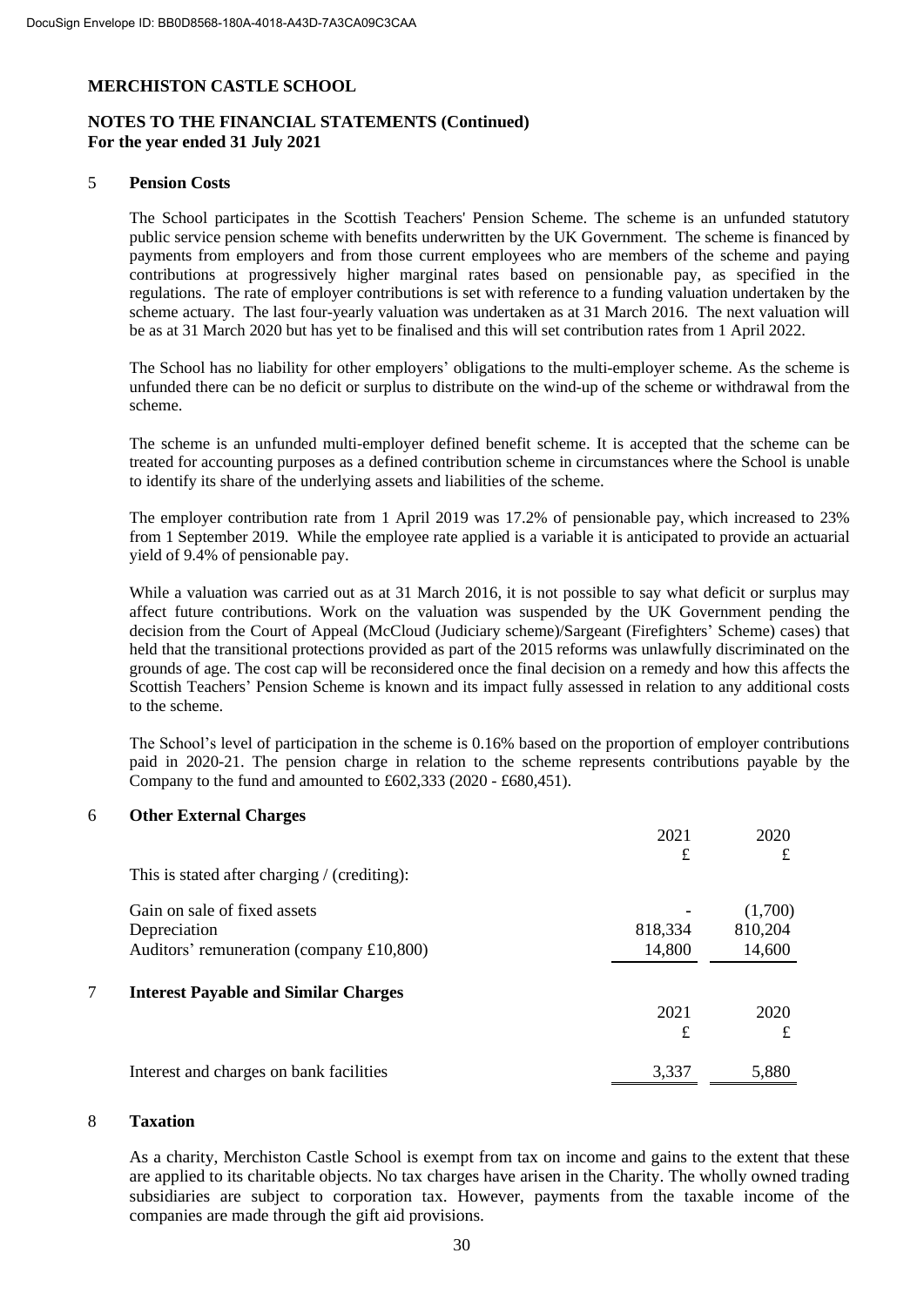# **NOTES TO THE FINANCIAL STATEMENTS (Continued) For the year ended 31 July 2021**

# **9. Analysis of Total Resources Expended**

| Group                                         |                              | Year ended 31 July 2021    |            | Year ended 31 July 2020      |                            |            |
|-----------------------------------------------|------------------------------|----------------------------|------------|------------------------------|----------------------------|------------|
|                                               | <b>Unrestricted</b><br>funds | <b>Restricted</b><br>funds | 2021 Total | <b>Unrestricted</b><br>funds | <b>Restricted</b><br>funds | 2020 Total |
|                                               | £                            | £                          | £          | £                            | £                          | £          |
| Fundraising expenses                          | 100,990                      |                            | 100,990    | 139,647                      |                            | 139,647    |
| Trading - Merchiston Enterprises Limited $\&$ |                              |                            |            |                              |                            |            |
| Merchiston International Limited              | 116,803                      |                            | 116,803    | 158,784                      |                            | 158,784    |
| <b>Raising funds</b>                          | 217,793                      |                            | 217,793    | 298,431                      |                            | 298,431    |
| Staff costs                                   | 5,908,909                    |                            | 5,908,909  | 6,328,483                    |                            | 6,328,483  |
| Governance costs                              | 14,800                       |                            | 14,800     | 14,600                       |                            | 14,600     |
| Other costs                                   | 3,057,031                    | 24,834                     | 3,081,865  | 3,248,142                    | 6,360                      | 3,254,502  |
| Depreciation                                  | 818,334                      |                            | 818,334    | 810,204                      |                            | 810,204    |
| <b>Charitable activities</b>                  | 9,799,074                    | 24,834                     | 9,823,908  | 10,401,429                   | 6,360                      | 10,407,789 |
| <b>Total expenditure</b>                      | 10,016,867                   | 24,834                     | 10,041,701 | 10,699,860                   | 6,360                      | 10,706,220 |
| Company                                       |                              | Year ended 31 July 2021    |            |                              | Year ended 31 July 2020    |            |
|                                               | <b>Unrestricted</b>          | <b>Restricted</b>          | 2021 Total | <b>Unrestricted</b>          | <b>Restricted</b>          | 2020 Total |
|                                               | funds                        | funds                      |            | funds                        | funds                      |            |
|                                               |                              | £                          | £          | £                            | £                          | £          |
| Fundraising expenses                          | 100,990                      |                            | 100,990    | 139,647                      |                            | 139,647    |
| <b>Raising funds</b>                          | 100,990                      |                            | 100,990    | 139,647                      |                            | 139,647    |
| Staff costs                                   | 5,908,909                    |                            | 5,908,909  | 6,328,482                    |                            | 6,328,482  |
| Governance costs                              | 14,800                       |                            | 14,800     | 14,600                       |                            | 14,600     |
| Other costs                                   | 3,057,031                    | 24,834                     | 3,081,865  | 3,248,143                    | 6,360                      | 3,254,503  |
| Depreciation                                  | 818,334                      |                            | 818,334    | 810,204                      |                            | 810,204    |
| <b>Charitable activities</b>                  | 9.799.074                    | 24,834                     | 9,823,908  | 10,401,429                   | 6,360                      | 10,407,789 |
| <b>Total expenditure</b>                      | 9,900,064                    | 24,834                     | 9,924,898  | 10,541,076                   | 6,360                      | 10,547,436 |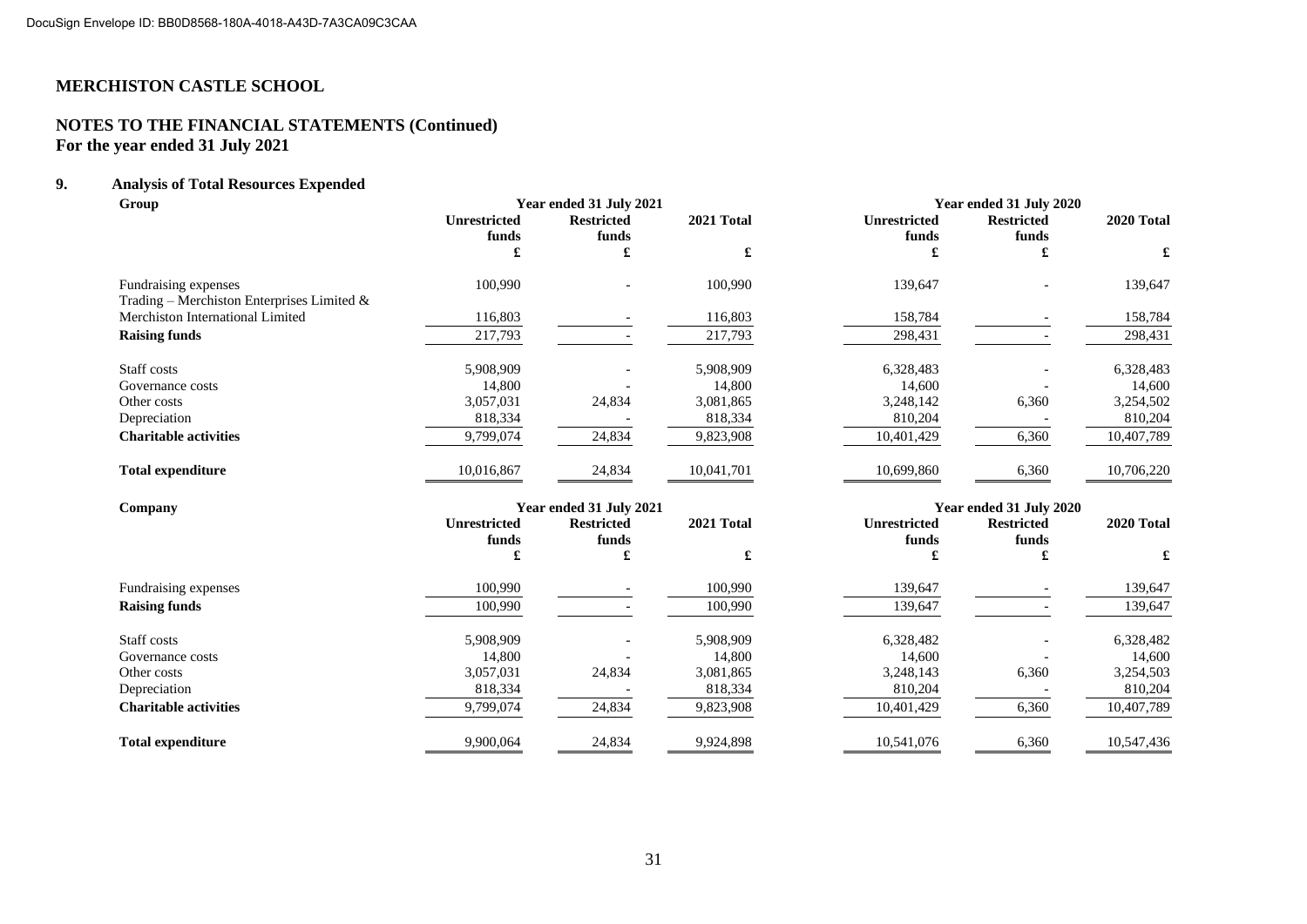## **NOTES TO THE FINANCIAL STATEMENTS (Continued) For the year ended 31 July 2021**

# 9 **Analysis of Total Resources Expended (continued)**

|                                                     | Staff     | Other     |              | 2021       | 2020       |
|-----------------------------------------------------|-----------|-----------|--------------|------------|------------|
|                                                     | Costs     | Costs     | Depreciation | Total      | Total      |
|                                                     | $\pounds$ | £         | £            | £          | £          |
| <b>Raising funds:</b>                               |           |           |              |            |            |
| Trading costs of                                    |           |           |              |            |            |
| subsidiaries                                        | 20,518    | 96,285    |              | 116,803    | 158,784    |
| Fundraising                                         | 96,474    | 4,516     |              | 100,990    | 139,647    |
| <b>Total for Group</b>                              | 116,992   | 100,801   |              | 217,793    | 298,431    |
| <b>Charitable activities:</b>                       |           |           |              |            |            |
| Teaching                                            | 4,402,911 | 98,671    |              | 4,501,582  | 4,884,095  |
| Welfare                                             | 711,870   | 1,084,058 |              | 1,795,928  | 1,747,529  |
| Premises                                            | 336,319   | 1,225,487 | 818,334      | 2,380,140  | 2,374,817  |
| Support                                             | 457,809   | 673,649   |              | 1,131,458  | 1,386,748  |
| Governance costs                                    |           | 14,800    |              | 14,800     | 14,600     |
| <b>Total for Group</b>                              | 5,908,909 | 3,096,665 | 818,334      | 9,823,908  | 10,407,789 |
| <b>Total Resources</b><br><b>Expended - Group</b>   | 6,025,901 | 3,197,466 | 818,334      | 10,041,701 | 10,706,220 |
| <b>Total Resources</b><br><b>Expended - Charity</b> | 6,005,383 | 3,101,181 | 818,334      | 9,924,898  | 10,547,436 |

The difference between the total resources expended by the group and total resources expended by the charity relates solely to the trading costs of the charity's subsidiaries.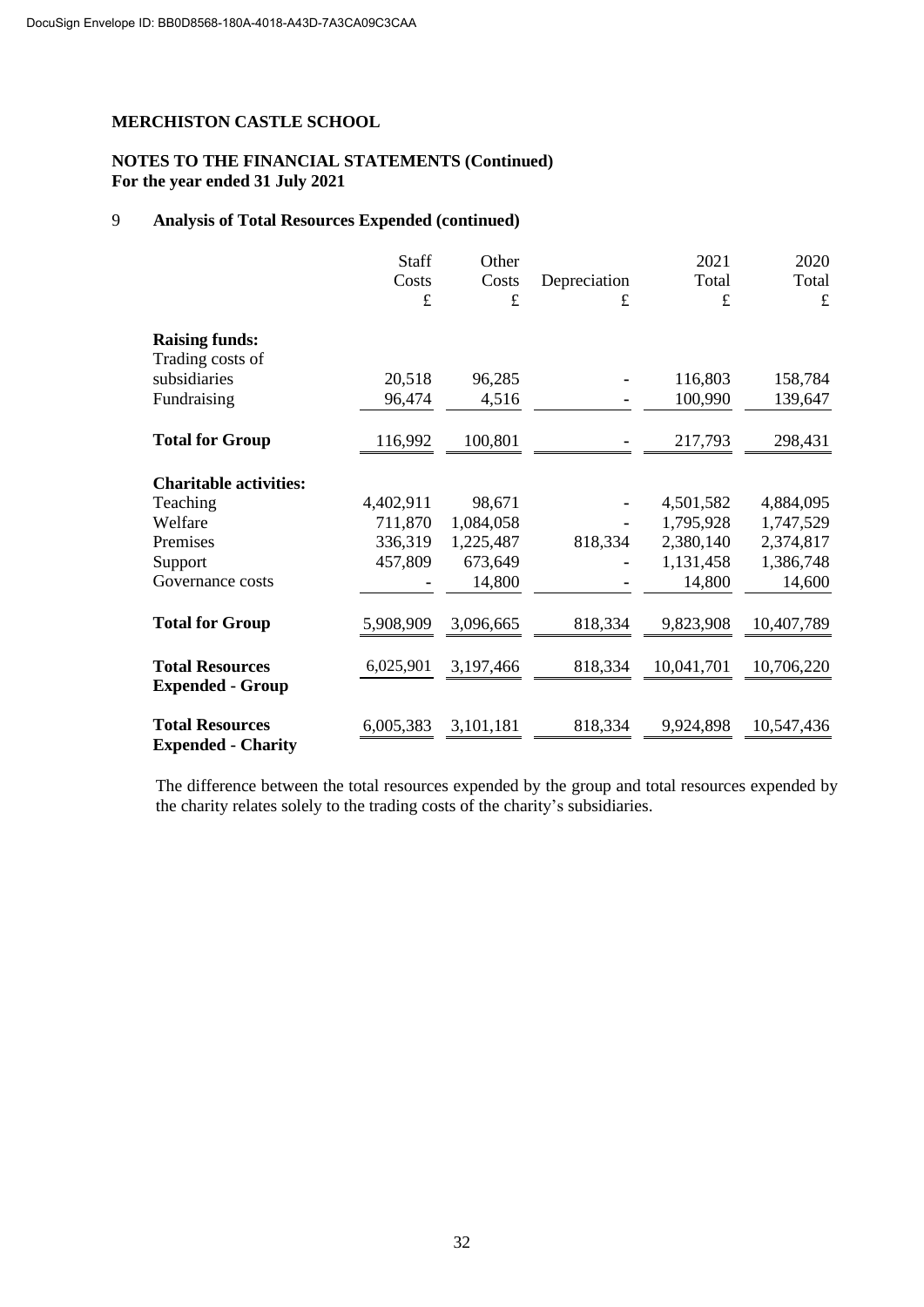## **NOTES TO THE FINANCIAL STATEMENTS (Continued) For the year ended 31 July 2021**

# 9 **Analysis of Total Resources Expended (continued)**

|                                                     | Staff     | Other       |              | 2020       | 2019       |
|-----------------------------------------------------|-----------|-------------|--------------|------------|------------|
|                                                     | Costs     | Costs       | Depreciation | Total      | Total      |
|                                                     | $\pounds$ | $\mathbf f$ | £            | £          | £          |
| <b>Raising funds:</b>                               |           |             |              |            |            |
| Trading costs of                                    |           |             |              |            |            |
| subsidiaries                                        | 73,095    | 85,689      |              | 158,784    | 189,051    |
| Fundraising                                         | 131,965   | 7,682       |              | 139,647    | 178,227    |
| <b>Total for Group</b>                              | 205,060   | 93,371      |              | 298,431    | 367,278    |
| <b>Charitable activities:</b>                       |           |             |              |            |            |
| Teaching                                            | 4,663,299 | 220,796     |              | 4,884,095  | 4,882,247  |
| Welfare                                             | 643,085   | 1,104,444   |              | 1,747,529  | 2,071,524  |
| Premises                                            | 353,369   | 1,211,244   | 810,204      | 2,374,817  | 2,369,420  |
| Support                                             | 668,730   | 718,018     |              | 1,386,748  | 1,483,489  |
| Governance costs                                    |           | 14,600      |              | 14,600     | 14,600     |
| <b>Total for Group</b>                              | 6,328,483 | 3,269,102   | 810,204      | 10,407,789 | 10,821,280 |
| <b>Total Resources</b>                              | 6,533,543 | 3,362,473   | 810,204      | 10,706,220 | 11,188,558 |
| <b>Expended - Group</b>                             |           |             |              |            |            |
| <b>Total Resources</b><br><b>Expended - Charity</b> | 6,460,448 | 3,276,784   | 810,204      | 10,547,436 | 10,999,507 |

The difference between the total resources expended by the group and total resources expended by the charity relates solely to the trading costs of the charity's subsidiaries.

| 10 | <b>Analysis of Investment Gains and Losses</b>         |         |          |
|----|--------------------------------------------------------|---------|----------|
|    |                                                        | 2021    | 2020     |
|    |                                                        |         |          |
|    | Fair value gains / (losses) on financial instruments   |         |          |
|    | Change in value of financial assets held at fair value | 204,688 | (40,622) |
|    |                                                        |         |          |
|    |                                                        | 204,688 | (40,622) |
|    |                                                        |         |          |

All investment gains and losses recognised in the current and prior year have arisen within unrestricted funds.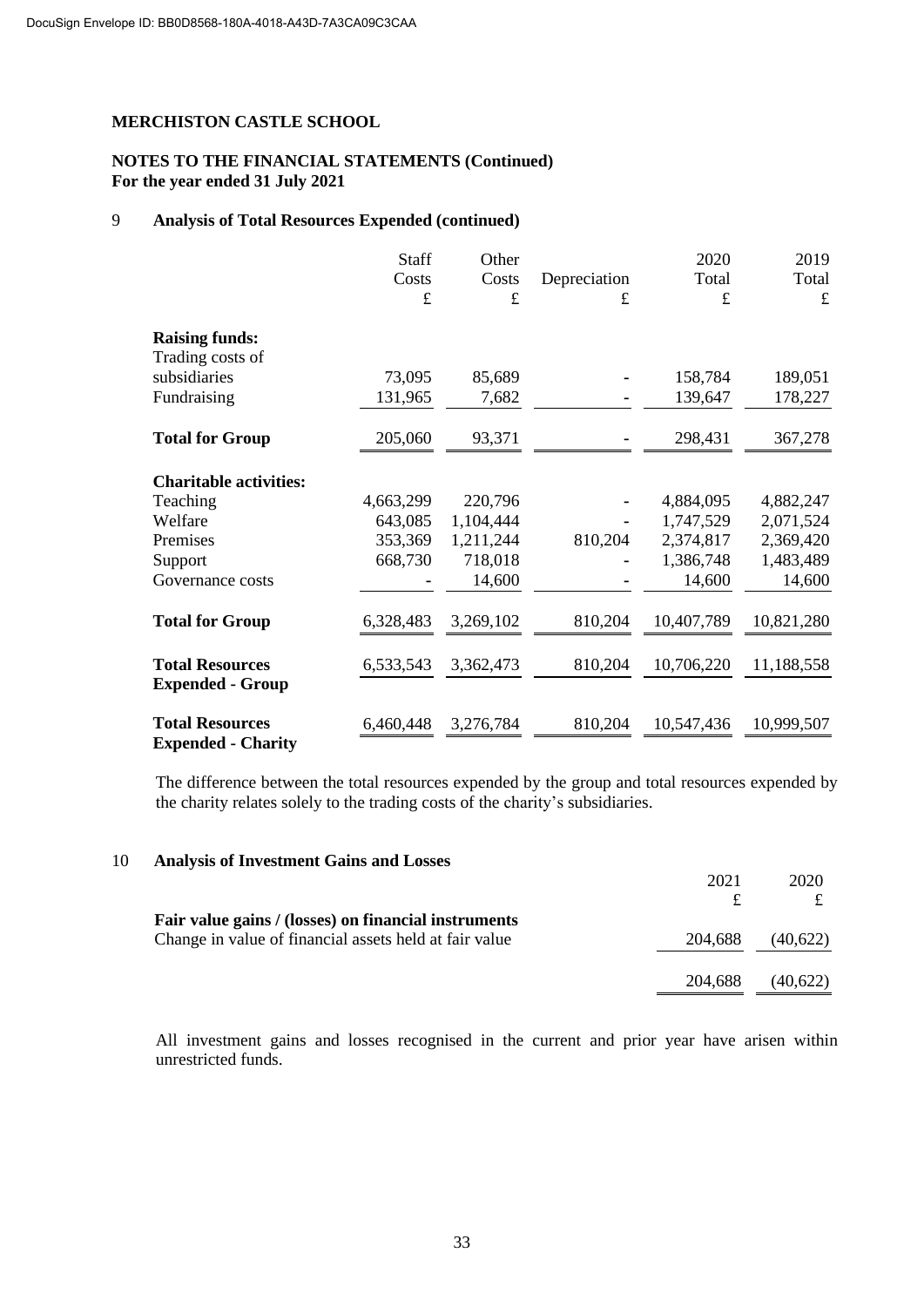# **NOTES TO THE FINANCIAL STATEMENTS (Continued) For the year ended 31 July 2021**

# 11 **Tangible Fixed Assets**

# **Group**

|                       |                  |              |           |           | Plant,    |             |
|-----------------------|------------------|--------------|-----------|-----------|-----------|-------------|
|                       | Freehold         |              | Property  | Furniture | Machinery |             |
|                       | Land and         | Assets Under | Improve-  | and       | and Motor |             |
|                       | <b>Buildings</b> | Construction | ments     | Equipment | Vehicles  | Total       |
|                       | £                | £            | $\pounds$ | £         | $\pounds$ | $\mathbf f$ |
|                       |                  |              |           |           |           |             |
| Cost                  |                  |              |           |           |           |             |
| At 31 July 2020       | 14,881,303       | 357,387      | 4,197,031 | 1,795,038 | 837,826   | 22,068,585  |
| <b>Additions</b>      | 44,769           | 732          | 11,850    | 66,214    | 1,918     | 125,483     |
| Transfers             | 357,387          | (357, 387)   |           |           |           |             |
|                       |                  |              |           |           |           |             |
| At 31 July 2021       | 15,283,459       | 732          | 4,208,881 | 1,861,252 | 839,744   | 22,194,068  |
|                       |                  |              |           |           |           |             |
| <b>Depreciation</b>   |                  |              |           |           |           |             |
| At 31 July 2020       | 3,273,195        |              | 2,687,447 | 1,509,067 | 631,760   | 8,101,469   |
| Charge for year       | 390,955          |              | 196,337   | 179,561   | 51,481    | 818,334     |
|                       |                  |              |           |           |           |             |
| At 31 July 2021       | 3,664,150        |              | 2,883,784 | 1,688,628 | 683,241   | 8,919,803   |
|                       |                  |              |           |           |           |             |
| Net Book Value        |                  |              |           |           |           |             |
| At 31 July 2021       | 11,619,309       | 732          | 1,325,097 | 172,624   | 156,503   | 13,274,265  |
|                       |                  |              |           |           |           |             |
| At 31 July 2020       | 11,608,108       | 357,387      | 1,509,584 | 285,971   | 206,066   | 13,967,116  |
|                       |                  |              |           |           |           |             |
|                       |                  |              |           |           |           |             |
| Company               |                  |              |           |           | Plant,    |             |
|                       | Freehold         |              | Property  | Furniture | Machinery |             |
|                       | Land and         | Assets Under | Improve-  | and       | and Motor |             |
|                       | <b>Buildings</b> | Construction | ments     | Equipment | Vehicles  | Total       |
|                       | £                | $\pounds$    | £         | $\pounds$ | $\pounds$ | $\mathbf f$ |
|                       |                  |              |           |           |           |             |
| Cost                  |                  |              |           |           |           |             |
|                       |                  |              |           |           |           |             |
| At 31 July 2020       | 14,969,871       | 357,387      | 4,197,031 | 1,790,559 | 837,826   | 22,152,674  |
| <b>Additions</b>      | 44,769           | 732          | 11,850    | 66,214    | 1,918     | 125,483     |
| Transfers             | 357,387          | (357, 387)   |           |           |           |             |
|                       |                  |              |           |           |           |             |
| At 31 July 2021       | 15,372,027       | 732          | 4,208,881 | 1,856,773 | 839,744   | 22,278,157  |
|                       |                  |              |           |           |           |             |
| <b>Depreciation</b>   |                  |              |           |           |           |             |
| At 31 July 2020       | 3,273,195        |              | 2,687,447 | 1,504,588 | 631,760   | 8,096,990   |
| Charge for year       | 390,955          |              | 196,337   | 179,561   | 51,481    | 818,334     |
|                       |                  |              |           |           |           |             |
| At 31 July 2021       | 3,664,150        |              | 2,883,784 | 1,684,149 | 683,241   | 8,915,324   |
|                       |                  |              |           |           |           |             |
| <b>Net Book Value</b> |                  |              |           |           |           |             |
| At 31 July 2021       | 11,707,877       | 732          | 1,325,097 | 172,624   | 156,503   | 13,362,833  |
| At 31 July 2020       | 11,696,676       | 357,387      | 1,509,584 | 285,971   | 206,066   | 14,055,684  |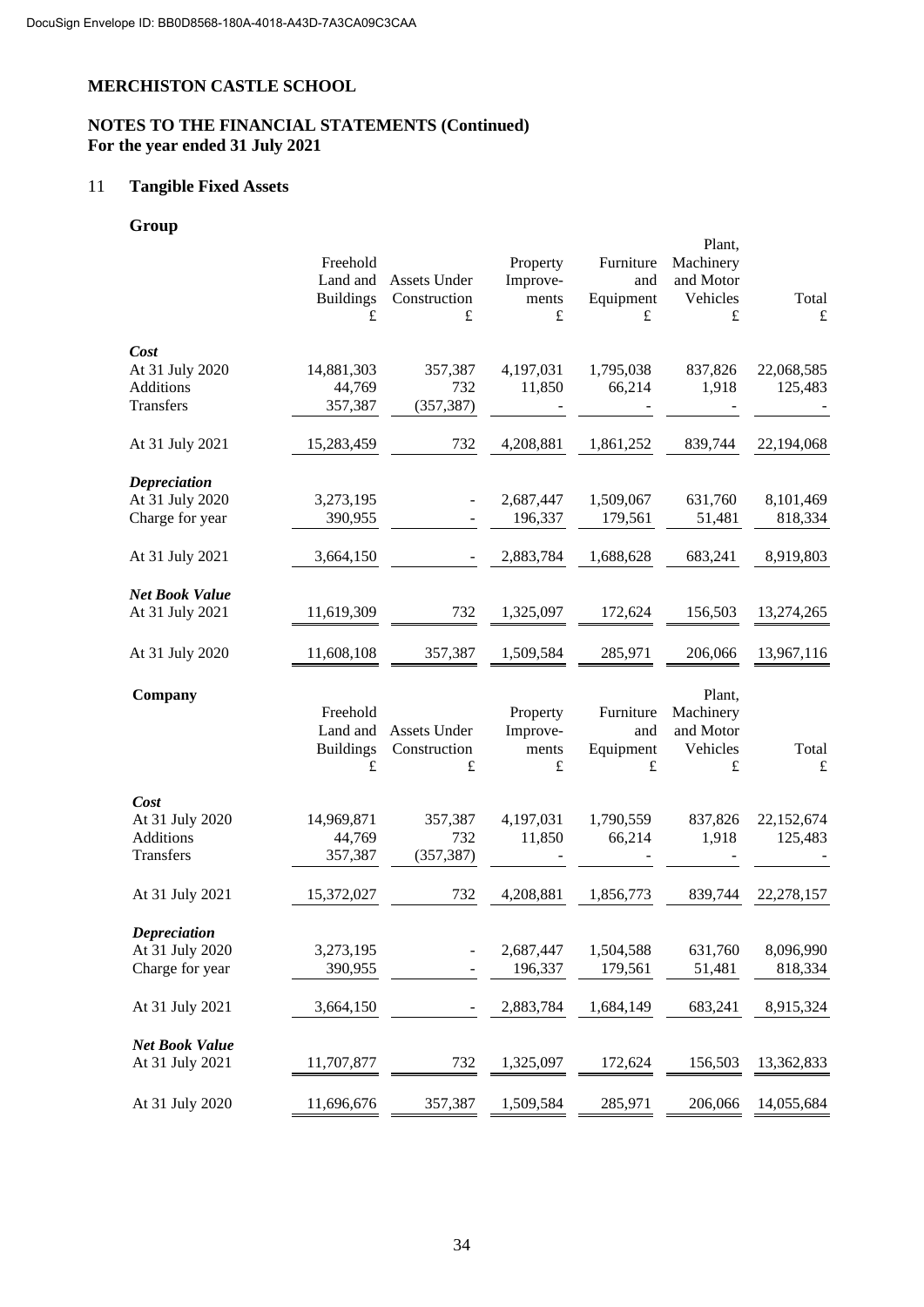# **NOTES TO THE FINANCIAL STATEMENTS (Continued) For the year ended 31 July 2021**

### 12 **Investments Held as Fixed Assets**

|                         | UK<br>Listed | Cash for<br>Investment | Group<br>Total | Investment<br>in subsidiary | Company<br>Total |
|-------------------------|--------------|------------------------|----------------|-----------------------------|------------------|
|                         | $\pounds$    | £                      | £              | £                           | £                |
| Balance at 31 July 2020 | 480,344      |                        | 480,344        |                             | 480,345          |
| <b>Additions</b>        | 99,210       | ۰                      | 99,210         |                             | 99,210           |
| Disposals               | (83,314)     | ۰                      | (83,314)       |                             | (83,314)         |
| Gain on revaluation     | 204,688      | ۰                      | 204,688        |                             | 204,688          |
| Balance at 31 July 2021 | 700,928      |                        | 700,928        |                             | 700,929          |
| <b>Historical cost</b>  | 404,390      |                        | 404,390        |                             | 404,391          |

Investments whose individual market value exceeds 5% of the total are as follows:

| <b>Securities Trust of Scotland</b>         | £37,524 |
|---------------------------------------------|---------|
| <b>Scottish Mortgage Trust</b>              | £90,839 |
| <b>Finsbury Growth Income Trust</b>         | £36,960 |
| Scottish American Investment Co.            | £47,975 |
| <b>Henderson International Income Trust</b> | £47,120 |
| Murray Income Trust PLC                     | £49,884 |
| Pacific Assets Trust                        | £43,680 |
| Threadneedle UK Corporate Bond              | £35,534 |
| Royal London Asset Management Global        | £45,720 |
| <b>Alliance Trust</b>                       | £37,650 |
|                                             |         |

### 13 **Subsidiaries**

Details of the company's subsidiaries at 31 July 2021 are as follows:

| <b>Name</b>                   | Type               | <b>Registered</b><br><b>Office Key</b> | <b>Class of</b><br><b>Share</b><br><b>Held</b> | $\frac{0}{0}$<br>Ownership | <b>Net Assets</b><br>$\mathbf f(x)$ |
|-------------------------------|--------------------|----------------------------------------|------------------------------------------------|----------------------------|-------------------------------------|
| <b>Merchiston Enterprises</b> | limited<br>Company |                                        | N/A                                            | 100                        | 33,888                              |
| Limited                       | by guarantee       |                                        |                                                |                            |                                     |
| Merchiston International      | Company limited    |                                        | Ordinary                                       | 100                        | 961                                 |
| Limited                       | by shares          |                                        |                                                |                            |                                     |

# **Registered office addresses**:

1. Merchiston Castle School, 294 Colinton Road, Edinburgh, EH13 0PU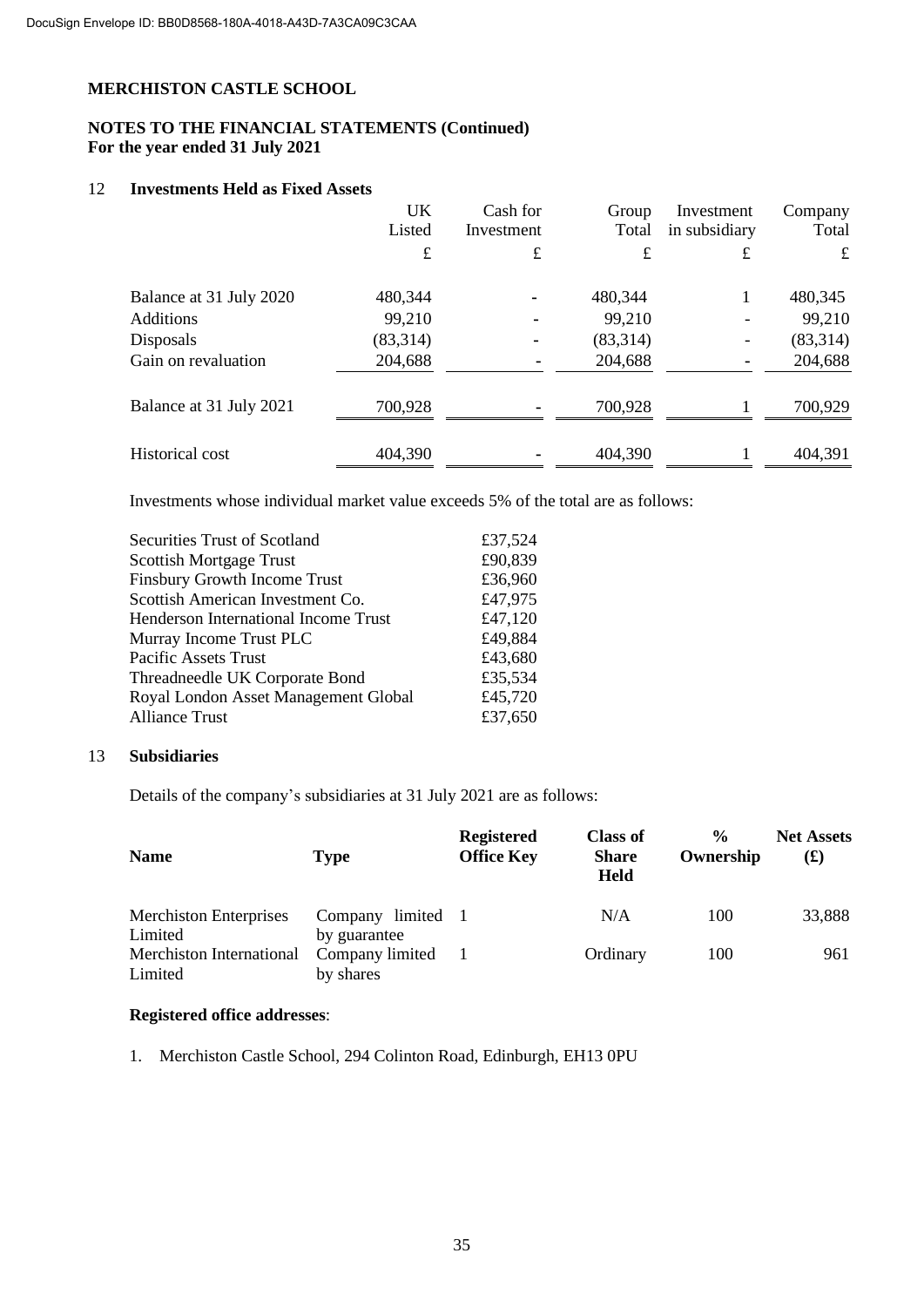# **NOTES TO THE FINANCIAL STATEMENTS (Continued) For the year ended 31 July 2021**

| 14 | <b>Stock</b>                                                                                                            | 2021<br>Group<br>£           | 2020<br>Group<br>£                   | 2021<br>Company<br>£                   | 2020<br>Company<br>£                   |
|----|-------------------------------------------------------------------------------------------------------------------------|------------------------------|--------------------------------------|----------------------------------------|----------------------------------------|
|    | <b>Stock</b>                                                                                                            | 127,354                      | 112,240                              | 25,754                                 | 21,170                                 |
|    |                                                                                                                         | 127,354                      | 112,240                              | 25,754                                 | 21,170                                 |
| 15 | <b>Debtors</b>                                                                                                          | 2021<br>Group<br>£           | 2020<br>Group<br>£                   | 2021<br>Company<br>£                   | 2020<br>Company<br>£                   |
|    | Fees and outlays in arrears<br>Prepayments and accrued income<br>Amounts due from associated companies<br>Other debtors | 138,050<br>162,863<br>51,926 | 70,123<br>321,118<br>8,491<br>14,565 | 138,050<br>162,863<br>379,230<br>1,042 | 70,123<br>321,118<br>291,075<br>10,634 |
|    |                                                                                                                         | 352,839                      | 414,297                              | 681,185                                | 692,950                                |

# 16 **Creditors:** Amounts falling due within one year

|                                     | 2021<br>Group<br>£ | 2020<br>Group<br>£ | 2021<br>Company<br>£ | 2020<br>Company<br>£ |
|-------------------------------------|--------------------|--------------------|----------------------|----------------------|
| Trade creditors                     | 55,290             | 157,516            | 55,290               | 151,957              |
| Taxes and social security costs     | 183                | 81                 | ۰                    |                      |
| Other creditors                     | 167,609            | 162,626            | 161,185              | 162,030              |
| Amounts due to associated companies | 13,560             |                    | 13,560               |                      |
| Bank loans and overdrafts           |                    | 12,500             |                      | 12,500               |
| Fees in advance                     | 920,623            | 714,175            | 920,623              | 714,175              |
| Accruals and deferred income        | 425,250            | 351,852            | 420,221              | 346,954              |
|                                     | 1,582,515          | 1,398,750          | 1,570,879            | 1,387,616            |

Bank of Scotland plc holds a bond and floating charge over the assets of the company.

Fees paid in advance are as follows:

|                                       | 2021       | 2020<br>Group and Company |
|---------------------------------------|------------|---------------------------|
|                                       |            |                           |
| Balance as at 31 July 2020            | 714,175    | 1,362,065                 |
| Amount released to incoming resources | (714, 175) | (1,362,065)               |
| Amount deferred in the year           | 920,623    | 714,175                   |
| Balance as at 31 July 2021            | 920,623    | 714,175                   |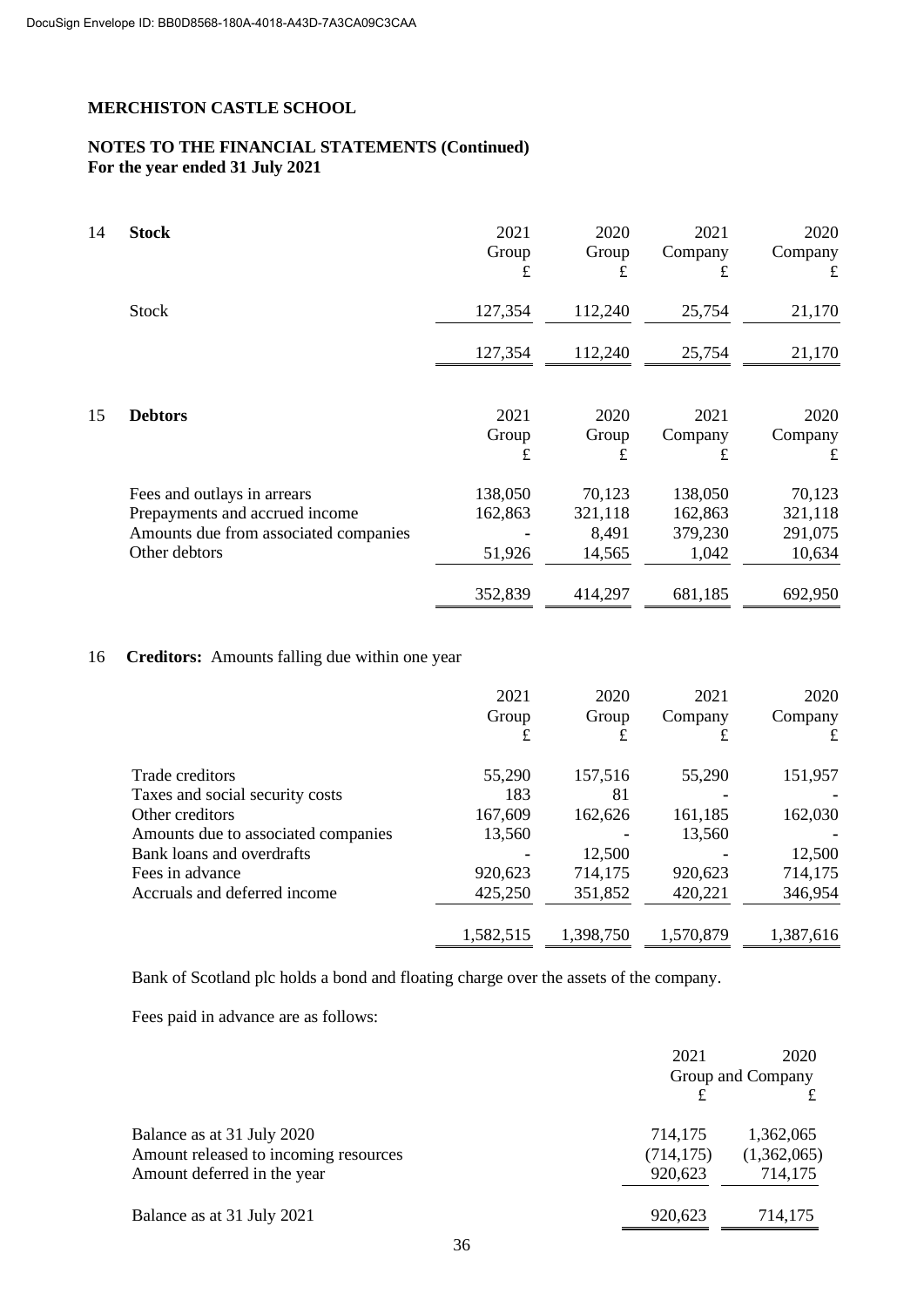# **NOTES TO THE FINANCIAL STATEMENTS (Continued) For the year ended 31 July 2021**

#### 17 **Creditors:** Amounts falling due after more than one year

|         | 2020              |
|---------|-------------------|
|         | Group and Company |
| £       |                   |
| 729,353 | 589,601           |
|         | 737,500           |
| 729,353 | 1,327,101         |
|         | 2021              |

Amounts included in other creditors above which fall due after five years are as follows:

|    | Payable other than by instalments | 4,000       | 8,000                     |
|----|-----------------------------------|-------------|---------------------------|
| 18 | <b>Bank loans and overdrafts</b>  |             |                           |
|    |                                   | 2021        | 2020                      |
|    |                                   |             | Group and Company         |
|    |                                   | £           | £                         |
|    | <b>Bank loans</b>                 |             | 750,000                   |
|    | Analysis of bank loans            | 2021        |                           |
|    |                                   |             | 2020<br>Group and Company |
|    |                                   | $\mathbf f$ | £                         |
|    | Payable within one year           |             | 12,500                    |
|    | Payable within two to five years  |             | 587,500                   |
|    | Payable after five years          |             | 150,000                   |
|    |                                   |             | 750,000                   |

The School received a bank loan in the prior year under the Coronavirus Business Interruption Loan Scheme from Bank of Scotland. The loan attracted interest at a rate of base rate plus 1.21% per annum. The full balance was repaid during the year.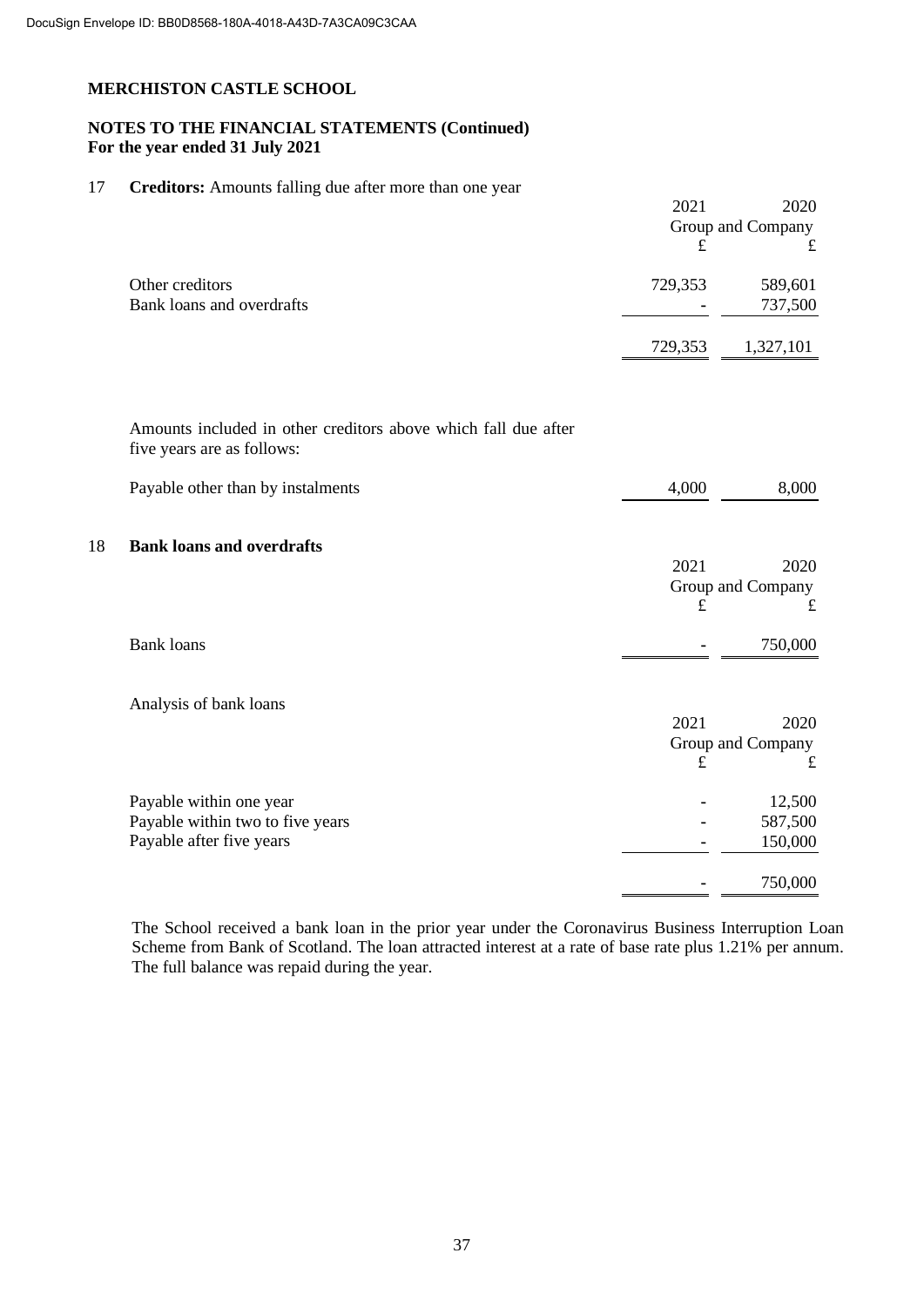# **NOTES TO THE FINANCIAL STATEMENTS (Continued) For the year ended 31 July 2021**

#### 19 **Capital and Reserves**

| Group                                                                       | Unrestricted<br>Reserves<br>$\mathbf f$ | Revaluation<br>Reserve<br>£ | Restricted<br>Reserves<br>£    | Total<br>Reserves<br>£ |
|-----------------------------------------------------------------------------|-----------------------------------------|-----------------------------|--------------------------------|------------------------|
| Balance as at 31 July 2020<br>Surplus for the year<br><b>Transfers</b>      | 16,488,064<br>6,768<br>108,509          | 134,564<br>204,688          | 1,159,517<br>894<br>(108, 509) | 17,782,145<br>212,350  |
| Balance as at 31 July 2021                                                  | 16,603,341                              | 339,252                     | 1,051,902                      | 17,994,495             |
| Company                                                                     | Unrestricted<br>Reserves<br>£           | Revaluation<br>Reserve<br>£ | Restricted<br>Reserves<br>£    | Total<br>Reserves<br>£ |
| Balance as at 31 July 2020<br>(Deficit) / surplus for the year<br>Transfers | 16,601,597<br>(52,906)<br>108,509       | 134,564<br>204,688          | 1,159,517<br>894<br>(108, 509) | 17,895,678<br>152,676  |
| Balance as at 31 July 2021                                                  | 16,657,200                              | 339,252                     | 1,051,902                      | 18,048,354             |

#### 20 **Analysis of Group Net Assets between Funds**

The restricted fund balance represented by current assets at 31 July 2021 was £1,051,902 (2020 - £1,159,517). Unrestricted funds are free to be used in accordance with the charitable objectives of the School. Restricted funds represent those assets which have been historically held to fund bursaries and the donation income received for the planning and construction of the new sport and leisure facilities. The transfer in the current year from restricted reserves to unrestricted reserves was £108,509 (2020 - £200,852).

Sufficient resources are held in an appropriate form to enable all funds to be applied in accordance with the restrictions imposed on them.

| 21 | <b>Capital Commitments</b>           | 2021           | 2020    |
|----|--------------------------------------|----------------|---------|
|    |                                      |                |         |
|    | Amount authorised and contracted for | $\blacksquare$ | 100,698 |
|    |                                      |                |         |